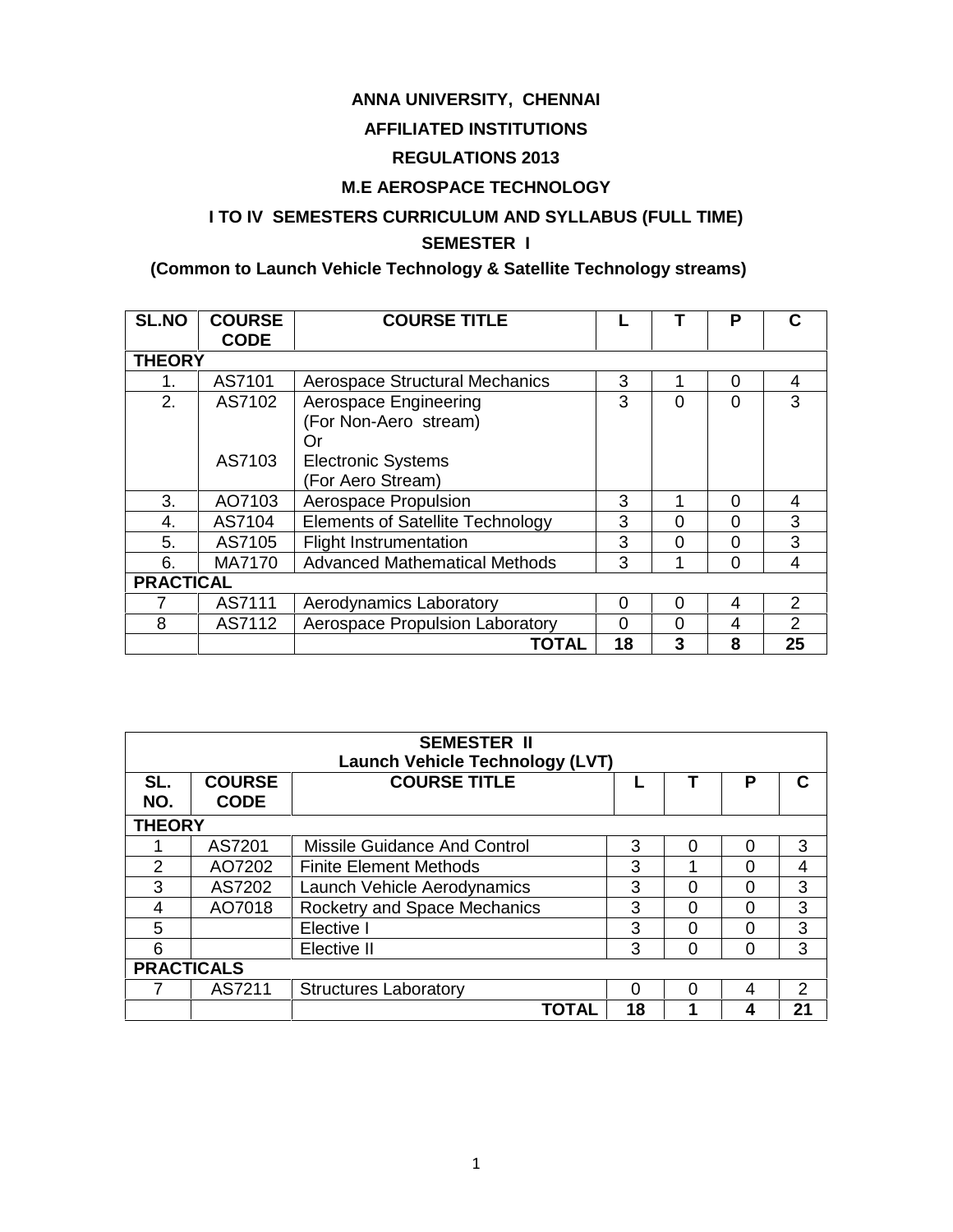|               |                              | <b>SEMESTER II</b><br><b>Satellite Technology (ST)</b> |    |   |          |               |
|---------------|------------------------------|--------------------------------------------------------|----|---|----------|---------------|
| SL.<br>NO.    | <b>COURSE</b><br><b>CODE</b> | <b>COURSE TITLE</b>                                    |    |   | P        | C             |
| <b>THEORY</b> |                              |                                                        |    |   |          |               |
|               | AS7203                       | <b>Spacecraft Power Systems</b>                        | 3  | 0 | 0        | 3             |
| 2             | AS7204                       | <b>Spacecraft Navigation Systems</b>                   | 3  | ი | ი        | 3             |
| 3             | AS7205                       | <b>Spacecraft Communication Systems</b>                | 3  | 0 | 0        | 3             |
| 4             | AO7018                       | Rocketry and Space Mechanics                           | 3  | 0 | 0        | 3             |
| 5             |                              | Elective I                                             | 3  | O | 0        | 3             |
| 6             |                              | Elective II                                            | 3  | 0 | $\Omega$ | 3             |
|               | <b>PRACTICALS</b>            |                                                        |    |   |          |               |
|               | AS7212                       | Modeling and Simulation Lab                            | O  | ∩ | 4        | $\mathcal{P}$ |
|               |                              | TOTAL                                                  | 18 | 0 | 4        | 20            |

| <b>SEMESTER III</b><br><b>Launch Vehicle Technology (LVT)</b> |                              |                                   |   |   |    |    |  |
|---------------------------------------------------------------|------------------------------|-----------------------------------|---|---|----|----|--|
| SL.<br>NO.                                                    | <b>COURSE</b><br><b>CODE</b> | <b>COURSE TITLE</b>               |   |   | Р  | C  |  |
| <b>THEORY</b>                                                 |                              |                                   |   |   |    |    |  |
|                                                               | AS7301                       | <b>Chemical Rocket Technology</b> | 3 | Ω |    | 3  |  |
| 2                                                             |                              | Elective III                      | 3 | Ω |    | 3  |  |
| 3                                                             |                              | Elective IV                       | 3 | 0 | ∩  | 3  |  |
| <b>PRACTICALS</b>                                             |                              |                                   |   |   |    |    |  |
| 4                                                             | AS7311                       | Project work Phase I              | O | 0 | 12 | 6  |  |
|                                                               |                              | TOTAL                             | 9 |   | 12 | 15 |  |

| <b>SEMESTER III</b><br><b>Satellite Technology (ST)</b> |                              |                                        |   |  |    |    |  |
|---------------------------------------------------------|------------------------------|----------------------------------------|---|--|----|----|--|
| SL.<br>NO.                                              | <b>COURSE</b><br><b>CODE</b> | <b>COURSE TITLE</b>                    |   |  | D  | С  |  |
| <b>THEORY</b>                                           |                              |                                        |   |  |    |    |  |
|                                                         | AS7302                       | <b>Spacecraft Guidance and Control</b> | 3 |  |    | 3  |  |
| າ                                                       |                              | Elective III                           | 3 |  |    | 3  |  |
| 3                                                       |                              | Elective IV                            | 3 |  |    | 3  |  |
|                                                         | AS7311                       | Project work Phase I                   |   |  | 12 | 6  |  |
|                                                         |                              | <b>TOTAL</b>                           | 9 |  | 12 | 15 |  |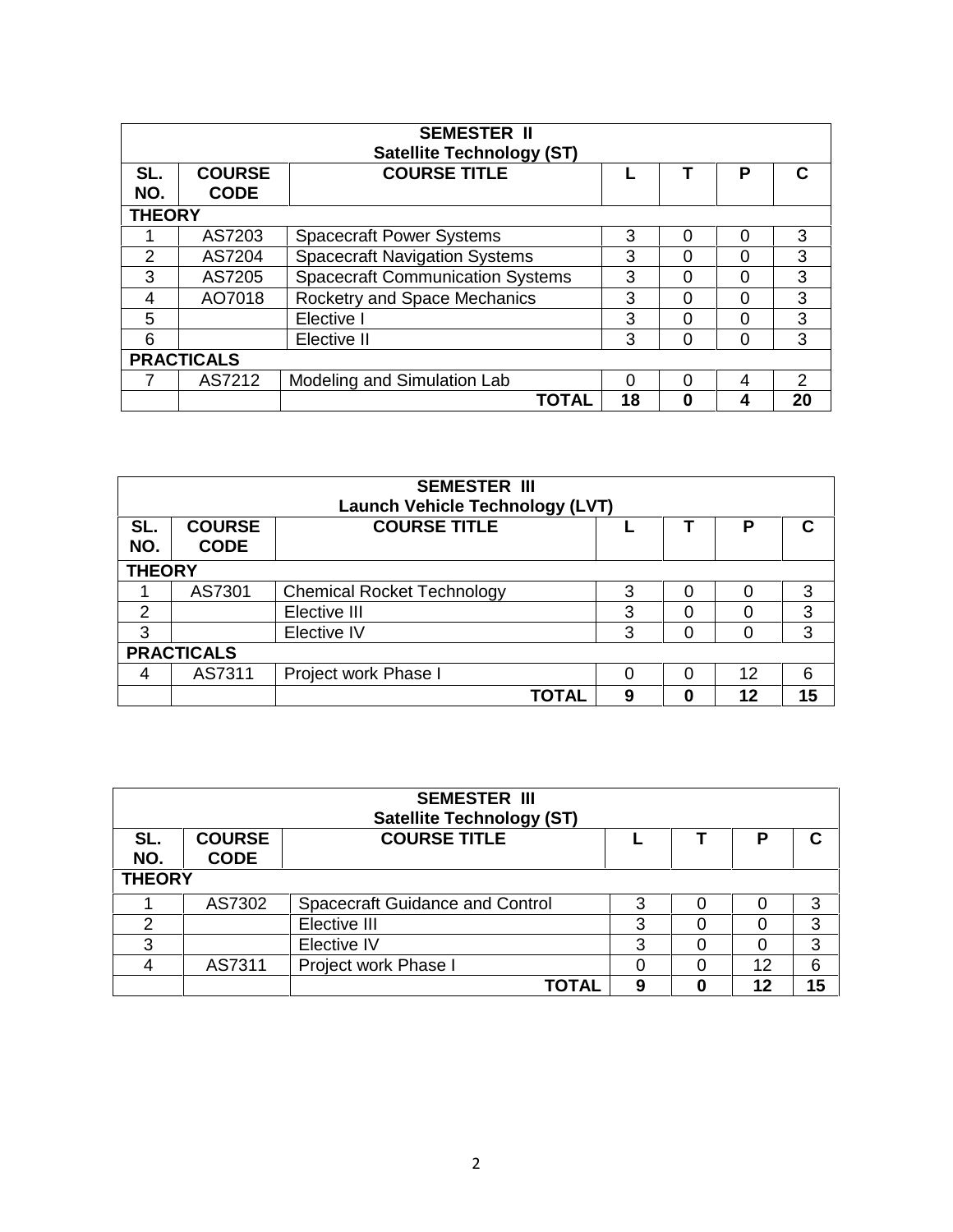|                  |                              | . .<br><b>SEMESTER IV</b> | . . |    |        |
|------------------|------------------------------|---------------------------|-----|----|--------|
| SL.<br>NO.       | <b>COURSE</b><br><b>CODE</b> | <b>COURSE TITLE</b>       |     | D  | ◠<br>v |
| <b>PRACTICAL</b> |                              |                           |     |    |        |
|                  | AS7411                       | Project work Phase II     |     | 24 | 12     |
|                  |                              | <b>TOTAL</b>              |     | 24 | 12     |

## **Common to Launch Vehicle Technology & Satellite Technology streams**

**Total number of credits: Launch Vehicle Technology = 73 Satellite Technology = 72**

## **List of Electives for Launch Vehicle Technology Stream**

| SL.<br><b>NO</b> | <b>COURSE</b><br><b>CODE</b> | <b>COURSE TITLE</b>                                        |   |          | Р        | C |
|------------------|------------------------------|------------------------------------------------------------|---|----------|----------|---|
| 1.               | AS7001                       | <b>Aerospace Materials</b>                                 | 3 | $\Omega$ | 0        | 3 |
| 2.               | AS7002                       | <b>Reliability and Quality Assurance</b>                   | 3 | $\Omega$ | 0        | 3 |
| 3.               | AS7003                       | <b>Systems Engineering</b>                                 | 3 | $\Omega$ | 0        | 3 |
| 4.               | AS7004                       | Testing and Instrumentation of Aerospace<br><b>Systems</b> | 3 | $\Omega$ | 0        | 3 |
| 5.               | AS7005                       | Space Weapons And Warfare                                  | 3 | $\Omega$ | 0        | 3 |
| 6.               | AS7006                       | <b>CFD for Aerospace Applications</b>                      | 3 | $\Omega$ | 0        | 3 |
| 7.               | AO7204                       | <b>Composite Materials and Structures</b>                  | 3 | $\Omega$ | 0        | 3 |
| 8.               | AO7016                       | <b>Advanced Propulsion Systems</b>                         | 3 | $\Omega$ | 0        | 3 |
| 9.               | AO7015                       | <b>Computational Heat Transfer</b>                         | 3 | $\Omega$ | 0        | 3 |
| 10.              | AO7009                       | Fatigue And Fracture Mechanics                             | 3 | $\Omega$ | 0        | 3 |
| 11.              | AO7011                       | <b>Hypersonic Aerodynamics</b>                             | 3 | $\Omega$ | $\Omega$ | 3 |
| 12.              | AO7005                       | <b>Structural Dynamics</b>                                 | 3 | $\Omega$ | 0        | 3 |

## **List of Electives for Satellite Technology Stream**

| SL.<br><b>NO</b> | <b>COURSE</b><br><b>CODE</b> | <b>COURSE TITLE</b>                                        |   |          | Р | С |
|------------------|------------------------------|------------------------------------------------------------|---|----------|---|---|
| 1.               | AS7001                       | <b>Aerospace Materials</b>                                 | 3 | 0        | 0 | 3 |
| 2.               | AS7002                       | <b>Reliability and Quality Assurance</b>                   | 3 | 0        | 0 | 3 |
| 3.               | AS7003                       | <b>Systems Engineering</b>                                 | 3 | 0        | 0 | 3 |
| 4.               | AS7004                       | Testing and Instrumentation of Aerospace<br><b>Systems</b> | 3 | $\Omega$ | 0 | 3 |
| 5.               | AS7007                       | Digital Image Processing For Aerospace<br>Applications     | 3 | 0        | 0 | 3 |
| 6.               | AS7008                       | <b>Manned Space Missions</b>                               | 3 | 0        | ი | 3 |
| 7.               | AS7009                       | Mathematical Modeling and Simulation                       | 3 | 0        | 0 | 3 |
| 8.               | AS7201                       | Missile Guidance and Control                               | 3 | 0        | 0 | 3 |
| 9.               | AS7010                       | Digital Fly-By Wire Control                                | 3 | $\Omega$ | ი | 3 |
| 10.              | AS7011                       | <b>Fault Tolerant Computing</b>                            | 3 | 0        | 0 | 3 |
| 11.              | AS7012                       | Soft Computing for Avionics Engineers                      | 3 | 0        | 0 | 3 |
| 12.              | AS7013                       | Electromagnetic Interference and Compatibility             | 3 | $\Omega$ | 0 | 3 |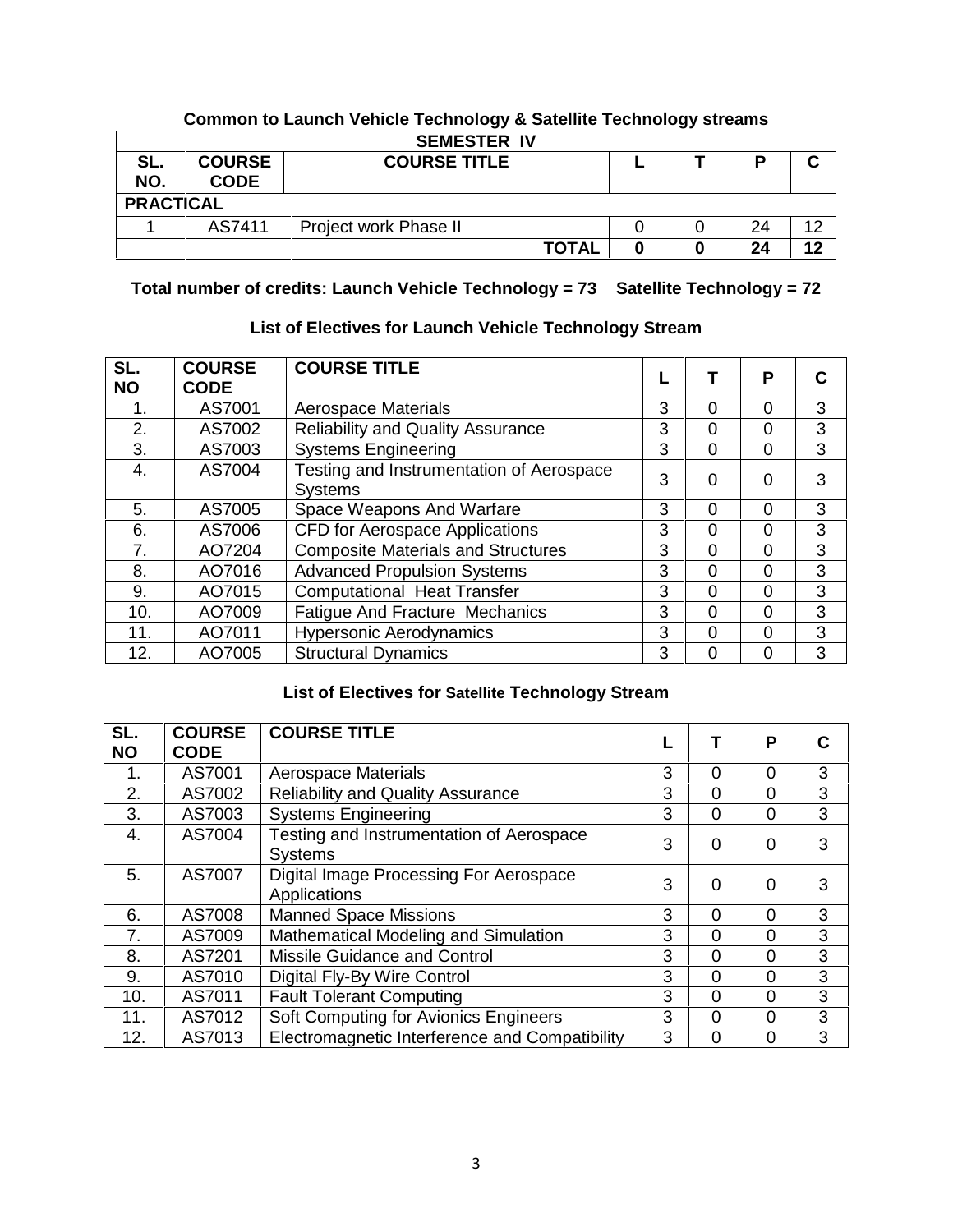## 4

## **AS7101 AEROSPACE STRUCTURAL MECHANICS L T P C**

## **OUTCOME:**

Upon completion of the course, Students will get knowledge on different types of beams and columns subjected to various types of loading and support conditions and analysis of missile structures.

## **UNIT I BENDING OF BEAMS 12**

Elementary theory of bending – Introduction to semi-monocoque structures - Stresses in beams of symmetrical and unsymmetrical sections -Box beams – General formula for bending stresses principal axes method – Neutral axis method.

## **UNIT II SHEAR FLOW IN OPEN SECTIONS 9**

Shear stresses in beams – Shear flow in stiffened panels - Shear flow in thin walled open tubes – Shear centre – Shear flow in open sections with stiffeners.

## **UNIT III SHEAR FLOW IN CLOSED SECTIONS 15**

Shear flow in closed sections with stiffeners– Angle of twist - Shear flow in two flange and three flange box beams – Shear centre - Shear flow in thin walled closed tubes - Bredt-Batho theory - Torsional shear flow in multi cell tubes - Flexural shear flow in multi cell stiffened structures.

## **UNIT IV STABILITY PROBLEMS 12**

Stability problems of thin walled structures– Buckling of sheets under compression, shear, bending and combined loads - Crippling stresses by Needham's and Gerard's methods–Sheet stiffener panels-Effective width, Inter rivet and sheet wrinkling failures-Tension field web beams(Wagner's).

## **UNIT V ANALYSIS OF AEROSPACE STRUCTURAL COMPONENTS 12**

Missile structures- satellite – mini, micro structures.

## **REFERENCES**

- 1. E.F. Bruhn, "Analysis and Design of Flight Vehicle Structures", Tristate Offset Co., 1980.
- 2. Megson, T.M.G; Aircraft Structures for Engineering Students, Edward Arnold, 1995.
- 3. Peery, D.J. and Azar, J.J., Aircraft Structures, 2<sup>nd</sup> Edition, McGraw-Hill, New York, 1993.
- 4. Stephen P. Tinnoshenko & S.woinowsky Krieger, Theory of Plates and Shells, 2<sup>nd</sup> Edition, McGraw-Hill, Singapore, 1990.
- 5. Rivello, R.M., Theory and Analysis of Flight structures, McGraw-Hill, N.Y., 1993.

## **OUTCOME:**

Upon completion of this course, students can learn the basics of aerodynamics, structures, propulsion and flight mechanics.

## **UNIT I INTRODUCTION 8**

How an Airplane flies - components of an airplane and their functions - Airfoils and streamlines forces acting on an airplane - lift and drag – types of Drag– speed and power – International Standard Atmosphere.

## **UNIT II AIRCRAFT PERFORMANCE 8**

Straight and level flight– conditions for minimum Drag and minimum power– climbing and gliding – Range and Endurance – Take off and Landing – V-n diagram.

## **L : 45, T : 15, TOTAL: 60 PERIODS**

## **AS7102 AEROSPACE ENGINEERING L T P C 3 0 0 3**

# **3 1 0 4**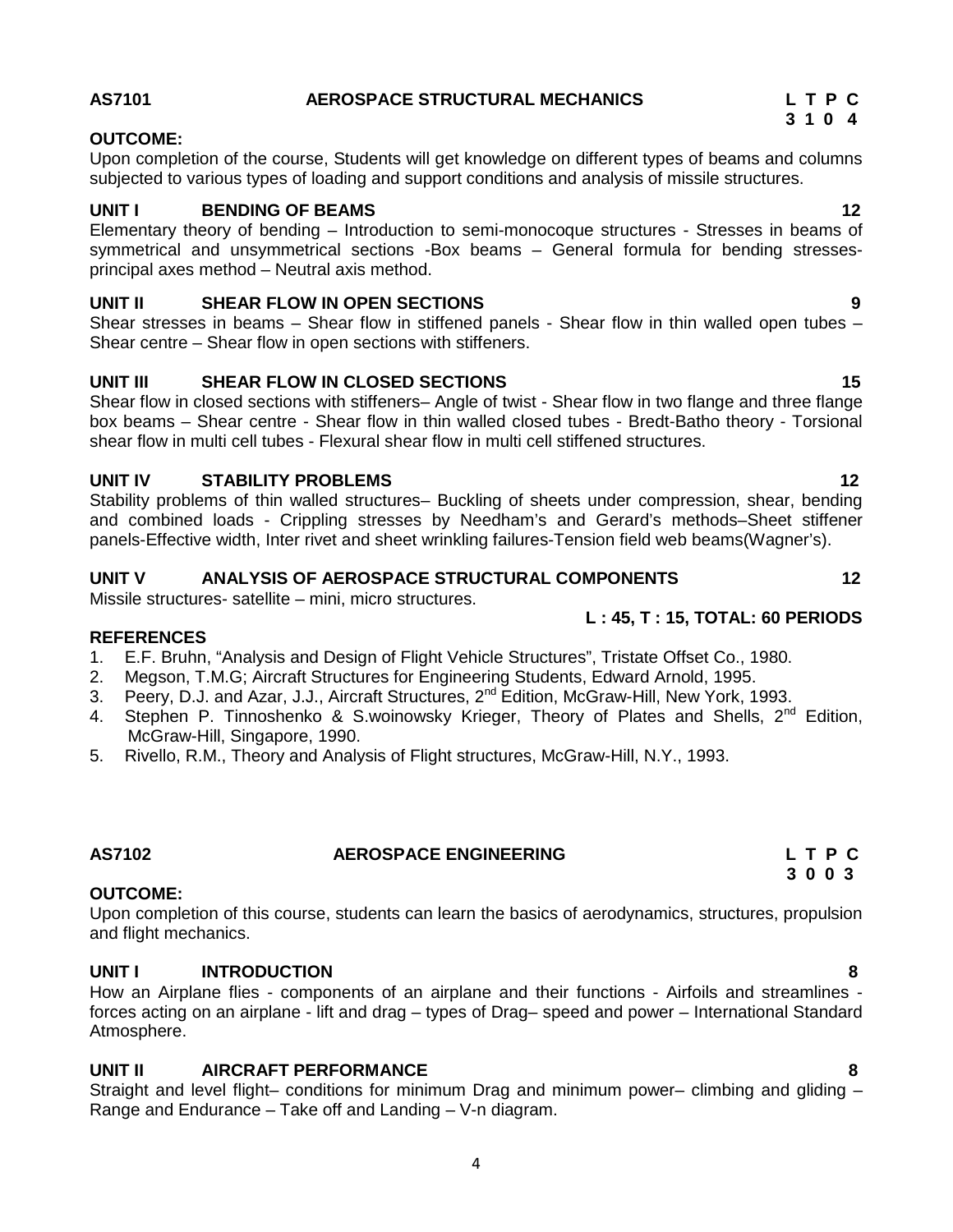## **UNIT III STABILITY AND CONTROL 9**

Concepts of static and dynamic stability and control– yaw and sideslip – dihedral effect – rudder requirements – directional and spiral divergence – Dutch roll– autorotation and spin.

## **UNIT IV AERODYNAMICS & PROPULSION 12**

Flow over various bodies – Centre of pressure and aerodynamics centre – Pressure distribution over airfoil and cylinder – Introduction to wind tunnels - Aircraft propulsion, Rocket propulsion, power plant classification, principles of operation, Areas of their application.

## **UNIT V AIRCRAFT STRUCTURES 8**

Constructional details of wing, fuselage, empennage, landing gears – Different types of loads - Monocoque and Semi-monocoque structure - Types of materials for aircraft construction **TOTAL: 45 PERIODS**

## **REFERENCES**

- 1. Kermode, A.C, 'Mechanics of Flight' English Book Store, New Delhi, 1982.
- 2. Van Sickle Neil, D 'Modern Airmanship' VanNostrand Reinhol, New York, 1985.
- 3. Megson T.H. 'Aircraft Structures for Engineering Student's II Edition, Edward Arnold, Kent, U.S.A. 1990

## **AS7103 ELECTRONIC SYSTEMS L T P C**

## **OUTCOME:**

Upon completion of the course, the Students will understand the available basic concepts of Electronic Systems to the engineers and the necessary basic understanding of electronic systems, their design and operation.The students will also have an exposure on various topics such as Operational Amplifiers, Digital Systems, Microprocessor and Microcontroller based systems and will be able to deploy these skills effectively in understanding the systems and analyzing the electronic systems employed in avionics engineering.

## **UNIT I LINEAR IC's 9**

OP-AMP specifications, applications, voltage comparator, A/D and D/A converter, sample and hold circuit, timer, VCO, PLL, interfacing circuits.

**UNIT II DIGITAL SYSTEMS**<br>Review of TTL, ECL, CMOS- Logic gates, Flip Flops, Shift Register, Counter, Multiplexer, Review of TTL, ECL, CMOS- Logic gates, Flip Flops, Shift Register, Counter, Demultiplexer / Decoder, Encoder, Adder, Arithmetic functions, analysis and design of clocked sequential circuits, Asynchronous sequential circuits.

## **UNIT III SIGNAL GENERATORS 9**

Monostable, Astable and Bistable mutivibrators.Schmitt Trigger. Conditions for oscillation, RC phase shift oscillator, Wien bridge oscillator, Crystal oscillator. LC oscillators. Relaxation oscillators

## **UNIT IV MICROCONTROLLER BASED SYSTEMS 12**

8031 / 8051 Micro controllers:– Architecture- Assembly language Programming -Timer and Counter Programming- External Memory interfacing - Introduction to 16 bit Microcontrollers - Peripheral Interfacing - 8255 PPI, 8259 PIC, 8251 USART, 8279 Keyboard display controller and 8253 Timer/ Counter – Interfacing with 8085 - A/D and D/A converter interfacing.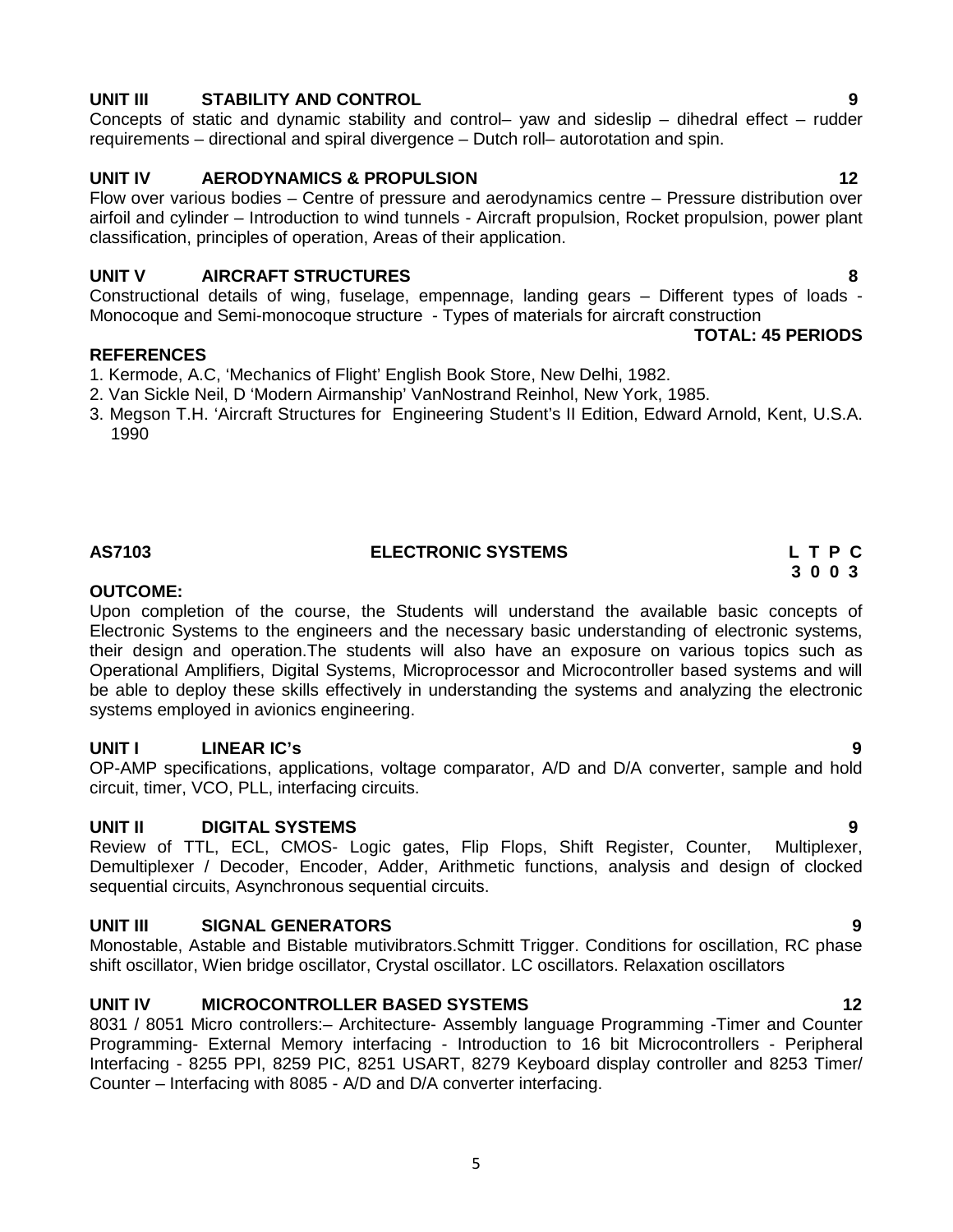## **UNIT V VIRTUAL INSTRUMENTATION 6**

Definition and Flexibility – Block diagram and Architecture of Virtual Instruments – Virtual Instruments versus Traditional Instruments – Review of software in Virtual Instrumentation – VI programming techniques.

## **TOTAL: 45 PERIODS**

## **REFERENCES:**

- 1. Jacob Millman, Christos C Halkias, Satyabrata Jit, Millman's, "Electronic Devices and Circuits", Second Edition, Tata McGraw Hill, New Delhi, 2007.
- 2. Donald P Leach, Albert Paul Malvino, Goutam Saha, "Digital Principles and Applications", 6th Edition Tata McGraw Hill, New Delhi,2006..
- 3. Gayakwad, Ramakant A., "Op-Amps And Linear Integrated Circuits", Prentice Hall/ Pearson Higher Education, New Delhi, 1999.
- 4. Ayala, K.J., "The 8051 Microcontroller Architecture and Programming Applications", Penram International Publishing (India) Pvt. Ltd, 2004.
- 5. Bitter, R., Mohiuddin, T. and Nawrocki, M., "Labview Advanced Programming Techniques", CRC Press, 2nd Edition, 2007.

## **AO7103 AEROSPACE PROPULSION L T P C**

## **OUTCOME:**

Upon completion of the course, students will learn the principles of operation and design of aircraft and spacecraft power plants.

## **UNIT I ELEMENTS OF AIRCRAFT PROPULSION 12**

Classification of power plants - Methods of aircraft propulsion – Propulsive efficiency – Specific fuel consumption - Thrust and power- Factors affecting thrust and power- Illustration of working of Gas turbine engine - Characteristics of turboprop, turbofan and turbojet , Ram jet, Scram jet – Methods of Thrust augmentation.

## **UNIT II PROPELLER THEORY 12**

Momentum theory, Blade element theory, combined blade element and momentum theory, propeller power losses, propeller performance parameters, prediction of static thrust- and in flight, negative thrust, prop fans, ducted propellers, propeller noise, propeller selection, propeller charts.

## **UNIT III INLETS, NOZZLES AND COMBUSTION CHAMBERS 12**

Subsonic and supersonic inlets – Relation between minimum area ratio and external deceleration ratio – Starting problem in supersonic inlets –Modes of inlet operation, jet nozzle – Efficiencies – Over expanded, under and optimum expansion in nozzles – Thrust reversal. Classification of Combustion chambers - Combustion chamber performance – Flame tube cooling – Flame stabilization.

## **UNIT IV AXIAL FLOW COMPRESSORS, FANS AND TURBINES 12**

Introduction to centrifugal compressors- Axial flow compressor- geometry- twin spools- three spools stage analysis- velocity polygons- degree of reaction – radial equilibrium theory- performance maps axial flow turbines- geometry- velocity polygons- stage analysis- performance maps- thermal limit of blades and vanes.

**3 1 0 4**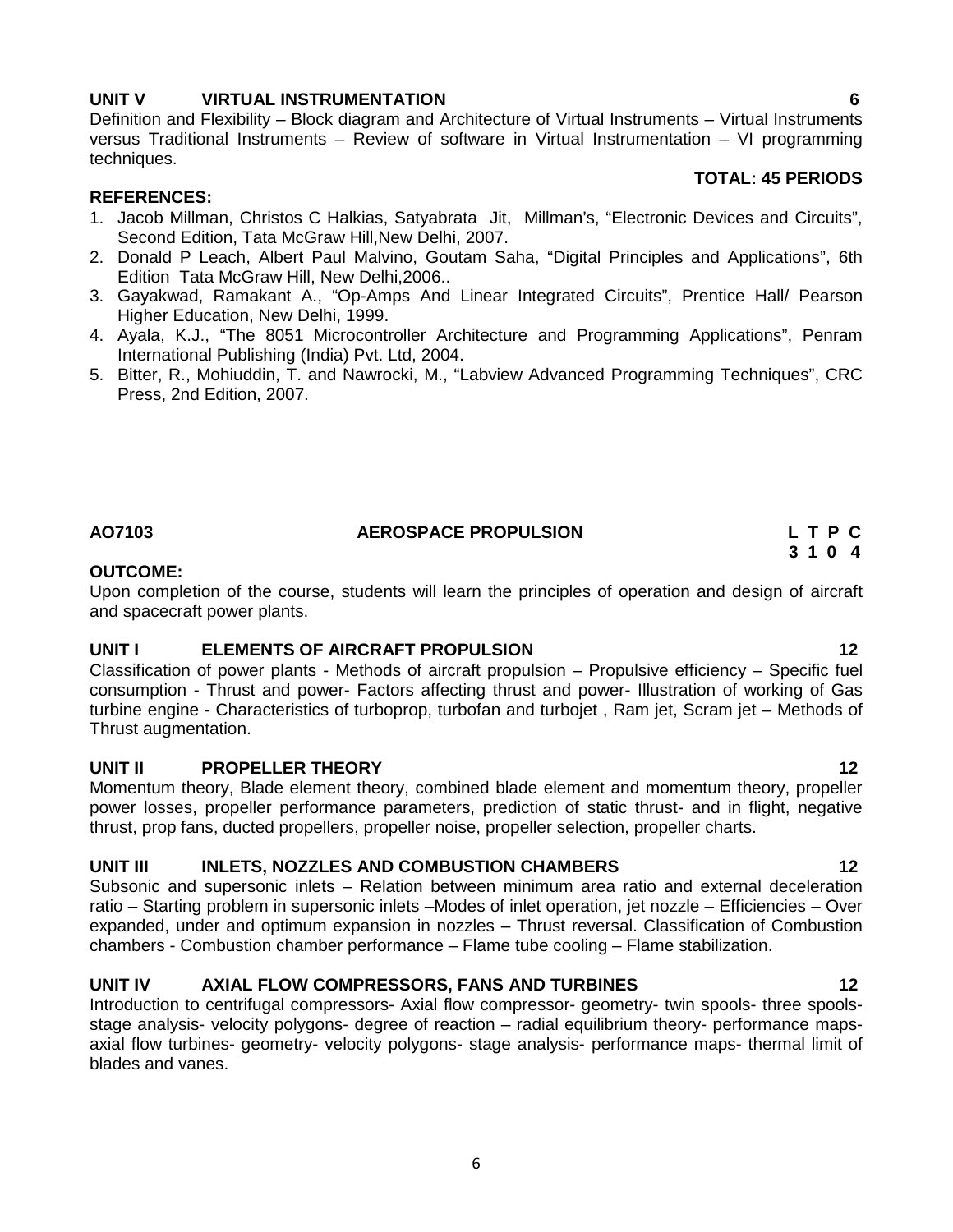## **UNIT V ROCKET AND ELECTRIC PROPULSION 12**

Introduction to rocket propulsion – Reaction principle – Thrust equation – Classification of rockets based on propellants used – solid, liquid and hybrid – Comparison of these engines with special reference to rocket performance – electric propulsion – classification- electro thermal – electro static – electromagnetic thrusters- geometries of Ion thrusters- beam/plume characteristics – hall thrusters.

## **TOTAL : 60 PERIODS**

- 1. Hill,P.G. and Peterson, C.R. Mechanics and Thermodynamics of Propulsion, Addison Wesley Longman Inc. 1999
- 2. Cohen, H. Rogers, G.F.C. and Saravanamuttoo,H.I.H, Gas Turbine Theory, Longman,1989
- 3. G.C. Oates, "Aerothermodynamics of Aircraft Engine Components", AIAA Education Series, 1985.
- 4. G.P.Sutton, "Rocket Propulsion Elements", John Wiley & Sons Inc., New York, 5<sup>th</sup> Edition, 1986.
- 5. W.P.Gill, H.J.Smith & J.E. Ziurys, "Fundamentals of Internal Combustion Engines as applied to Reciprocating, Gas turbine & Jet Propulsion Power Plants", Oxford & IBH Publishing Co., 1980.

**UNIT I SATELLITE MISSION AND CONFIGURATION 9** Mission Overview – Requirements for different missions – Space Environment, Spacecraft configuration- Spacecraft Bus – Payload – Requirements and constraints – Initial configuration decisions and Trade-offs – Spacecraft configuration process – Broad design of Spacecraft Bus –

**AS7104 ELEMENTS OF SATELLITE TECHNOLOGY L T P C**

Upon completion of the course, students can acquire knowledge about satellite orbit control and

## **UNIT II POWER SYSTEM 8**

**REFERENCES**

**OUTCOME:**

telemetry systems.

Power sources – Energy storage – Solar panels – Deployable solar panels – Spacecraft Power management – Power distribution – Deep Space Probes

## **UNIT III ATTITUDE AND ORBIT CONTROL SYSTEM (AOCS) 9**

Subsystem layout – Types of Satellites – Constellations – Applications

Coordinate system – AOCS requirements – Environment effects – Attitude stabilization – Attitude sensors – Actuators – Design of control algorithms.

## **UNIT IV PROPULSION SYSTEMS, STRUCTURES AND THERMAL CONTROL 11**

Systems Trade-off – Mono-propellant systems – Thermal consideration – System integration design factors – Pre-flight test requirements – System reliability Configuration design of Spacecraft structure – Structural elements – Material selection – Environmental Loads -Vibrations – Structural fabrication – Orbital environments - Average temperature in Space – Transient temperature evaluation – Thermal control techniques – Temperature calculation for a spacecraft – Thermal design and analysis program structure – Thermal design verification – Active thermal control techniques.

## **UNIT V TELEMETRY SYSTEMS 8**

Base Band Telemetry system – Modulation – TT & C RF system – Telecommand system – Ground Control Systems

7

**L : 45, T :15 TOTAL: 45 PERIODS**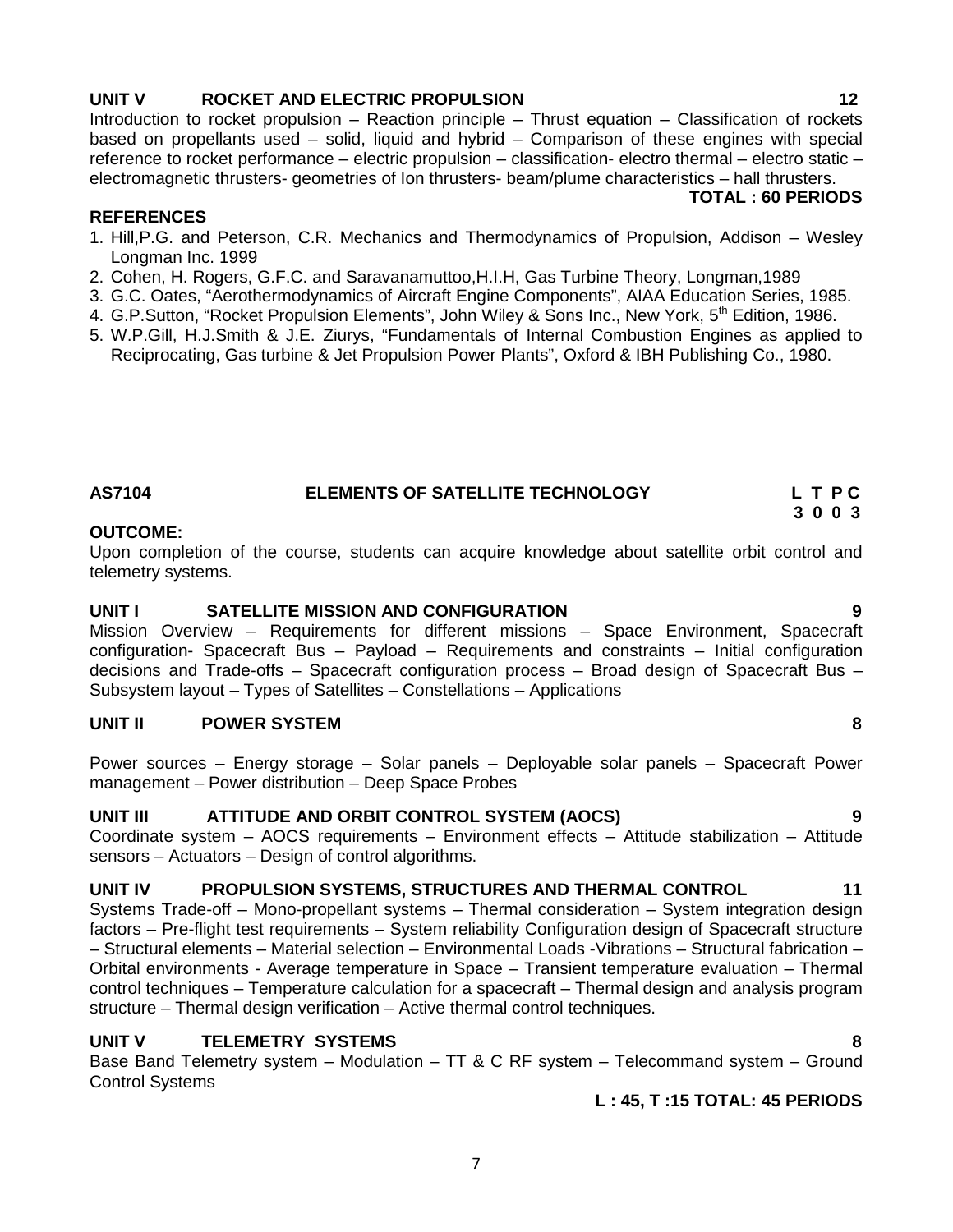## **REFERENCES:**

- 1. Space Mission Analysis and Design (Third Edition) by James R.Wertz and Wiley J.Larson 1999.
- 2. James R.Wertz "Spacecraft Attitude Determination and Control", Kluwer Academic Publisher, 1988.
- 3. Marcel J.Sidi "Spacecraft Dynamics and Control", Cambridge University press, 1997.
- 4. Lecture notes on " Satellite Architecture", ISRO Satellite Centre Bangalore 560 017

## **AS7105 FLIGHT INSTRUMENTATION L T P C**

**3 0 0 3**

## **OUTCOME:**

Upon completion of the course, the students will understand the available basic concepts of Flight instruments to the engineers and the necessary knowledge that are needed in understanding their significance and operation. The students will also have an exposure to various topics such as measurement concepts, air data sensors and measurements, Flight Management Systems, and other instruments pertaining to Gyroscopic measurements and Engine data measurements and will be able to deploy these skills effectively in understanding and analyzing the instrumentation methods in avionics engineering.

## **UNIT I MEASUREMENT SCIENCE AND DISPLAYS 9**

Instrumentation brief review-Concept of measurement-Errors and error estimation- Functional elements of an instrument system –Transducers - classification - Static and dynamic characteristics calibration - classification of aircraft instruments - Instrument displays panels and cockpit layout.

## **UNIT II AIR DATA INSTRUMENTS AND SYNCHRO TRANSMISSION SYSTEMS 9**

Air data instruments-airspeed, altitude, Vertical speed indicators. Static Air temperature, Angle of attack measurement, Synchronous data transmission system

## **UNIT III GYROSCOPIC INSTRUMENTS 9**

Gyroscope and its properties, gyro system, Gyro horizon, Direction gyro-direction indicator, Rate gyrorate of turn and slip indicator, Turn coordinator, acceleration and turning errors.

## **UNIT IV AIRCRAFT COMPASS SYSTEMS&FLIGHT MANAGEMENT SYSTEM 9**

Direct reading compass, magnetic heading reference system-detector element, monitored gyroscope system, DGU, RMI, deviation compensator. FMS- Flight planning-flight path optimization-operational modes-4D flight management

## **UNIT V POWER PLANT INSTRUMENTS 9**

Pressure measurement, temperature measurement, fuel quantity measurement, engine power and control instruments-measurement of RPM, manifold pressure, torque, exhaust gas temperature, EPR, fuel flow, engine vibration, monitoring.

## **L : 45, T :15 TOTAL: 45 PERIODS**

## **REFERENCES:**

- 1. Pallet, E.H.J. "Aircraft Instruments & Integrated systems", Longman Scientific and Technical, McGraw-Hill, 1992.
- 2. Murthy, D.V.S., "Transducers and Measurements", McGraw-Hill, 1995
- 3. Doeblin.E.O, "Measurement Systems Application and Design", McGraw-Hill, New York, 1999.
- 4. Harry.Stilz, "Aerospace Telemetry", Vol I to IV, Prentice-Hall Space Technology Series.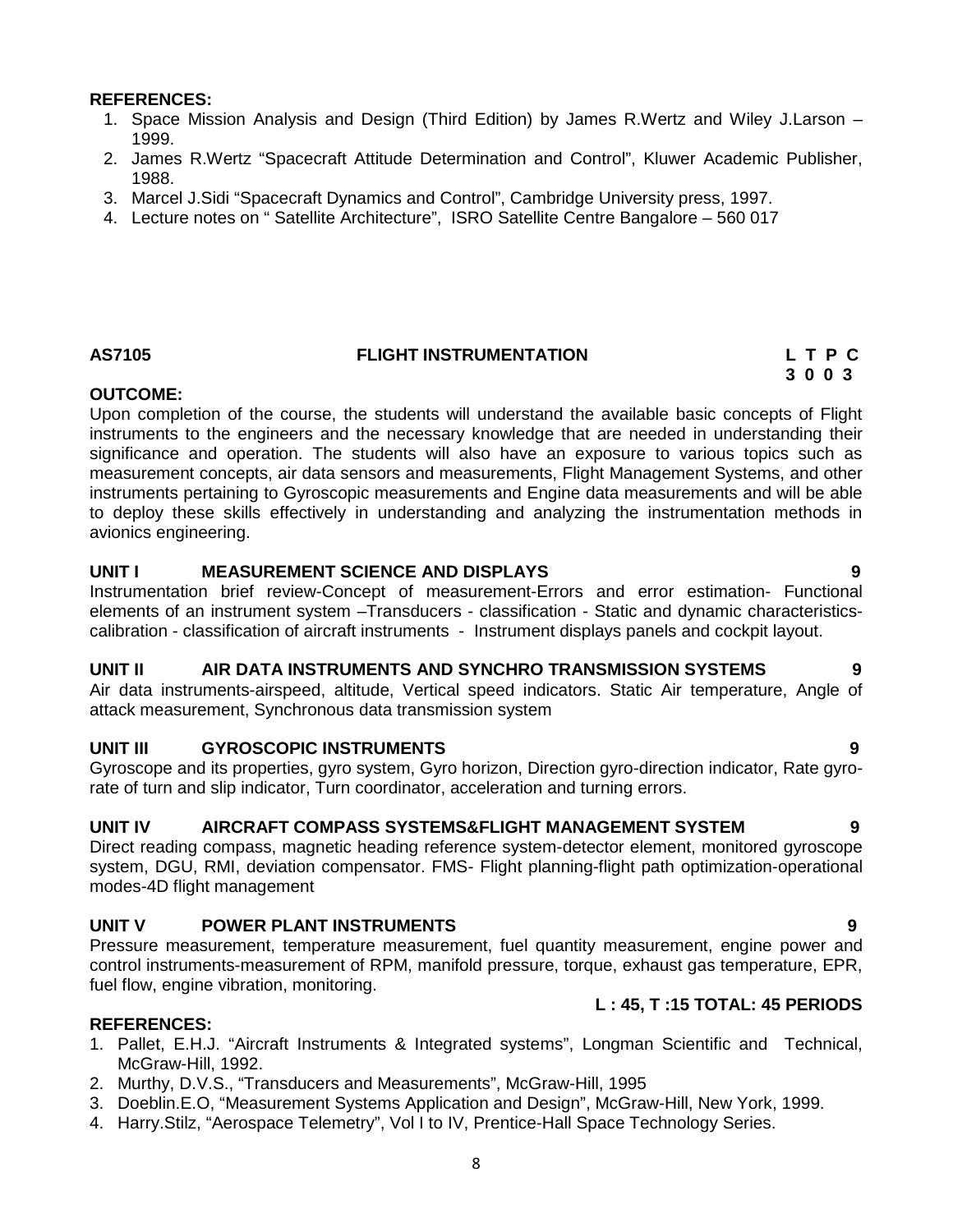## **MA7170 ADVANCED MATHEMATICAL METHODS L T P C**

## **OBJECTIVES:**

 To familiarize the students in differential equations for solving boundary value problems associated with engineering applications.

## To expose the students to calculus of variation, conformal mappings and tensor analysis.

## **OUTCOME:**

 This subject helps to develop the mathematical methods of applied mathematics and mathematical physics with an emphasis on calculus of variation and integral transforms.

## **UNIT I LAPLACE TRANSFORM TECHNIQUES FOR PARTIAL DIFFERENTIAL EQUATIONS (9+3)**

Laplace transform: Definitions, properties -Transform of error function, Bessel's function, Dirac Delta function, Unit Step functions – Convolution theorem – Inverse Laplace Transform: Complex inversion formula – Solutions to partial differential equations: Heat equation, Wave equation.

## **UNIT II FOURIER TRANSFORM TECHNIQUES FOR PARTIAL DIFFERENTIAL EQUATIONS (9+3)**

Fourier transform: Definitions, properties -Transform of elementary functions, Dirac Delta function – Convolution theorem – Parseval's identity– Solutions to partial differential equations: Heat equation, Wave equation, Laplace and Poison's equations.

## **UNIT III CALCULUS OF VARIATIONS (9+3)**

Concept of variation and its properties – Euler's equation – Functional dependant on first and higher order derivatives – Functionals dependant on functions of several independent variables – Variational problems with moving boundaries - problems with constraints - Direct methods: Ritz and Kantorovich methods.

## **UNIT IV CONFORMAL MAPPING AND APPLICATIONS (9+3)**

Introduction to conformal mappings and bilinear transformations - Schwarz- Christoffel transformation – Transformation of boundaries in parametric form – Physical applications: Fluid flow and heat flow problems.

## **UNIT V TENSOR ANALYSIS (9+3)**

Summation convention – Contravariant and covariant vectors – contraction of tensors – innerproduct – quotient law – metric tensor – Christoffel symbols – covariant differentiation – gradient, divergence and curl.

## **BOOKS FOR STUDY:**

- 1. Sankara Rao K., "Introduction to Partial Differential Equations", Prentice Hall of India Pvt. Ltd., New Delhi,1997.
- 2. Gupta A.S., "Calculus of Variations with Applications", Prentice Hall of India Pvt. Ltd., New Delhi, 1997.
- 3. Spiegel M.R., "Theory and Problems of Complex Variables and its Application"(Schaum's Outline Series), McGraw Hill Book Co., Singapore,1981.
- 4. Ramanaiah, G.T., "Tensor Analysis", S. Viswanatthan Pvt. Ltd., 1990.
- 5. James G., "Advanced Modern Engineering Mathematics", Pearson Education, Third Edition, 2004.
- 6. O'Neil P.V., "Advanced Engineering Mathematics", Thomson Asia Pvt. Ltd., Singapore, 2003.

## **REFERENCES:**

- 1. Andrew L.C. and Shivamoggi B.K., "Integral Transforms for Engineers", Prentice Hall of India Pvt. Ltd., New Delhi, 2003.
- 2. Elsgolts L., "Differential Equations and the Calculus of Variations", MIR Publishers, Moscow, 1973.
- 3. Mathews J.H. and Howell R.W., "Complex Analysis for Mathematics and Engineering", Narosa Publishing House, New Delhi,1997.
- 4. Grewal B.S., "Higher Engineering Mathematics", Khanna Publishers, Fortieth Edition, 2007

**TOTAL: 60 PERIODS**

**3 1 0 4**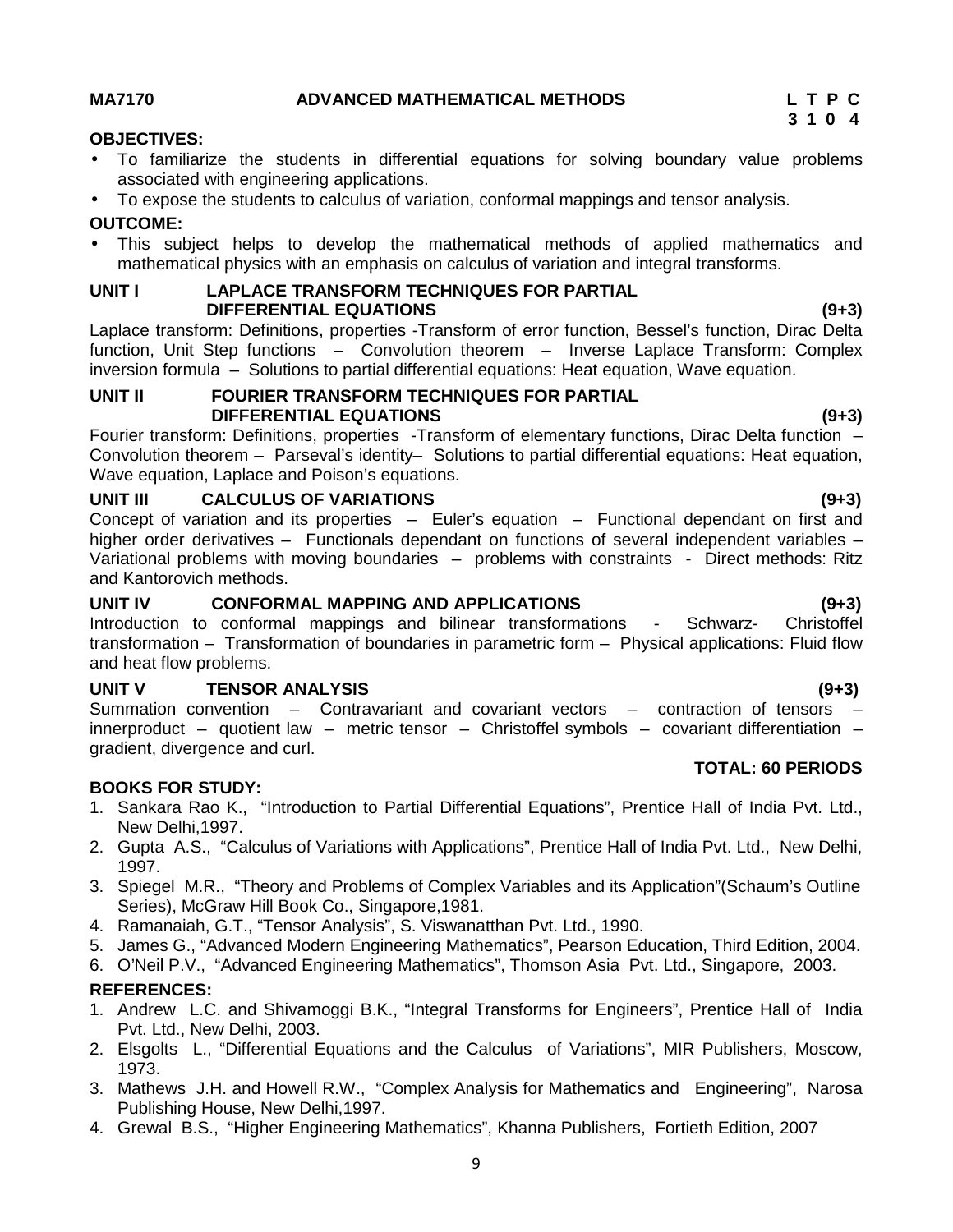## **AS7111 AERODYNAMICS LABORATORY L T P C**

**0 0 4 2**

**TOTAL: 60 PERIODS**

**0 0 4 2**

## **OUTCOME:**

Upon completion of the course, students will be in a position to use wind tunnel for pressure and force measurements on various models.

## **LIST OF EXPERIMENTS**

- 1. Calibration of subsonic wind tunnel
- 2. Pressure distribution over a smooth and rough cylinders
- 3. Pressure distribution over a symmetric aerofoil section
- 4. Pressure distribution over a cambered aerofoil section
- 5. Force and moment measurements using wind tunnel balance
- 6. Pressure distribution over a wing of symmetric aerofoil section
- 7. Pressure distribution over a wing of cambered aerofoil section<br>8. Plow visualization studies in incompressible flows
- Flow visualization studies in incompressible flows
- 9. Calibration of supersonic wind tunnel
- 10. Supersonic flow visualization studies

## **LABORATORY EQUIPMENTS REQUIREMENTS**

- 1. Subsonic wind tunnel
- 2. Rough and smooth cylinder
- 3. Symmetrical Cambered aerofoil
- 4. Wind tunnel balance
- 5. Schlieren system
- 6. Pressure Transducers

## **AS7112 AEROSPACE PROPULSION LABORATORY L T P C**

## **OUTCOME:**

Upon completion of the course, students will get practical experience on jets and pressure measurements on combustor.

# **LIST OF EXPERIMENTS**<br>1. Total pressure

- Total pressure measurements along the jet axis of a circular supersonic jet
- 2. Total pressure measurements along the jet axis of a non circular supersonic jet
- 3. Performance studies of a hybrid rocket propulsion system
- 4. Cold flow studies of a wake region behind flame holders
- 5. Wall pressure measurements of a non circular combustor
- 6. Wall pressure measurements of a subsonic diffuser
- 7. Ignition delay measurements of a solid propellant<br>8. Wall pressure measurements of an isolator of a su
- Wall pressure measurements of an isolator of a supersonic combustor (cold flow studies)
- 9. DSC and TGA studies on HTPB
- 10. Cascade testing of compressor blades.

## **TOTAL: 60 PERIODS**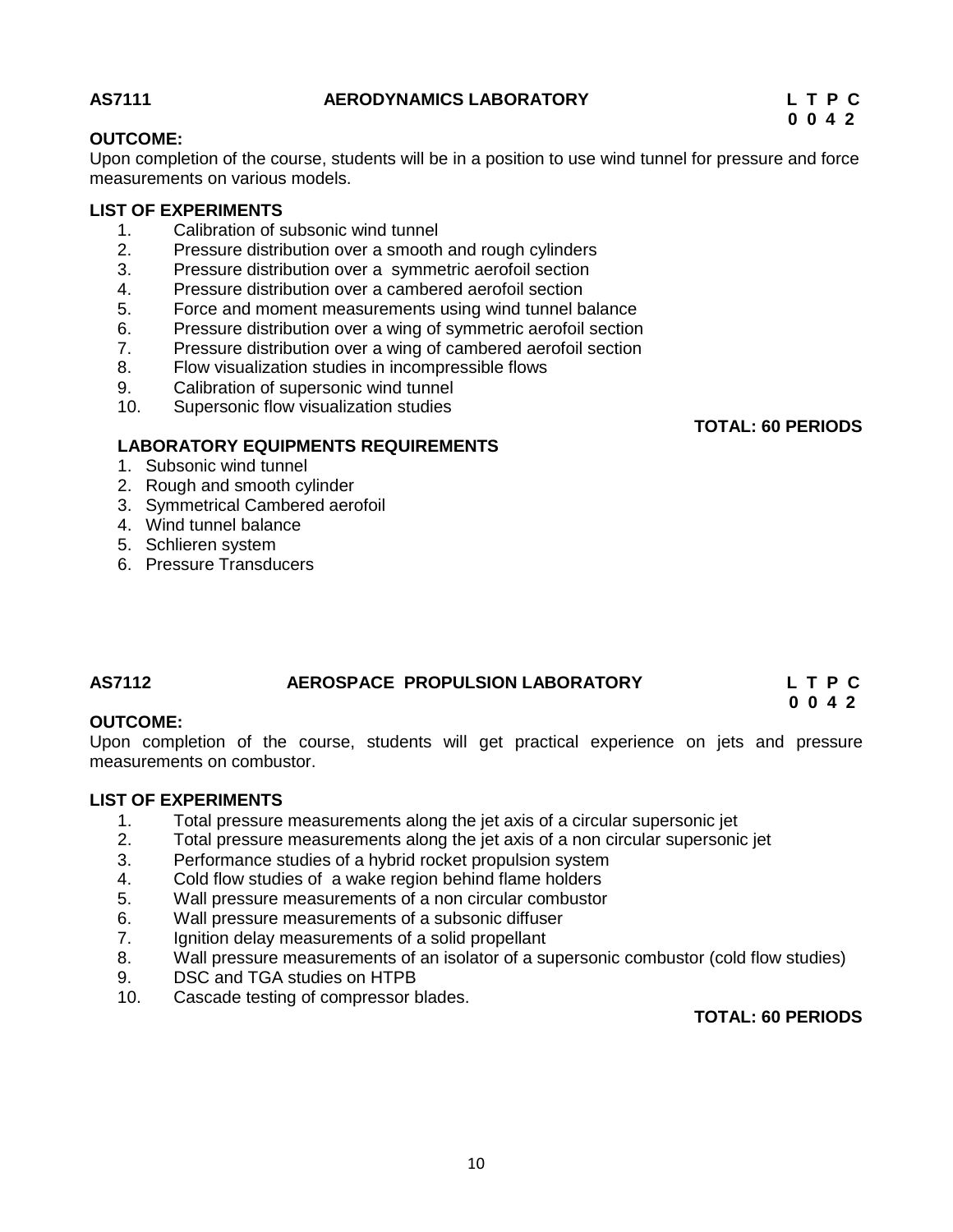## **SEMESTER II (LVT)**

## **AS7201 MISSILE GUIDANCE AND CONTROL L T P C**

## **OUTCOME:**

Upon completion of this course, students will understand the advanced concepts of missile guidance and control to the engineers and to provide the necessary mathematical knowledge that are needed in understanding the physical processes. The students will have an exposure on various topics such as missile systems, missile airframes, autopilots, guidance laws and will be able to deploy these skills effectively in the understanding of missile guidance and control.

## **UNIT I MISSILE SYSTEMS INTRODUCTION 8**

History of guided missile for defence applications- Classification of missiles– The Generalized Missile Equations of Motion- Coordinate Systems- Lagrange's Equations for Rotating Coordinate Systems- Rigid-Body Equations of Motion-missile system elements, missile ground systems.

## **UNIT II MISSILE AIRFRAMES, AUTOPILOTS AND CONTROL 9**

Missile aerodynamics- Force Equations, Moment Equations, Phases of missile flight. Missile control configurations. Missile Mathematical Model. Autopilots — Definitions, Types of Autopilots, Example Applications. Open-loop autopilots. Inertial instruments and feedback. Autopilot response, stability, and agility- Pitch Autopilot Design, Pitch-Yaw-Roll Autopilot Design.

## **UNIT III MISSILE GUIDANCE LAWS 10**

Tactical Guidance Intercept Techniques, Derivation of the Fundamental Guidance Equations, explicit, Proportional Navigation, Augmented Proportional Navigation, beam riding, bank to turn missile guidance, Three-Dimensional Proportional Navigation, comparison of guidance system performance, Application of Optimal Control of Linear Feedback Systems.

## **UNIT IV STRATEGIC MISSILES 10**

Introduction, The Two-Body Problem, Lambert's Theorem, First-Order Motion of a Ballistic Missile , Correlated Velocity and Velocity-to-Be-Gained Concepts, Derivation of the Force Equation for Ballistic Missiles, Atmospheric Reentry, Ballistic Missile Intercept, Missile Tracking Equations of Motion, Introduction to Cruise Missiles , The Terrain-Contour Matching (TERCOM) Concept.

## **UNIT V WEAPON DELIVERY SYSTEMS 8**

Weapon Delivery Requirements, Factors Influencing Weapon Delivery Accuracy, Unguided Weapons, The Bombing Problem, Guided Weapons, Integrated Flight Control in Weapon Delivery, Missile Launch Envelope, Mathematical Considerations Pertaining to the Accuracy of Weapon Delivery Computations.

## **REFERENCES:**

- 1. Siouris, G.M. "Missile Guidance and control systems", Springer, 2003.
- 2. Blakelock, J. H.; Automatic Control of Aircraft and Missiles, 2nd Edition, John Wiley & Sons, 1990.
- 3. Fleeman, Eugene L.; Tactical Missile Design, First Edition, AIAA Education series, 2001.
- 4. Garnell, P., "Guided Weapon Control Systems", 2nd Edition, Pergamon Press, 1980.
- 5. Joseph Ben Asher and Isaac Yaesh "Advances in Missile Guidance Theory" AIAA Education series, 1998
- 6. Paul Zarchan "Tactical and Strategic Missile Guidance" AIAA Education series,2007

**3 0 0 3**

**L : 45, TOTAL: 45 PERIODS**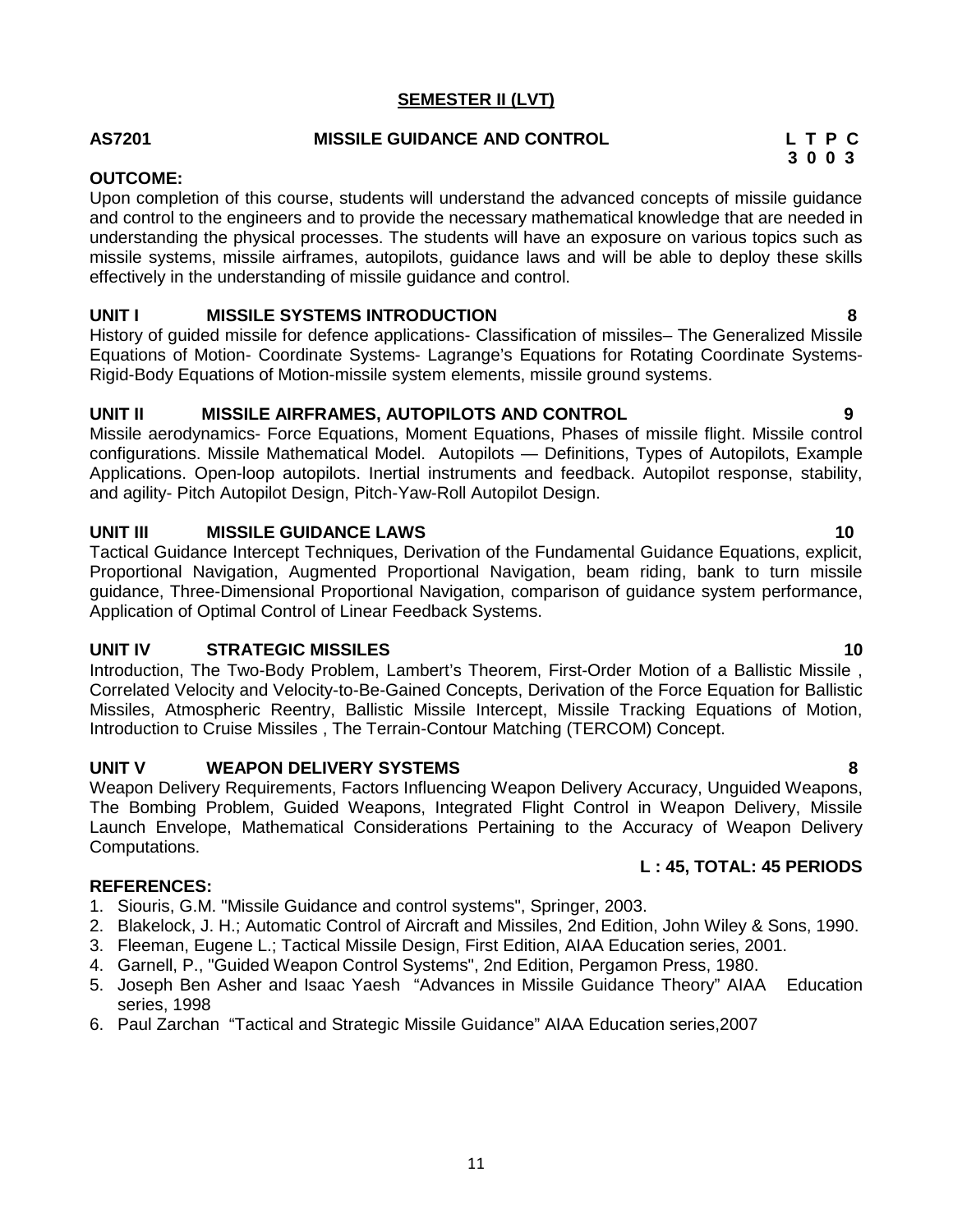## **AO7202 FINITE ELEMENT METHODS L T P C**

## **OUTCOME:**

Upon completion of the course, students will learn the concept of numerical analysis of structural components

## **UNIT I INTRODUCTION 12**

Review of various approximate methods – Rayleigh-Ritz, Galerkin and Finite Difference Methods - Stiffness and flexibility matrices for simple cases - Basic concepts of finite element method - Formulation of governing equations and convergence criteria.

## **UNIT II DISCRETE ELEMENTS 14**

Structural analysis of bar and beam elements for static and dynamic loadings. Bar of varying section – Temperature effects

Program Development and use of software package for application of bar and beam elements for static, dynamic and stability analysis.

## **UNIT III CONTINUUM ELEMENTS 14**

Plane stress, Plane strain and Axisymmetric problems – CST Element – LST Element. Consistent and lumped load vectors. Use of local co-ordinates. Numerical integration. Application to heat transfer problems.

Solution for 2-D problems (static analysis and heat transfer) using software packages.

## **UNIT IV ISOPARAMETRIC ELEMENTS 12**

Definition and use of different forms of 2-D and 3-D elements. - Formulation of element stiffness matrix and load vector.

Solution for 2-D problems (static analysis and heat transfer) using software packages.

## **UNIT V SOLUTION SCHEMES 8**

Different methods of solution of simultaneous equations governing static, dynamics and stability problems. General purpose Software packages.

## **REFERENCES**

- 1. Segerlind,L.J. "Applied Finite Element Analysis", Second Edition, John Wiley and Sons Inc., New York, 1984.
- 2. Tirupathi R. Chandrupatla and Ashok D. Belegundu, Introduction to Finite Elements in Engineering, Prentice Hall, 2002
- 3. S.S.Rao, "Finite Element Method in Engineering", Butterworth, Heinemann Publishing, 3<sup>rd</sup> Edition, 1998
- 4. Robert D. Cook, David S. Malkus, Michael E. Plesha and Robert J. Witt "Concepts and Applications of Finite Element Analysis",  $4<sup>th</sup>$  Edition, John Wiley & Sons, 2002.
- 5. K.J. Bathe and E.L. Wilson, "Numerical Methods in Finite Elements Analysis", Prentice Hall of India Ltd., 1983.
- 6. C.S. Krishnamurthy, "Finite Elements Analysis", Tata McGraw-Hill, 1987.



**TOTAL: 60 PERIODS**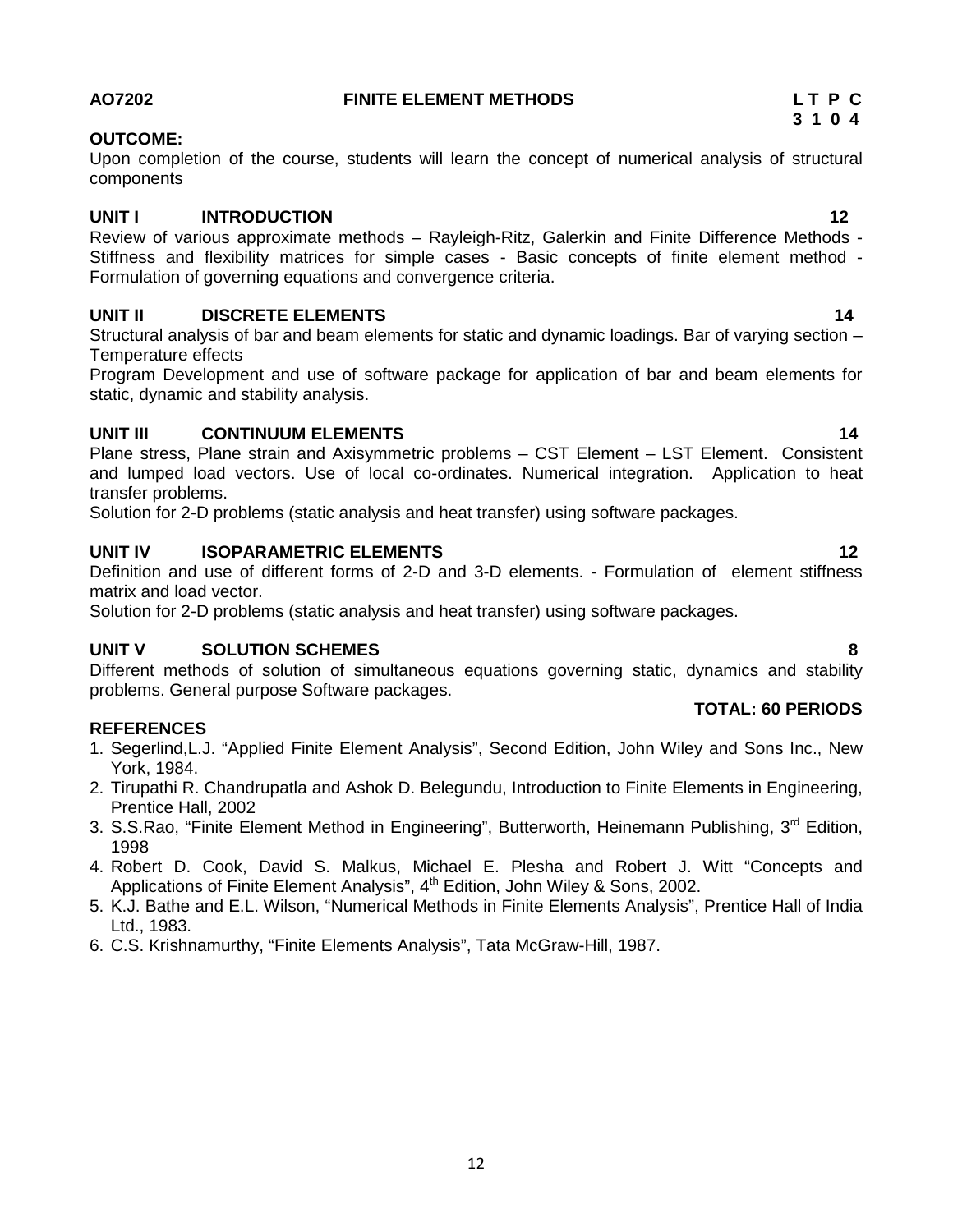## **AS7202 LAUNCH VEHICLE AERODYNAMICS L T P C**

## **OUTCOME:**

Upon completion of the course, Students will learn the concept of high speed aerodynamics and configurations of launch vehicles.

## **UNIT I BASICS OF HIGH SPEED AERODYNAMICS 9**

Compressible flows-Isentropic relations-mathematical relations of flow properties across shock and expansion waves-fundamentals of Hypersonic Aerodynamics

## **UNIT II BOUNDARY LAYER THEORY 9**

Basics of boundary layer theory-compressible boundary layer-shock shear layer interaction- Aerodynamic heating-heat transfer effects

## **UNIT III LAUNCH VEHICLE CONFIGURATIONS AND DRAG ESTIMATION 9**

Types of Rockets and missiles-various configurations-components-forces on the vehicle during atmospheric flight-nose cone design and drag estimation

## **UNIT IV AERODYNAMICS OF SLENDER AND BLUNT BODIES 9**

Aerodynamics of slender and blunt bodies, wing-body interference effects-Asymmetric flow separation and vortex shedding-unsteady flow characteristics of launch vehicles- determination of aero elastic effects.

## **UNIT V AERODYNAMIC ASPECTS OF LAUNCHING PHASE 9**

Booster separation-cross wind effects-specific considerations in missile launching-missile integration and separation-methods of evaluation and determination- Stability and Control Characteristics of Launch Vehicle Configuration- Wind tunnel tests – Comparison with CFD Analysis.

## **L : 45, TOTAL: 45 PERIODS**

## **REFERENCES:**

1. Anderson, J.D., "Fundamentals of Aerodynamics", McGraw-Hill Book Co., New York, 1985.

- 2. Chin SS, Missile Configuration Design, Mc Graw Hill, New York, 1961.
- 3. Anderson, J.D., "Hypersonic and High Temperature Gas Dynamics", AIAA Education Series.
- 4. Nielson, Jack N, Stever, Gutford, "Missile Aerodynamics", Mc Graw Hill, New York, 1960.
- 5. Anderson Jr., D., "Modern compressible flows", McGraw-Hill Book Co., New York 1999.
- 6. Charles D.Brown, "Spacecraft Mission Design", AIAA Education Series, Published by AIAA, 1998
- 7. Elements of Space Technology for Aerospace Engineers", Meyer Rudolph X, Academic Press, 1999

## **OUTCOME:**

Upon completion of the course, students will have an idea about solar system, basic concepts of orbital mechanics with particular emphasis on interplanetary trajectories.

## **UNIT I ORBITAL MECHANICS 9**

Description of solar system – Kepler's Laws of planetary motion – Newton's Law of Universal gravitation – Two body and Three-body problems – Jacobi's Integral, Librations points - Estimation of orbital and escape velocities

**AO7018 ROCKETRY AND SPACE MECHANICS L T P C 3 0 0 3**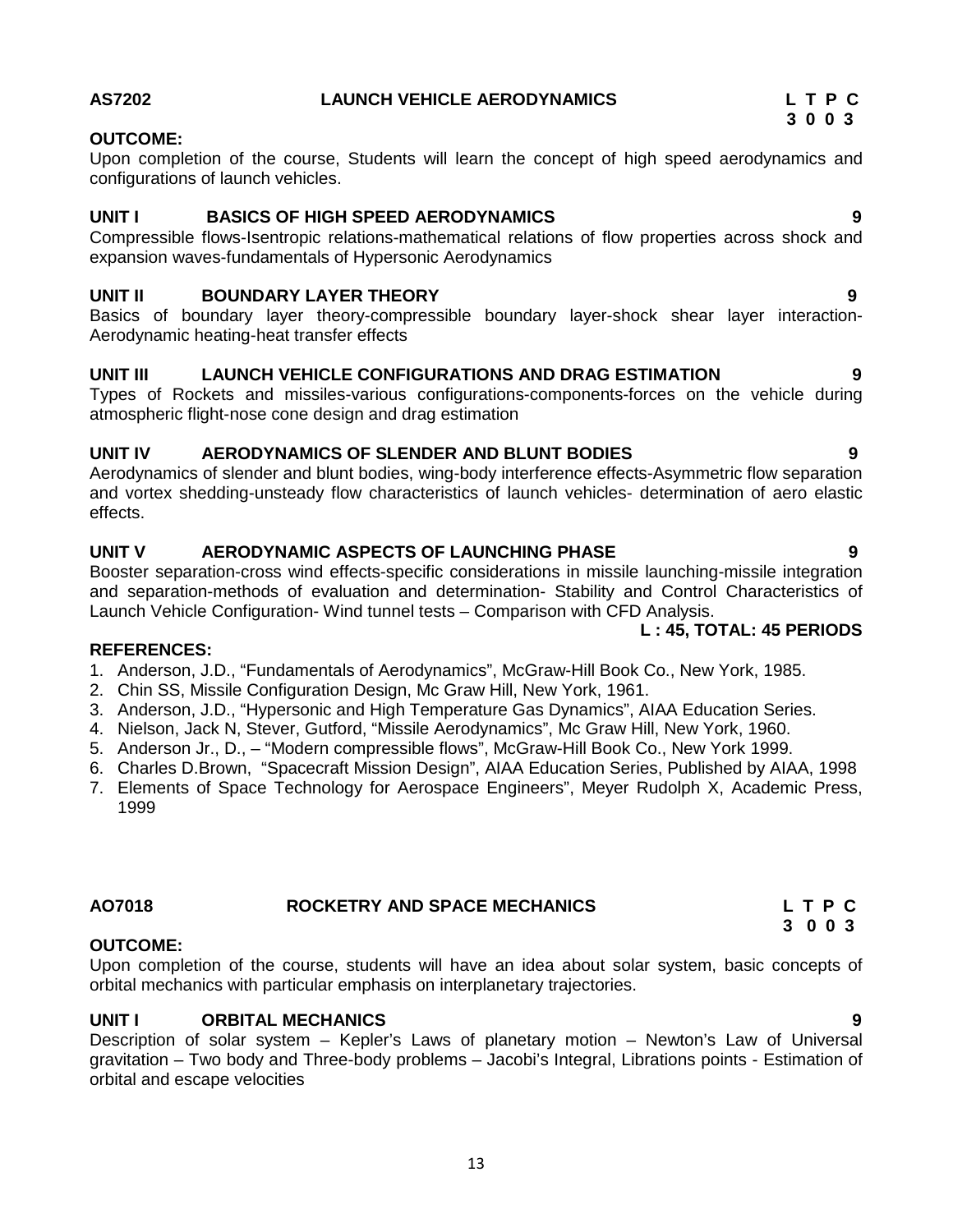## **UNIT II SATELLITE DYNAMICS 9**

Geosynchronous and geostationary satellites- factors determining life time of satellites – satellite perturbations – methods to calculate perturbations- Hohmann orbits – calculation of orbit parameters – Determination of satellite rectangular coordinates from orbital elements

## **UNIT III ROCKET MOTION 10**

Principle of operation of rocket motor - thrust equation – one dimensional and two dimensional rocket motions in free space and homogeneous gravitational fields – Description of vertical, inclined and gravity turn trajectories determinations of range and altitude – simple approximations to burnout velocity.

## **UNIT IV ROCKET AERODYNAMICS 9**

Description of various loads experienced by a rocket passing through atmosphere – drag estimation – wave drag, skin friction drag, form drag and base pressure drag - Boat-tailing in missiles performance at various altitudes – conical and bell shaped nozzles – adapted nozzles – rocket dispersion – launching problems.

## **UNIT V STAGING AND CONTROL OF ROCKET VEHICLES 8**

Need for multistaging of rocket vehicles – multistage vehicle optimization – stage separation dynamics and separation techniques- aerodynamic and jet control methods of rocket vehicles - SITVC.

## **TOTAL: 45 PERIODS**

- **REFERENCES** 1. G.P. Sutton, "Rocket Propulsion Elements", John Wiley & Sons Inc., New York, 5<sup>th</sup> Edition, 1986.
- 2. J.W. Cornelisse, "Rocket Propulsion and Space Dynamics", J.W. Freeman & Co., Ltd., London, 1982
- 3. Van de Kamp, "Elements of astromechanics", Pitman Publishing Co., Ltd., London, 1980.
- 4. E.R. Parker, "Materials for Missiles and Spacecraft", McGraw-Hill Book Co., Inc., 1982.

## **AS7211 STRUCTURES LABORATORY L T P C**

# **0 0 4 2**

## **OUTCOME:**

Upon completion of the course, Students will acquire experimental knowledge on the unsymmetrical bending of beams, finding the location of shear centre, obtaining the stresses in circular discs and beams using photoelastic techniques, calibration of photo – elastic materials.

## **LIST OF EXPERIMENTS**

- 1. Constant strength Beams
- 2. Buckling of columns
- 3. Unsymmetrical Bending of Beams
- 4. Shear Centre Location for Open Section
- 5. Shear Centre Location for Closed Section
- 6. Flexibility Matrix for Cantilever Beam
- 7. Combined Loading
- 8. Calibration of Photo Elastic Materials
- 9. Stresses in Circular Disc Under Diametrical Compression Photo Elastic Method

14

- 10. Vibration of Beams with Different Support Conditions
- 11. Determination of elastic constants of a composite laminate.
- 12. Wagner beam

**NOTE**: Any TEN experiments will be conducted out of 12.

## **TOTAL: 60 PERIODS**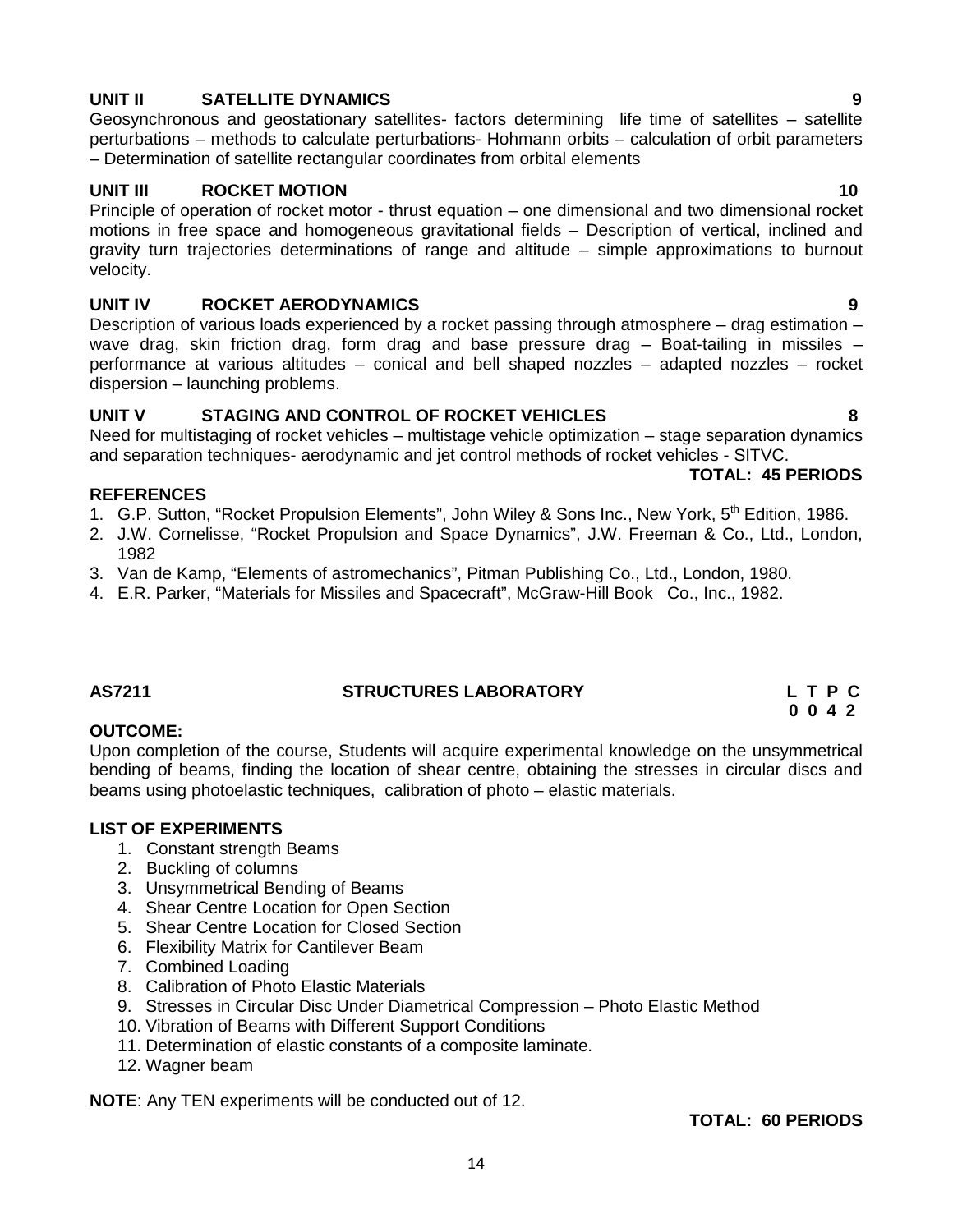## **LABORATORY EQUIPMENTS REQUIREMENTS**

- 1. Constant strength beam setup
- 2. Column setup
- 3. Unsymmetrical Bending setup
- 4. Experimental setup for location of shear centre (open & close section)
- 5. Cantilever beam setup
- 6. Experimental setup for bending and torsional loads
- 7. Diffuser transmission type Polaris cope with accessories
- 8. Experimental setup for vibration of beams
- 9. Universal Testing Machine
- 10. Wagner beam setup

## **SEMESTER II (ST)**

## **AS7203 SPACECRAFT POWER SYSTEMS L T P C**

**3 0 0 3**

## **OUTCOME:**

Upon completion of the course, students will understand the advanced concepts of Spacecraft power systems and to provide the necessary mathematical knowledge that are needed in modeling the navigation process and methods. The students will have an exposure on various Power system elements,energy storage technology and power converters and will be able to deploy these skills effectively in the analysis and understanding of power systems in an spacecraft.

## **UNIT I SPACECRAFT ENVIRONMENT & DESIGN CONSIDERATION 9**

Orbit definition /Mission Requirements of LEO, GEO, GTO & HEO, Lunar orbits, IPO with respect to Power Generation – Power System Elements - Solar aspect angle Variations

## **UNIT II POWER GENERATION 9**

Study of Solar spectrum - Solar cells - Solar Panel design - Solar Panel Realization – Solar Panel testing - Effects of Solar cells and panels (IR, UV, Particles)

## **UNIT III ENERGY STORAGE TECHNOLOGY 9**

Types of batteries – Primary & Secondary batteries - Nickel Cadmium - Nickel-Hydrogen – Nickel metal hydride - Lithium-ion –Lithium Polymer - Silver Zinc– Electrical circuit model – Performance characteristics of batteries - Application of batteries in launch vehicles and satellites – Fuel Cell – Polymer Electrolyte membrane Fuel Cell – Regenerative Fuel Cell

## **UNIT IV POWER CONVERTERS 9**

DC – DC converters – Basic Convertors - Buck, Boost, Buck- boost converter –Derived converters: Fly back converter – Transformer coupled forward converter – Push-Pull converter - CUKs convertor– Resonant converter – Voltage and current regulators

## **UNIT V POWER CONTROL, CONDITIONING AND DISTRIBUTION 9**

Solar Array Regulators – Battery changing schemes – Protection Schemes - Distribution – Harness - Thermal Design - EMI/EMC/ESD/Grounding schemes for various types of circuits and systems

## **L : 45, TOTAL: 45 PERIODS**

## **REFERENCES**

- 1. P R K Chetty, 'Spacecraft Power Systems', 1978.
- 2. Patel, Mukund R, 'Spacecraft Power Systems' CRC Press Boca Raton, 2005
- 3. Hyder, A k et.al, ' Space Power Technologies' Imperial College Press London,2000
- 4. Fortescue, Peter et.al, ' Spacecraft Systems Engineering' John Wiley England,2003.
- 5. Ned Mohan, et al," Power Electronics, convertors Applications and Design"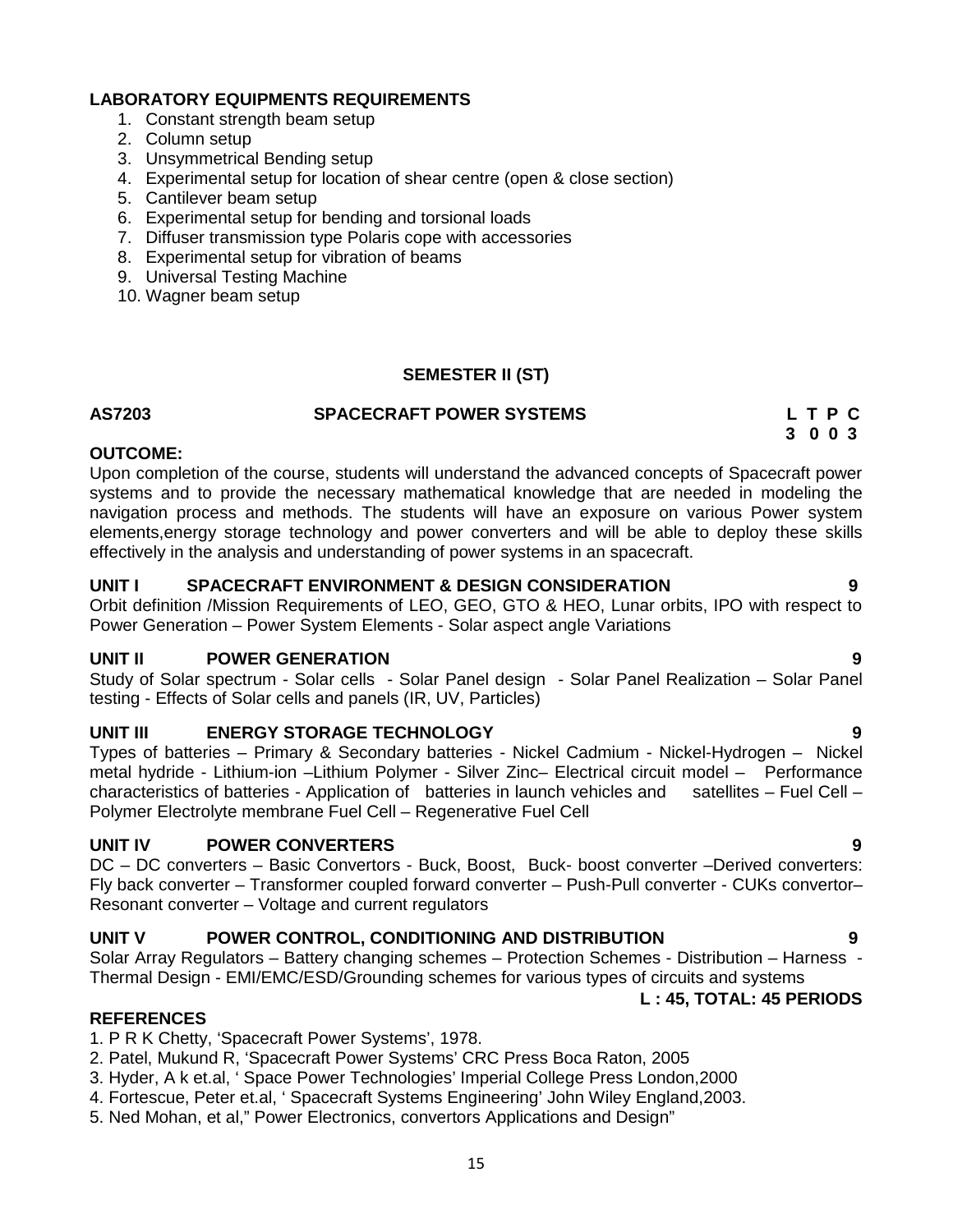## 16

## **AS7204 SPACECRAFT NAVIGATION SYSTEMS L T P C**

## **OUTCOME:**

Upon completion of the course, students will understand the advanced concepts of Spacecraft Navigation and to provide the necessary mathematical knowledge that are needed in understanding their significance and operation. The students will have an exposure on various Navigation systems such as Inertial Measurement systems, Satellite Navigation – GPS ; and will be able to deploy these skills effectively in the analysis and understanding of navigation systems in an spacecraft.

## **UNIT I NAVIGATION CONCEPTS 10**

Fundamentals of spacecraft navigation systems and Position Fixing – Geometric concepts of Navigation – Elements - The Earth in inertial space - Earth's Rotation - Revolution of Earth - Different Coordinate Systems – Coordinates Transformation - Euler angle formulations - Direction cosine formulation - Quaternion formulation.

## **UNIT II GYRO SYSTEMS 8**

Gyroscopes -Types – Mechanical - Electromechanical-Optical Gyro -Ring Laser gyro- Fiber optic gyro - Rate Gyro, Rate Integrating Gyro, Free Gyro, Vertical Gyro, Directional Gyro, Analysis & Applications

## **UNIT III INERTIAL NAVIGATION SYSTEMS 10**

Accelerometers – Pendulous type – Force Balance type – MEMs Accelerometers - Basic Principles of Inertial Navigation – Types - Platform and Strap down - Mechanization INS system - Rate Corrections - Block diagram – Acceleration errors – -Coriolis effect - Schuler Tuning - Cross coupling - Gimbal lock - Alignment.

## **UNIT IV GPS** & **HYBRID NAVIGATION SYSTEMS 9**

GPS overview – Concept – GPS Signal – Signal Structure- GPS data – Signal Processing – GPS Clock – GPS for position and velocity determination – DGPS Concepts - LAAS & WAAS Technology - Hybrid Navigation - Introduction to Kalman filtering – Case Studies -Integration of GPS and INS using Kalman Filter.

## **UNIT V RELATIVE NAVIGATION SYSTEMS 8**

Relative Navigation – fundamentals – Equations of Relative Motion for circular orbits (Clohessy\_Wiltshire Equations) - Sensors for Rendezvous Navigation - RF Sensors -Relative Satellite Navigation - Differential GSP - Relative GPS- Optical rendezvous sensors (Laser type and Camera type) -Formation Flying - Figure of Merit (FOM)

## **REFERENCES:**

- 1. Maxwell Noton, "Spacecraft navigation and guidance", Springer (London, New York), 1998
- 2. Slater, J.M. Donnel, C.F.O and others, "Inertial Navigation Analysis and Design", McGraw-Hill Book Company, New York, 1964.
- 3. Albert D. Helfrick, 'Modern Aviation Electronics', Second Edition, Prentice Hall Career & Technology, 1994
- 4. George M Siouris, 'Aerospace Avionics System; A Modern Synthesis', Academic Press Inc., 1993
- 5. Myron Kyton, Walfred Fried, 'Avionics Navigation Systems', John Wiley & Sons, 1997
- 6. Tsui. J. B.Y, "Fundamentals of Global Positioning System Receiver", John Wiley an Sons Inc, 2000

# **3 0 0 3**

# **TOTAL: 45 PERIODS**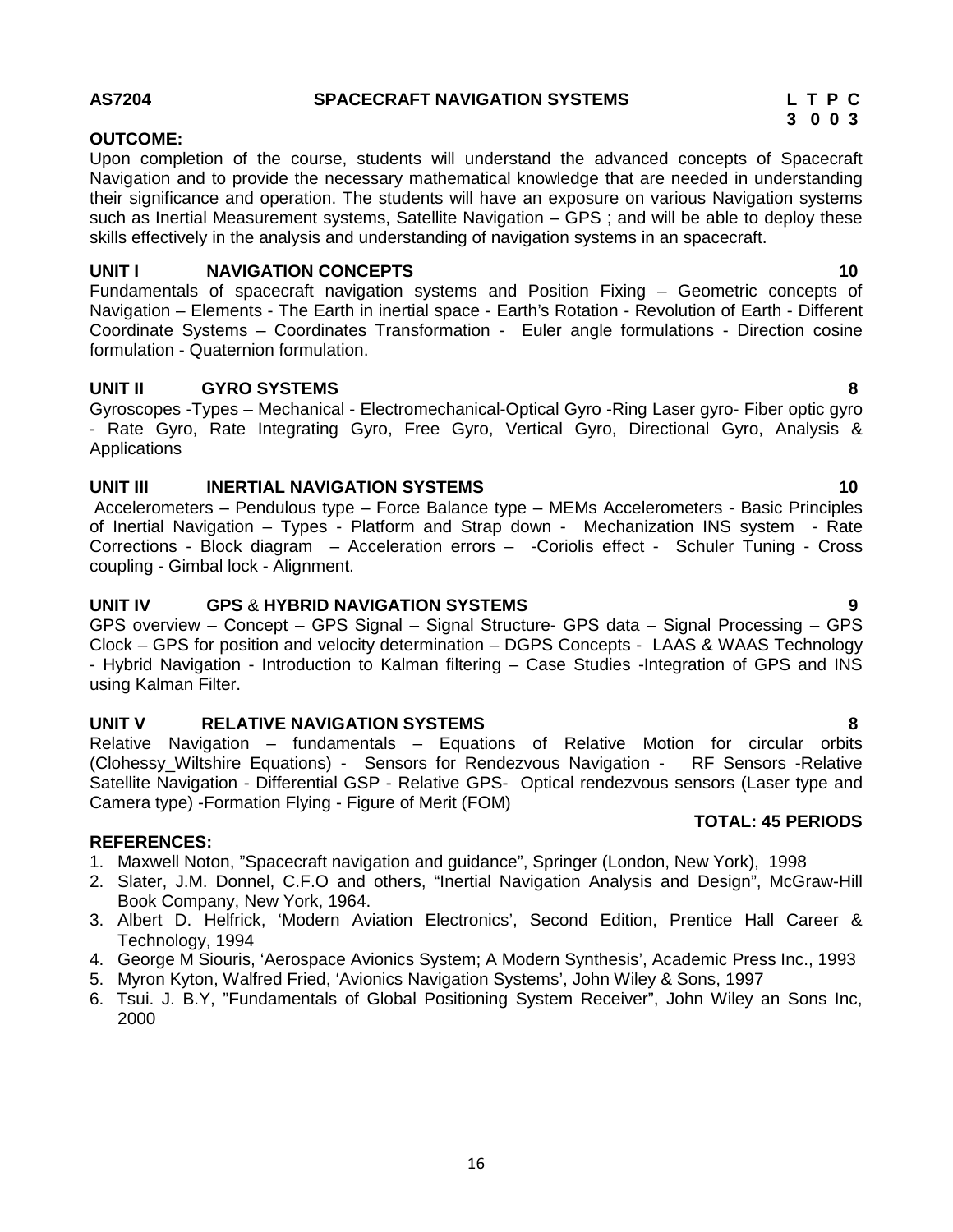## **AS7205 SPACECRAFT COMMUNICATION SYSTEMS L T P C**

## **OUTCOME:**

Upon completion of the course, students will understand the advanced concepts of Spacecraft communication systems and to provide the necessary mathematical knowledge that are needed in understanding their significance and operation. The students will have an exposure on various elements of satellite communication,multiple access techniques and will be able to deploy these skills effectively in the analysis and understanding of communication systems in an spacecraft.

## **UNIT I ELEMENTS OF SATELLITE COMMUNICATION 8**

Satellite Systems, Orbital description and Orbital mechanics of LEO, MEO and GSO, Placement of a Satellite in a GSO, Satellite – description of different Communication subsystems, Bandwidth allocation.

## **UNIT II TRANSMISSION, MULTIPLEXING, MULTIPLE ACCESS AND CODING 12**

Different modulation and Multiplexing Schemes, Multiple Access Techniques FDMA, TDMA, CDMA, and DAMA, Coding Schemes, Satellite Packet Communications.

## **UNIT III SATELLITE LINK DESIGN 9**

Basic link analysis, Interference analysis, Rain induced attenuation and interference, Ionospheric characteristics, Link Design with and without frequency reuse.

## **UNIT IV SATELLITE TELEMETRY, TRACKING AND TELECOMMAND**  $\qquad \qquad \qquad$ **9**

Introduction to telemetry systems - Aerospace transducer - signal conditioning – multiplexing methods - Analog and digital telemetry - Command line and remote control system - Application of telemetry in spacecraft systems - Base Band Telemetry system - Computer command & Data handling , Satellite command system-Issues

## **UNIT V APPLICATIONS 7**

VSAT-VSAT Technologies, Networks MSS-AMSS, MMSS

## **REFERENCES:**

- 1. Wilbur L. Pritchard and Joseph A.Sciulli, Satellite Communication Systems Engineering, Prentice Hall, New Jersey, 1986.
- 2. Timothy Pratt and Charles W.Bostain, Satellite Communications, John Wiley and Sons, 1986.
- 3. Tri T Ha, Digital Satellite Communication, Macmillan Publishing Company, 1986.
- 4. Kadish, Jules E, Satellite Communications Fundamentals, Artech House, Boston 2000
- 5. Lida,Takashi ed.,Satellite communications:System and its design technology, Ohmsha Tokyo 2000
- 6. Maral, Gerard,Satellite communications systems: Systems, techniques and technology, John Wiley, Newyork 2002.
- 7. Elbert, Bruce R, Satellite communication applications handbook, Artech house Boston 2004.

## **AO7018 ROCKETRY AND SPACE MECHANICS L T P C**

## **OUTCOME:**

Upon completion of the course, students will have an idea about solar system, basic concepts of orbital mechanics with particular emphasis on interplanetary trajectories.

**3 0 0 3**

## **TOTAL: 45 PERIODS**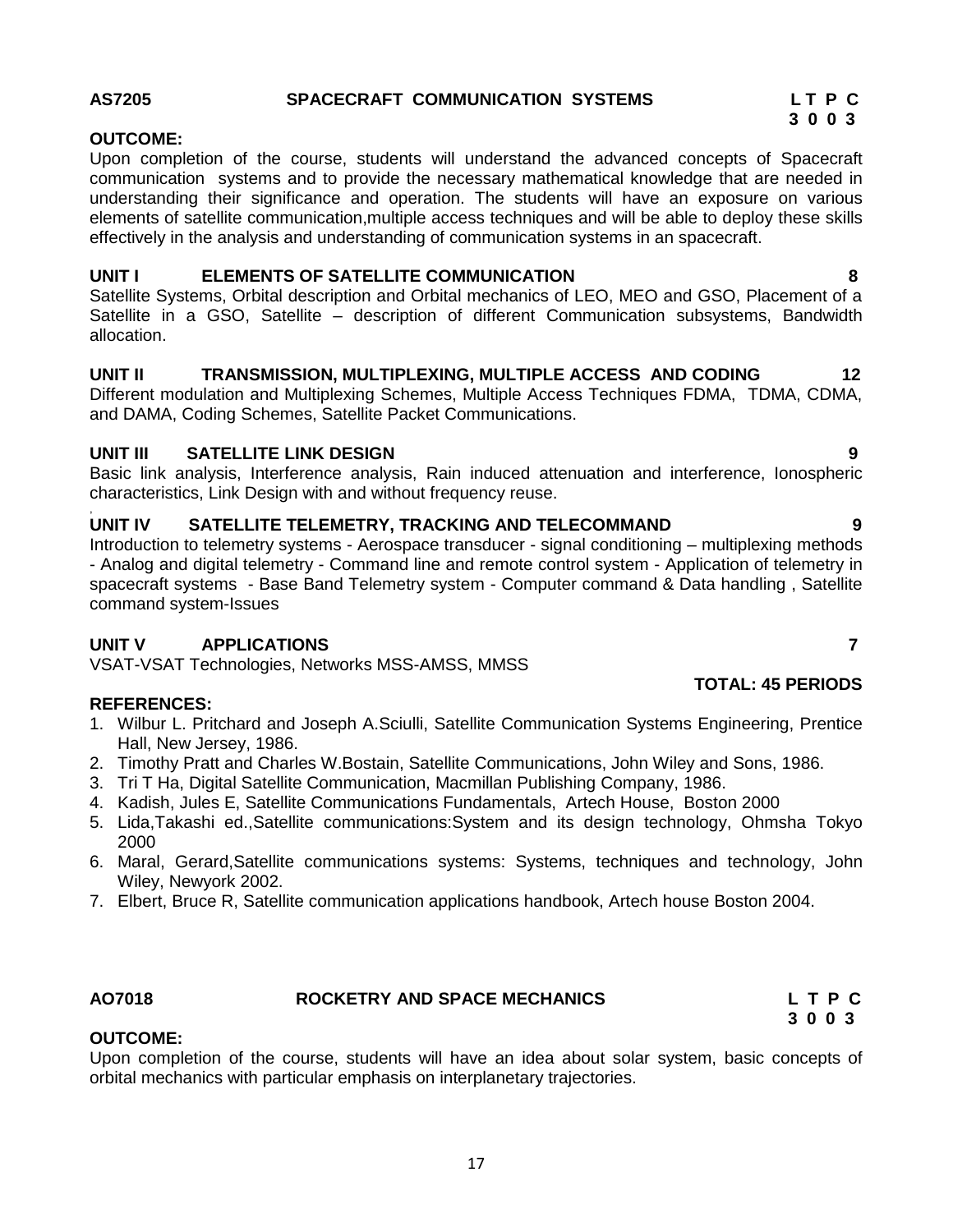## **UNIT I ORBITAL MECHANICS 9**

Description of solar system – Kepler's Laws of planetary motion – Newton's Law of Universal gravitation – Two body and Three-body problems – Jacobi's Integral, Librations points - Estimation of orbital and escape velocities

## **UNIT II SATELLITE DYNAMICS 9**

Geosynchronous and geostationary satellites- factors determining life time of satellites – satellite perturbations – methods to calculate perturbations- Hohmann orbits – calculation of orbit parameters – Determination of satellite rectangular coordinates from orbital elements

## **UNIT III ROCKET MOTION 10**

Principle of operation of rocket motor - thrust equation – one dimensional and two dimensional rocket motions in free space and homogeneous gravitational fields – Description of vertical, inclined and gravity turn trajectories determinations of range and altitude – simple approximations to burnout velocity.

## **UNIT IV ROCKET AERODYNAMICS 9**

Description of various loads experienced by a rocket passing through atmosphere – drag estimation – wave drag, skin friction drag, form drag and base pressure drag  $-$  Boat-tailing in missiles  $$ performance at various altitudes – conical and bell shaped nozzles – adapted nozzles – rocket dispersion – launching problems.

## **UNIT V STAGING AND CONTROL OF ROCKET VEHICLES 8**

Need for multistaging of rocket vehicles – multistage vehicle optimization – stage separation dynamics and separation techniques- aerodynamic and jet control methods of rocket vehicles - SITVC.

## **REFERENCES**

- 1. G.P. Sutton, "Rocket Propulsion Elements", John Wiley & Sons Inc., New York, 5<sup>th</sup> Edition, 1986.
- 2. J.W. Cornelisse, "Rocket Propulsion and Space Dynamics", J.W. Freeman & Co., Ltd., London, 1982
- 3. Van de Kamp, "Elements of astromechanics", Pitman Publishing Co., Ltd., London, 1980.
- 4. E.R. Parker, "Materials for Missiles and Spacecraft", McGraw-Hill Book Co., Inc., 1982.

## **AS7212 MODELING AND SIMULATION LABORATORY L T P C**

- 1. Stability analysis using Root locus, Bode plot, Nyquist plot and Polar plot techniques
- 2. simulation of Hoffmann transfer
- 3. simulation of velocity calculations for orbit manoeuvring
- 4. simulation of time period calculations for orbital motion
- 5. simulation of orbit propagation
- 6. simulation of Attitude and orbital perturbations
- 7. study and implementation of frame conversions
- 8. Link budget analysis
- 9. simulation of Rocketry culmination and trajectory calculations
- 10. Simulink study of control mechanisms
- 11. Design of Kalman filters
- 12. study of sgp algorithms and Attitude sensors design

**NOTE:** Implementation using MATLAB, or any equivalent software.

## **TOTAL : 60 PERIODS**

## **TOTAL: 45 PERIODS**

## **0 0 4 2**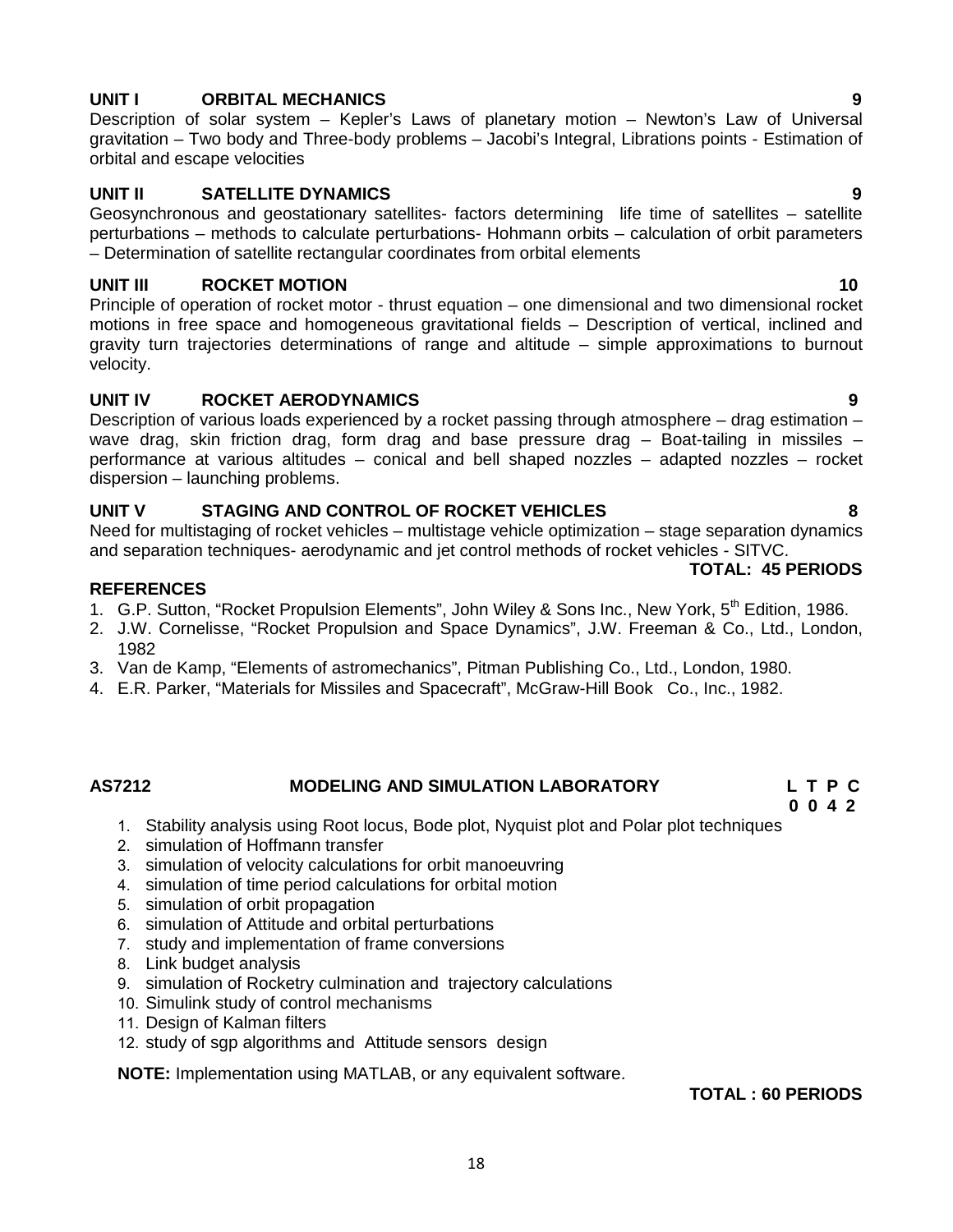## **SEMESTER III (LVT)**

## **AS7301 CHEMICAL ROCKET TECHNOLOGY L T P C**

## **OUTCOME:**

Upon completion of this course, students acquire knowledge in depth about chemical rocket propulsion

## **UNIT I SOLID ROCKET PROPULSION 9**

Various subsystems of Solid rocket motor and their functions- Propellant grain design- erosive burning – L \* instability – internal ballistics of solid rocket motor – types of ignites - igniter design considerations – special problems of solid rocket nozzles.

## **UNIT II LIQUID ROCKET PROPULSION 12**

Classification of liquid rocket engines – rocket thrust control – thrust chamber and injector design considerations – various types of liquids rocket injectors – thrust chamber cooling- cryogenic rocket propulsion – problems peculiar to cryogenic engines- propellant slosh- combustion instability.

## **UNIT III HYBRID ROCKET PROPULSION 8**

Standard and reverse hybrid propulsion systems – applications – current status and limitations – combustion mechanism – propellant system selection – internal ballistics of hybrid rocket systems.

## **UNIT IV PROPELLANT TECHNOLOGY 8**

Selection criteria for solid and liquid rocket propellants – calculation of adiabatic flame temperature – assessment of rocket performance- selections of propellant formulation – determination of propellant burn rate and factors influencing the burn rate – solid propellant processing

## **UNIT V TESTING AND SAFETY 8**

Static testing of rocket – instrumentation required – thrust Vs time – pressure Vs time diagrams – specific impulse calculation – safety procedures for testing of rockets and solid propellants –ignition delay testing.

## **REFERENCES**

- 1. G.P. Sutton, "Rocket Propulsion Elements". John Wiley & Sons Inc., New York, 5<sup>th</sup> Edition, 1986.
- 2. Cornelisse., J.W., " Rocket Propulsion and space Dynamics" J.W.Freemav & Co. Ltd., London, 1982.
- 3. G.C Oates, "Aerothermodynamics of Aircraft Engine Components ", AIAA Education. Series 1985.
- 4. Mathur and Sharma R.P. "Gas turbine, Jet and Rocket Propulsion standard publishers and Distributors Delhi, 1988.

**3 0 0 3**

## **L : 45, TOTAL: 45 PERIODS**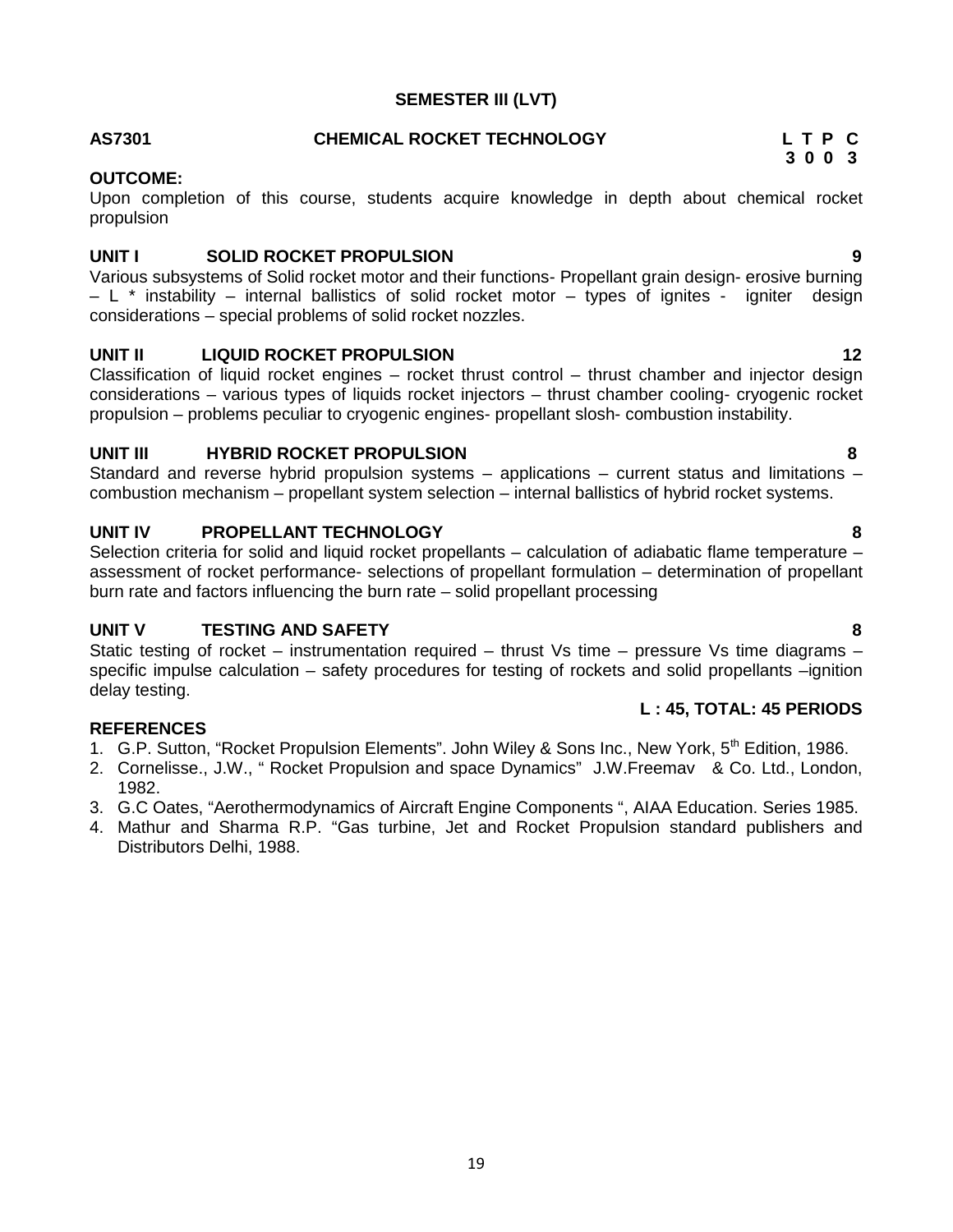## 20

# **AS7302 SPACECRAFT GUIDANCE AND CONTROL L T P C**

## **OUTCOME:**

Upon completion of this course, students will understand the advanced concepts of spacecraft guidance and control to the engineers and to provide the necessary mathematical knowledge that are needed in understanding their significance and operation. The students will have an exposure on various topics such as attitude sensors, control actuators, attitude dynamics,missile and launch guidance and will be able to deploy these skills effectively in the understanding of spacecraft guidance and control.

**SEMESTER III (ST)**

## **UNIT 1 ATTITUDE SENSORS 8**

Relative Attitude sensors – Gyroscopes, Motion reference Units, Absolute Attitude sensors – Horizon sensor, Orbital Gyrocompass, Earth sensors, sun sensors (Digital and analog), star sensor, **Magnetometer** 

## **UNIT II CONTROL ACTUATORS 9**

Thrusters, Momentum Wheel, Control Moment Gyros, Reaction wheel, Magnetic Torquers, Reaction Jets, Ion Propulsion, Electric propulsion, solar sails

## **UNIT III ATTITUDE DYNAMICS, ATTITUDE AND ORBITAL DISTURBANCES 9**

Rigid Body Dynamics, Flexible body Dynamics, Slosh Dynamics, Drag, Solar radiation Pressure, Disturbances due to Celestial bodies

## **UNIT IV ATTITUDE STABILIZATION SCHEMES & ORBIT MANEUVERS 10**

Spin, Dual spin, Gravity gradient, Zero momentum system, Momentum Biased system, Reaction control system, Single and Multiple Impulse orbit Adjustment, Hohmann Transfer, Station Keeping and fuel Budgeting

## **UNIT V MISSILE AND LAUNCH VEHICLE GUIDANCE 9**

Operating principles and design of guidance laws, homing guidance laws- short range, Medium range and BVR missiles, Launch Vehicle- Introduction, Mission requirements, Implicit guidance schemes, Explicit guidance, Q guidance schemes

## **REFERENCES :**

- 1. Marcel j. sidi, "Spacecraft Dynamics and control, A Practical Engineering Approach", Cambridge University Press.
- 2. Kaplan m, "Modern Spacecraft Dynamics and control", Wiley Press
- 3. James R Wertz , Spacecraft Attitude Determination and control, Reidel Publications.
- 4. Vladimir A Chobotov, "Spacecraft Attitude Dynamics and Control (Orbit)",Krieger Publishing Company Publishers
- 5. Blake Lock, J.H 'Automatic control of Aircraft and missiles ', John Wiley Sons, New York, 1990.
- 6. Meyer Rudolph X, Elements of Space Technology for Aerospace Engineers", Academic Press, 1999

**L : 45, TOTAL: 45 PERIODS**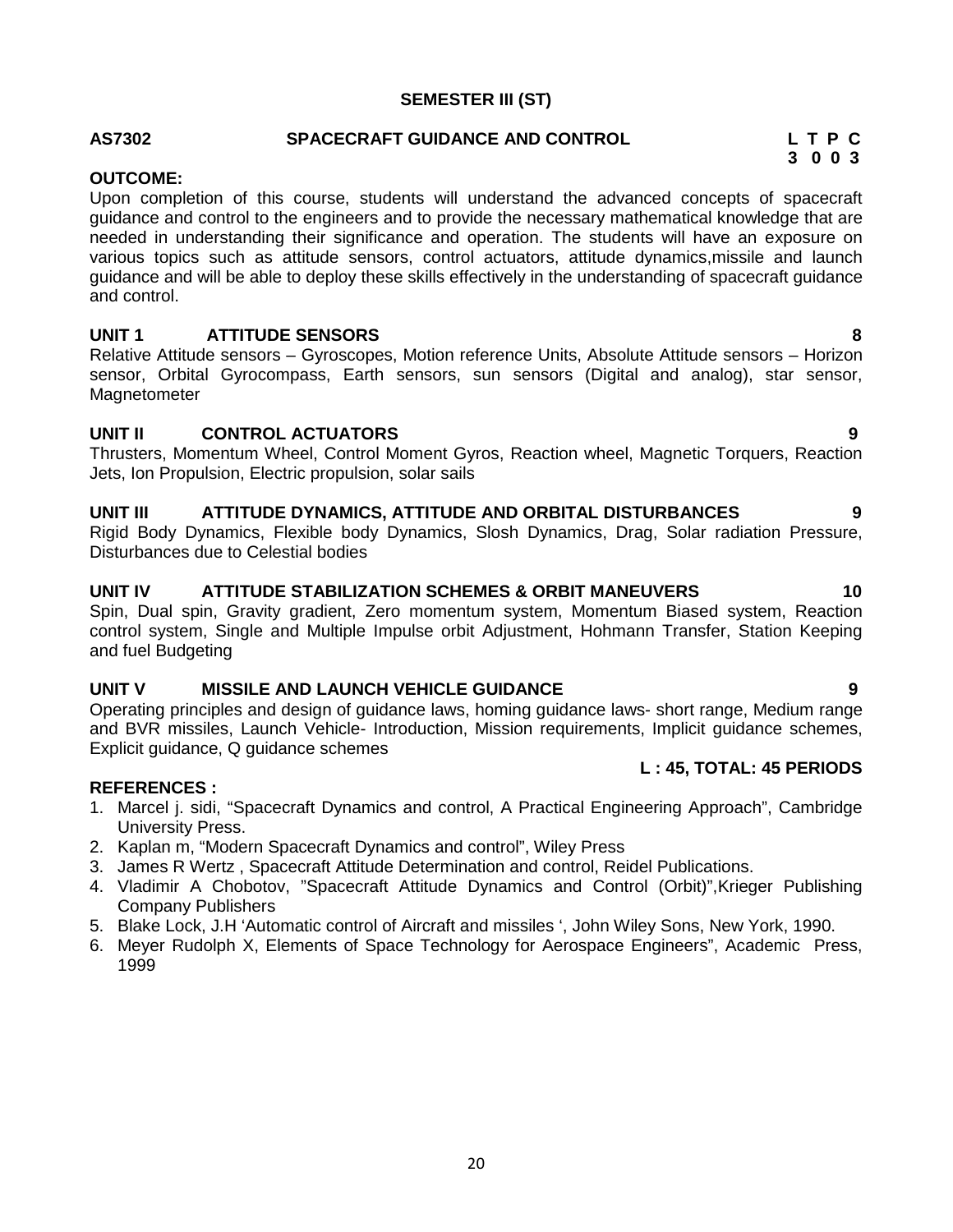## **LIST OF ELECTIVES FOR LAUNCH VEHICLE TECHNOLOGY STREAM**

## **AS7001 AEROSPACE MATERIALS L T P C**

## **OUTCOME:**

Upon completion of this course, students will understand the advanced concepts of aerospace materials to the engineers and to provide the necessary mathematical knowledge that are needed in understanding their significance and operation. The students will have an exposure on various topics such elements of aerospace materials, mechanical behavior of materials, ceramics and composites and will be able to deploy these skills effectively in the understanding of aerospace materials.

## **UNIT I ELEMENTS OF AEROSPACE MATERIALS 9**

Structure of solid materials – Atomic structure of materials – Crystal structure – Miller indices – Density – Packing factor – Space lattices – X-ray diffraction – Imperfection in crystals – general requirements of materials for aerospace applications

## **UNIT II MECHANICAL BEHAVIOUR OF MATERIALS 9**

Linear and non linear elastic properties – Yielding, strain hardening, fracture, Bauchinger's effect – Notch effect testing and flaw detection of materials and components – Comparative study of metals, ceramics plastics and composites.

## **UNIT III CORROSION & HEAT TREATMENT OF METALS AND ALLOYS 10**

Types of corrosion – Effect of corrosion on mechanical properties – Stress corrosion cracking – Corrosion resistance materials used for space vehicles

Heat treatment of carbon steels – aluminium alloys, magnesium alloys and titanium alloys – Effect of alloying treatment, heat resistance alloys – tool and die steels, magnetic alloys, powder metallurgy.

## **UNIT IV CERAMICS AND COMPOSITES 9**

Introduction – physical metallurgy – modern ceramic materials – cermets - cutting tools – glass ceramic –production of semi fabricated forms - Plastics and rubber – Carbon/Carbon composites, Fabrication processes involved in metal matrix composites - shape memory alloys – applications in aerospace vehicle design

## **UNIT V HIGH TEMPERATURE MATERIALS CHARACTERIZATION 8**

Classification, production and characteristics – Methods and testing – Determination of mechanical and thermal properties of materials at elevated temperatures – Application of these materials in Thermal protection systems of Aerospace vehicles – super alloys – High temperature material characterization.

## **REFERENCES**

- 1. Titterton.G., Aircraft Materials and Processes, V Edition, Pitman Publishing Co., 1995.
- 2. Martin, J.W., Engineering Materials, Their properties and Applications, Wykedham Publications (London) Ltd., 1987.
- 3. Van Vlack.L.H., Materials Science for Engineers, Addison Wesley, 1985.
- 4. Raghavan.V., Materials Science and Engineering, Prentice Hall of India, New Delhi, 1993.

**L : 45, TOTAL: 45 PERIODS**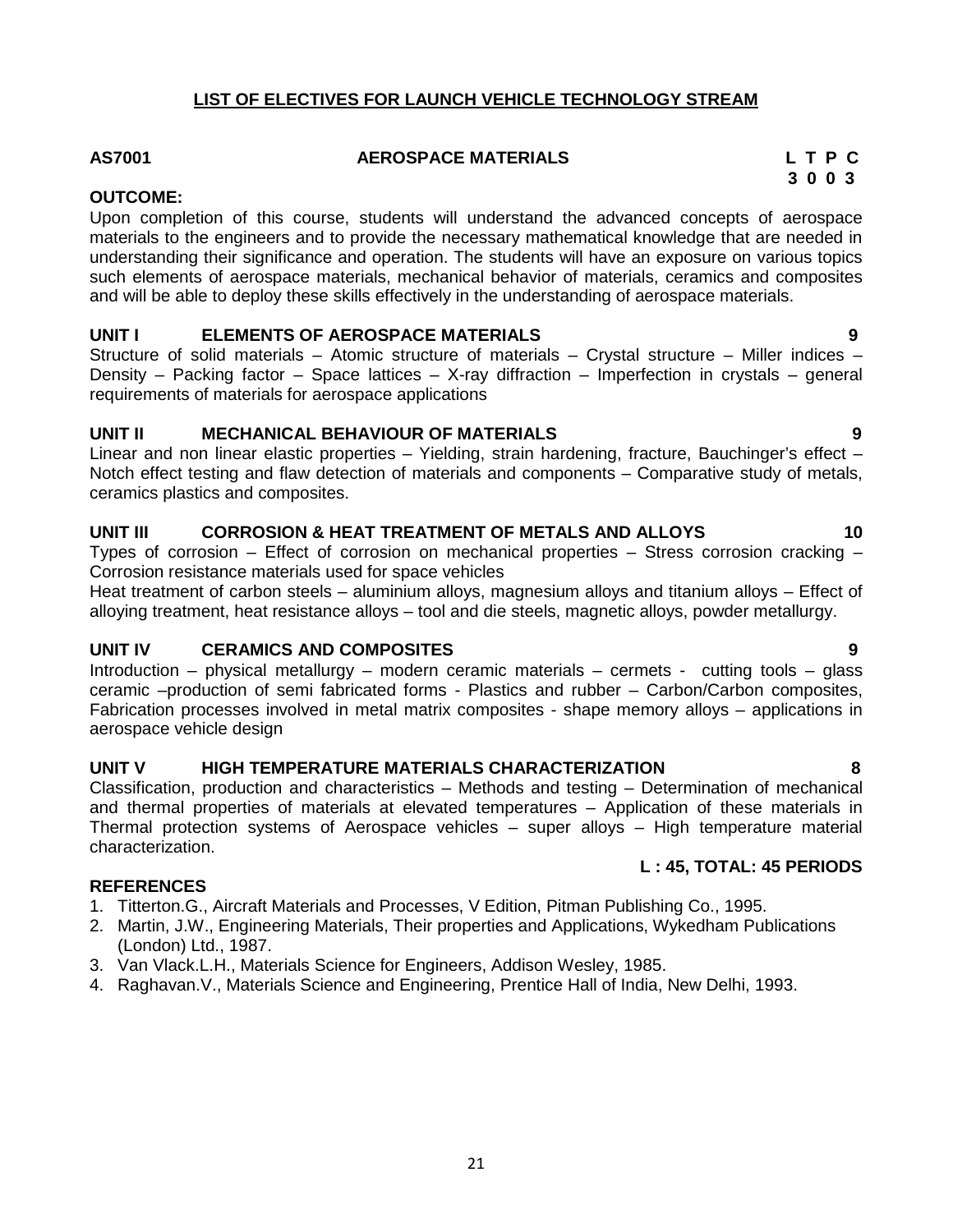## **AS7002 RELIABILITY AND QUALITY ASSURANCE L T P C**

## **OUTCOME:**

Upon completion of this course, students will understand the advanced concepts of reliability and quality assurance manned space missions to the engineers and to provide the necessary mathematical knowledge that are needed in understanding their significance and operation. The students will have an exposure on various topics such as missile space stations, space vs earth environment, life support systems, mission logistics and planning and will be able to deploy these skills effectively in the understanding of reliability and quality assurance.

## **UNIT I STATISTICAL QUALITY CONTROL 9**

Methods and Philosophy of statistical process control – Control charts for variables Attributes – Cumulative sum and Exponentially weighted moving average control charts – Other SPC Techniques – Process – Capability analysis.

## **UNIT II ACCEPTANCE SAMPLING 9**

Acceptance sampling problem – Single sampling plans for attributes – double multiple and sequential sampling – Military standards – The Dodge Roaming sampling plans.

## **UNIT III INTRODUCTION TO TQM 9**

Need for quality – Definition of quality – Continuous process improvement – Contributions of Deming, Juran and Crosby - Basic concepts of TQM – Six Sigma: concepts, methodology, application to manufacturing

## **UNIT IV FAILURE DATA ANALYSIS RELIABILITY PREDICTION 9**

Repair time distributions – Exponential, normal, log normal, gamma and Weibull – reliability data requirements – Graphical evaluation - Failure rate estimates – Effect of environment and stress – Series and Parallel systems – RDB analysis – Standby systems – Complex systems – Reliability demonstration testing – Reliability growth testing – Duane curve – Risk assessment – FMEA, Fault tree.

## **UNIT V QUALITY SYSTEMS 9**

Need for ISO 9000, ISO 9000-2000 Quality system – Elements, Documentation, Quality auditing – QS 9000 – ISO 14000 – Concepts, Requirements and Benefits – Case studies of TQM implementation in manufacturing and service sectors including IT.

## **REFERENCES**

- 1. John Bank, The Essence of Total Quality Management, Prentice Hall of India Pvt ltd., 1995
- 2. Mohamed Zairi, Total Quality Management for Engineers, Woodhead Publishing Ltd., 1991
- 3. Harvid Noori and Russel, Production and Operations Management Total Quality and Responsiveness, McGraw Hill Inc., 1995
- 4. Suresh Dalela and Saurabh, ISO 900, A manual for Total Quality Management, S.Chand and Company Ltd., 1997.

- 
- 

**TOTAL: 45 PERIODS**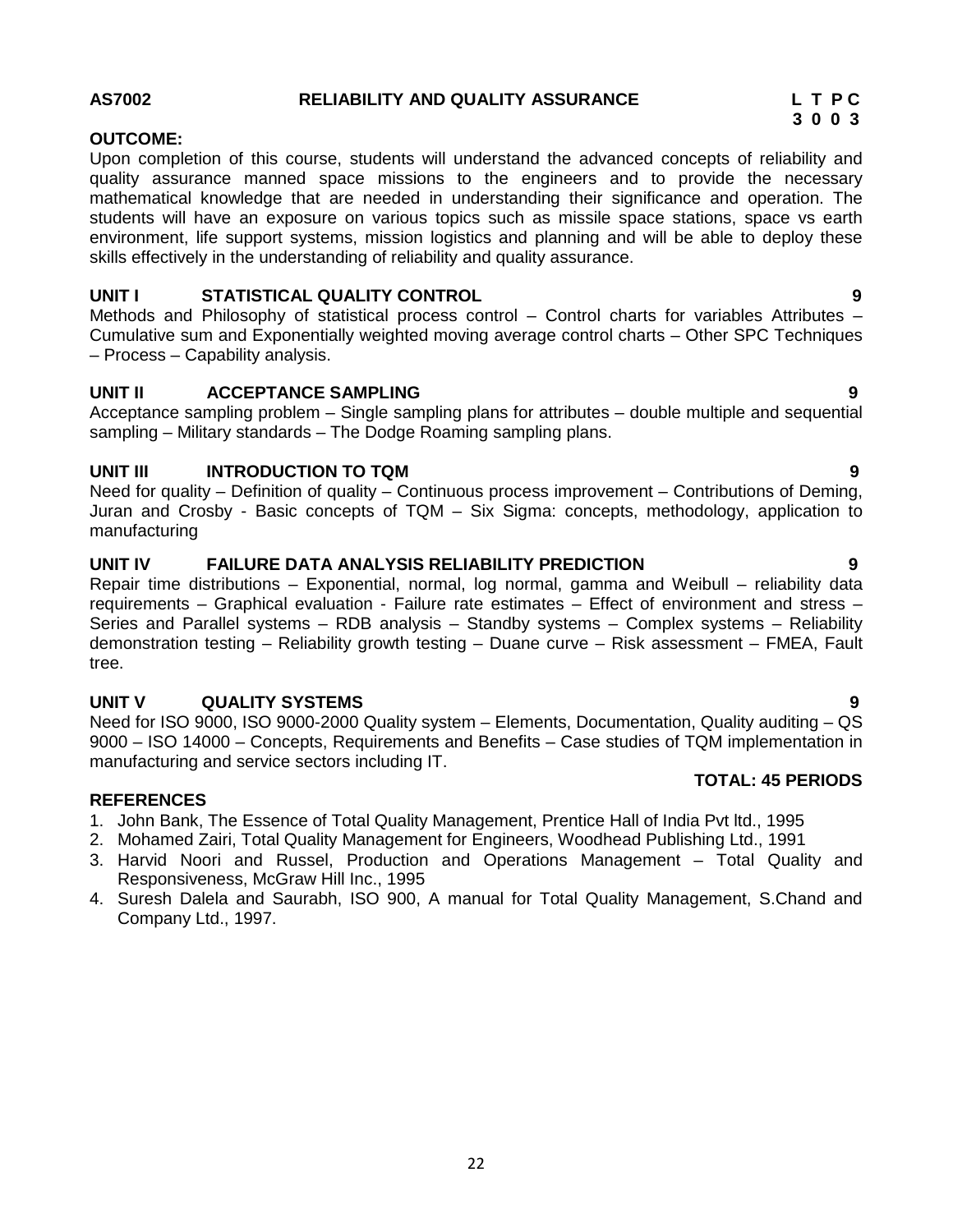## **AS7003 SYSTEMS ENGINEERING L T P C**

## **OUTCOME:**

Upon completion of this course, students will understand to impart the the advanced concepts of systems engineering to the engineers and to provide the necessary mathematical knowledge that are needed in understanding their significance and operation. The students will have an exposure on various topics such as conceptual system design,sytem design and development,design for operational feasibility,systems engineering management and will be able to deploy these skills effectively in the understanding of systems engineering.

## **UNIT I INTRODUCTION TO SYSTEM ENGINEERING 9**

Overview, Systems definition and concepts, Conceptual system design, Systems thinking and Systems Engineering.

## **UNIT II DESIGN AND DEVELOPMENT 9**

Detail Design Requirements, The Evolution of Detail Design, Design Data, Information, and Integration, Various phases in product life cycle, Systems verification & Integration

## **UNIT III DESIGN FOR OPERATIONAL FEASIBILITY 9**

Design for Reliability, Maintainability, Usability, Sustainability and Affordability - Definition and Explanation, Measures, System Life Cycle cost, Analysis Methods, Practical considerations.

## **UNIT IV SYSTEMS ENGINEERING MANAGEMENT 9**

Systems Engineering Planning and Organization, Systems Engineering Management Plan (SEMP), Program Leadership and Direction, Risk Management, Evaluation and Feedback.

## **UNIT V CASE STUDIES 9**

Systems Integration -Aircraft Systems, Missile Systems, Satellite Systems-Launch Vehicle Systems and Radar, Design Drivers in the Project, Product, Operating Environment-Interfaces with the Subsystems.

## **REFERENCES:**

- 1. Systems Engineering and Analysis by Benjamin S. Blanchard / Wolter J.Fabrycky, Prentice Hall, International Version 2010
- 2. Gandoff, M.,(1990). Systems Analysis and Design.
- 3. Systems Engineering by Erik Aslaksen and Rod Belcher.
- 4. Design and Development of an Aircraft Systems by Ian Moir and Allan Seabridge.
- 5. Introduction to Systems Engineering by Andrew P.Sage and James .Armstrong.

## **AS7004 TESTING AND INSTRUMENTATION OF AEROSPACE SYSTEMS L T P C 3 0 0 3**

## **OUTCOME:**

Upon completion of this course, students will understand the advanced concepts of testing and instrumentation of aerospace systems to the engineers and to provide the necessary mathematical knowledge that are needed in understanding their significance and operation. The students will have an exposure on various topics such as motion sensors, signal conditioning and fault diagnosis, telemetry systems and will be able to deploy these skills effectively in the understanding of instrumentation of aerospace systems.

**, TOTAL: 45 PERIODS**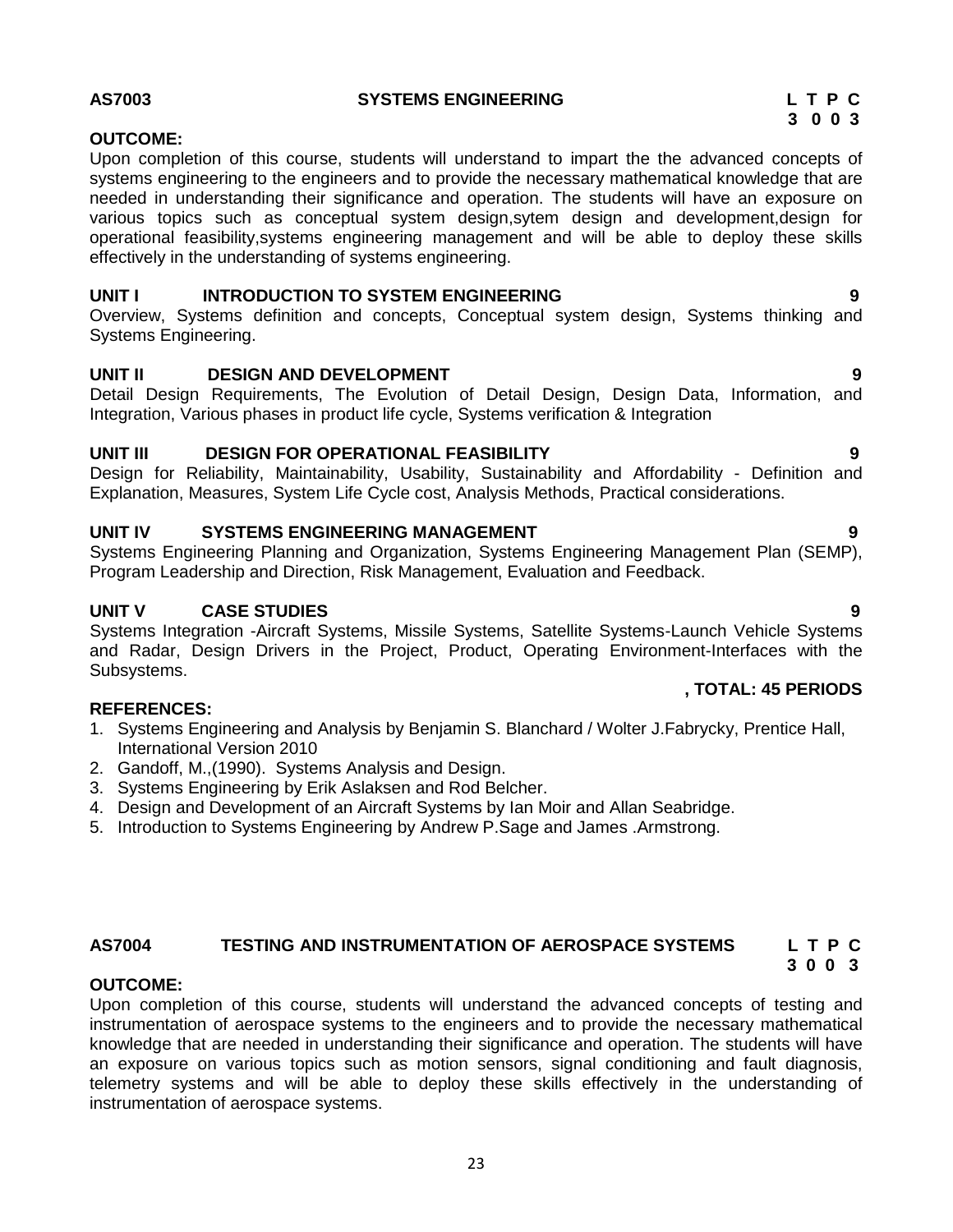## **UNIT I INTRODUCTION 6**

Introduction- Basic concepts and principles of motion sensors and transducers-selection- testing procedures

## **UNIT II SIGNAL CONDITIONING AND FAULT DIAGNOSIS 9**

Basics of measurements, amplifiers, filters, modulators and demodulators, bridge circuits, analog digital conversion. System error analysis, fault diagnostics analysis for aerospace vehicles including case study

## **UNIT III TELEMETRY SYSTEM 10**

System block diagram, Frequency and Time Division Multiplexing , Frequency Modulation - Pulse amplitude modulation - Pulse code modulation, Radio Link - Airborne and ground antennas, Link parameters - Design and analysis.

## **UNIT IV INSTRUMENTS TESTING 12**

Autonomous instruments checkout and calibration built in test- ground test, In flight test, core tests for sensors and actuators, environmental effects, performance evaluation

## **UNIT V DAMAGE ASSESSMENT 8**

Introduction, Damage assessment of aerospace instruments by various analyses. Case study – Sensors in Attitude measurements

## **REFERENCES**

- 1. Vibration Monitoring, Testing, and Instrumentation (Mechanical and Aerospace Engineering Series) "Clarence W. de Silva
- 2. HarryL.Stilz, "Aerospace Telemetry", Vol I to IV, Prentice-Hall Space Technology Series.
- 3. Rangan, C.S. Sharma, G.R. Mani, V.S.V., 'Instrumentation Devices and Systems', McGraw-Hill, 1986.

## **AS7005 SPACE WEAPONS AND WARFARE L T P C**

## **UNIT I INTRODUCTION 9**

Fundamentals concepts in missile trajectories and satellite orbits – Bombardment satellites – directed energy weapons – general characteristics – use of laser for missile targets – kinetic energy weapons above the atmosphere – weapons against terrestrial targets – conventional weapons against terrestrial targets.

## **UNIT II EMPLOYMENT & COMMAND 9**

Functions and tasks – component and sequence about commanding space weapon systems – Advantages with respect to access and reach, responsiveness, distance and difficulty in defending against the weapons – Limitations and uses and implications.

## **UNIT III BALLISTIC MISSILE DEFENCE 9**

Introduction to ballistic missile defence – Theatre Ballistic Missiles (TBM) – Classification – threat assessment – limitations and uncertainties - Threat analysis for Boost phase interception – Typical assessment errors.

## **TOTAL: 45 PERIODS**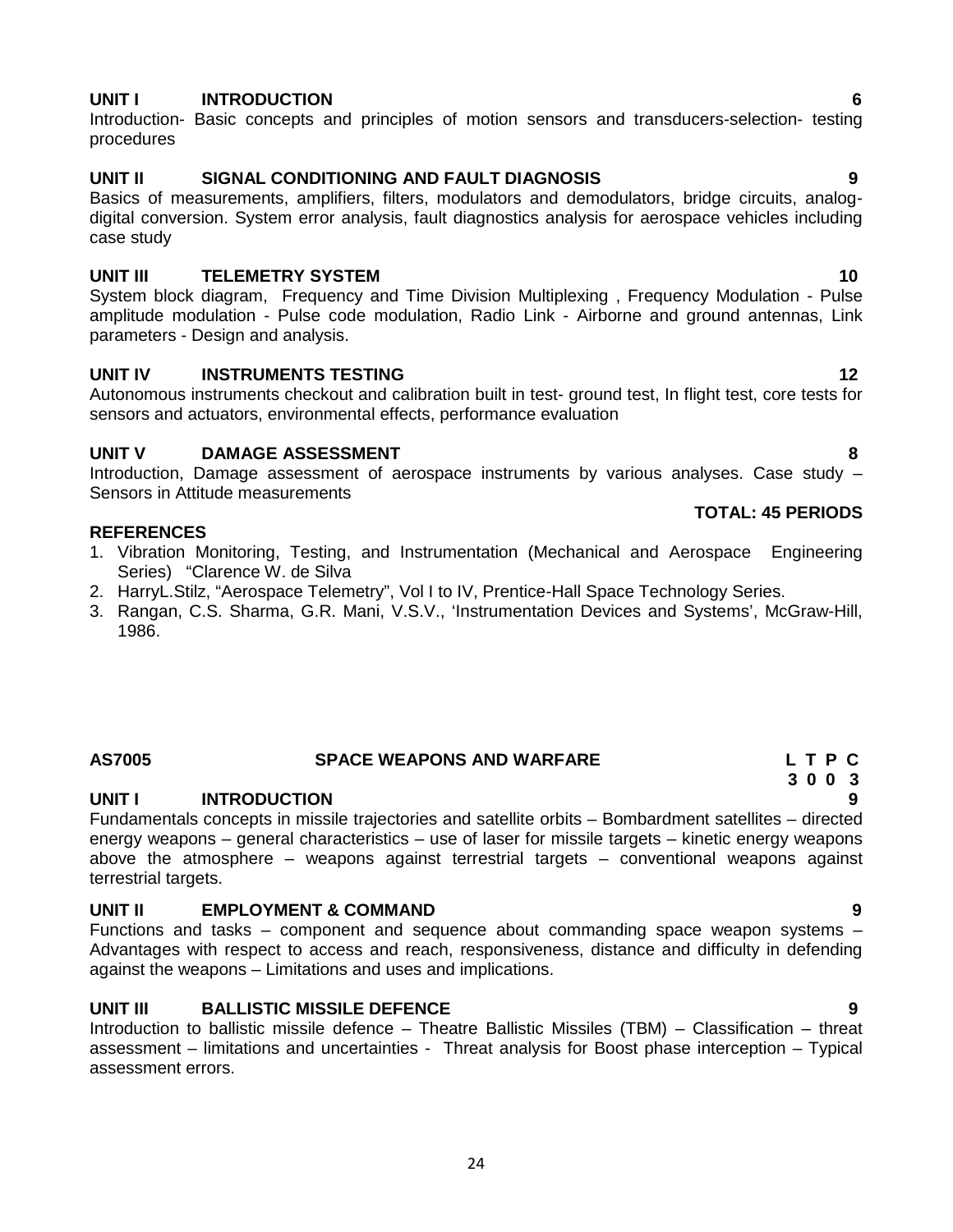## **UNIT IV ARCHITECTURE AND EXTERNAL CUEING 9**

Selection of defended assets and threat scenario - defence system qualities and constraints defence architecture process and development – External cueing process and uses – calculation of launch point – cued acquisition – Defence planning using external cueing – Radar degraded performance multiple radars and cue sources – system characteristics and use of cues.

## **UNIT V INTERCEPTION GUIDANCE AND INTERCEPTION OF MANEUVERING TARGETS 9**

Proportional navigation geometry – proportional navigation linearized system and zero miss distance proportional navigation – optimal guidance law – mathematical modeling of pursuit – evasion – solution with constrained evader – stochastic analysis.

## **REFERENCE BOOKS**

- 1. Space weapons and Earth wars by Sean Edwards, Bob Preston, Dand J Johnson and Jennifer Gross, 2002, RAND Publications, USA
- 2. Theatre Ballistic Missile Defense, Edited by Ben-Zion Naveh and Azrial Lorber, Progress in Astronautics and Aeronautics, Volume 192, published by AIAA, USA 2001

## **AS7006 CFD FOR AEROSPACE APPLICATIONS L T P C 3 0 2 4**

## **OUTCOME:**

Upon completion of the course, Students will learn the flow of dynamic fluids by computational methods.

## **UNIT I NUMERICAL SOLUTIONS OF SOME FLUID DYNAMICAL PROBLEMS 15**

Basic fluid dynamics equations, Equations in general orthogonal coordinate system, Body fitted coordinate systems, Stability analysis of linear system. Finding solution of a simple gas dynamic problem, Local similar solutions of boundary layer equations, Numerical integration and shooting technique.

Numerical solution for CD nozzle isentropic flows and local similar solutions of boundary layer equations.

## **UNIT II GRID GENERATION 15**

Need for grid generation – Various grid generation techniques – Algebraic, conformal and numerical grid generation – importance of grid control functions – boundary point control – orthogonality of grid lines at boundaries.

Elliptic grid generation using Laplace's equations for geometries like airfoil and CD nozzle.

## **UNIT III TRANSONIC RELAXATION TECHNIQUES 15**

Small perturbation flows, Transonic small perturbation (TSP) equations, Central and backward difference schemes, conservation equations and shockpoint operator, Line relaxation techniques, Acceleration of convergence rate, Jameson's rotated difference scheme -stretching of coordinates, shock fitting techniques Flow in body fitted coordinate system.

Numerical solution of 1-D conduction- convection energy equation using time dependentmethods using both implicit and explicit schemes – application of time split method for the above equation and comparison of the results.

**TOTAL: 45 PERIODS**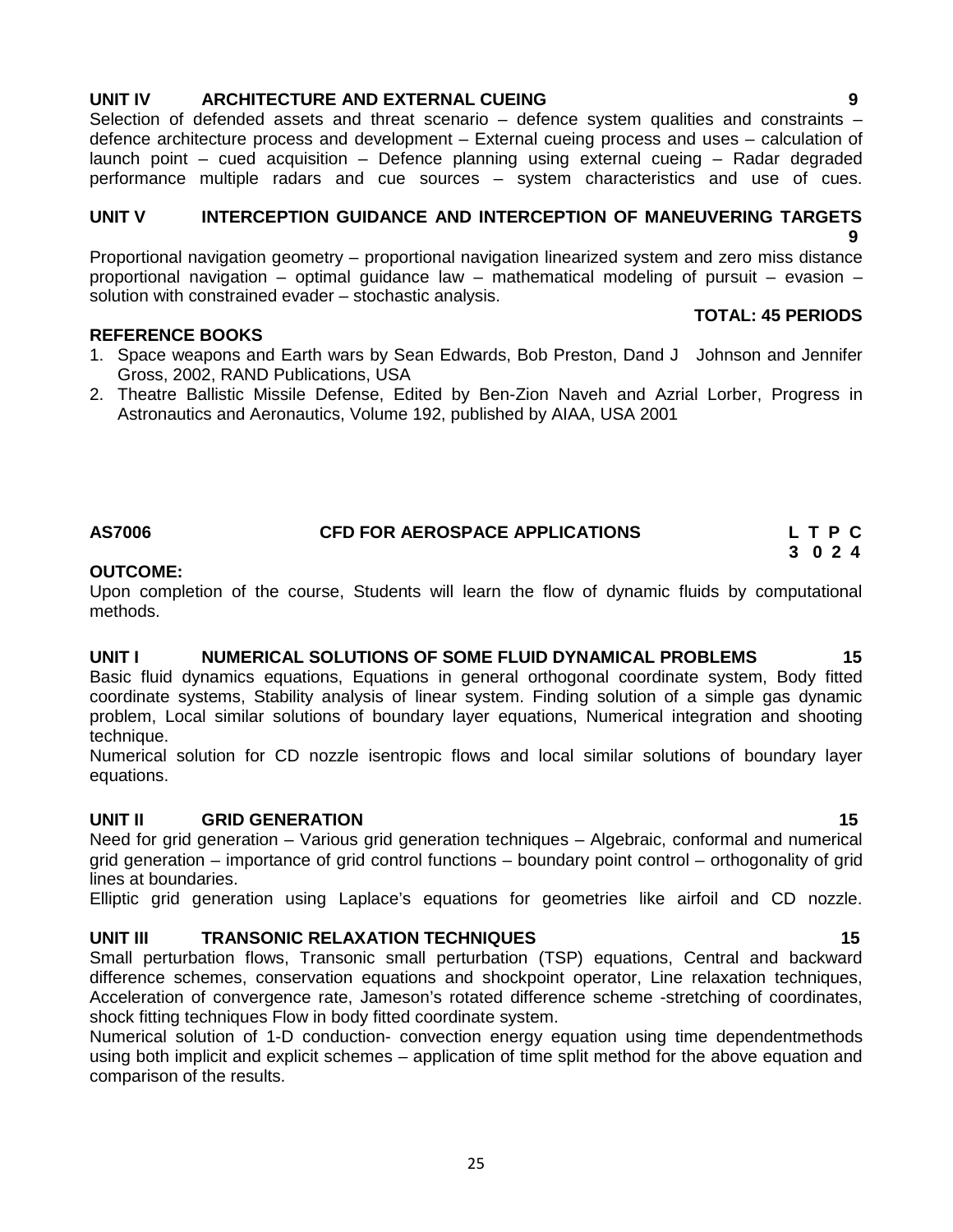## **UNIT IV TIME DEPENDENT METHODS 15**

Stability of solution, Explicit methods, Time split methods, Approximate factorization scheme, Unsteady transonic flow around airfoils. Some time dependent solutions of gas dynamic problems. Numerical solution of unsteady 2-D heat conduction problems using SLOR methods

## **UNIT V PANEL METHODS 15**

Elements of two and three dimensional panels, panel singularities. Application of panel methods to incompressible, compressible, subsonic and supersonic flows.

Numerical solution of flow over a cylinder using 2-D panel methods using both vertex and source panel methods for lifting and non lifting cases respectively.

## **REFERENCES**

- 1. T.J. Chung, Computational Fluid Dynamics, Cambridge University Press, 2002
- 2. C.Y.Chow, "Introduction to Computational Fluid Dynamics", John Wiley, 1979.
- 3. A.A. Hirsch, 'Introduction to Computational Fluid Dynamics", McGraw-Hill, 1989.
- 4. T.K.Bose, "Computation Fluid Dynamics" Wiley Eastern Ltd., 1988.
- 5. H.J. Wirz and J.J. Smeldern "Numerical Methods in Fluid Dynamics", McGraw-Hill & Co., 1978.
- 6. John D. Anderson, JR" Computational Fluid Dynamics", McGraw-Hill Book Co., Inc., New York, 1995.

## **AO7204 COMPOSITE MATERIALS AND STRUCTURES L T P C 3 0 0 3**

## **OUTCOME:**

Upon completion of the course, students will understand the fabrication, analysis and design of composite materials & structures.

## **UNIT I INTRODUCTION 10**

Classification and characteristics of composite materials - Types of fiber and resin materials, functions and their properties – Application of composite to aircraft structures-Micromechanics-Mechanics of materials, Elasticity approaches-Mass and volume fraction of fibers and resins-Effect of voids, Effect of temperature and moisture.

## **UNIT II MACROMECHANICS 10**

Hooke's law for orthotropic and anisotropic materials-Lamina stress-strain relations referred to natural axes and arbitrary axes.

## **UNIT III ANALYSIS OF LAMINATED COMPOSITES 10**

Governing equations for anisotropic and orthotropic plates- Angle-ply and cross ply laminates- Analysis for simpler cases of composite plates and beams - Interlaminar stresses.

## **UNIT IV MANUFACTURING & FABRICATION PROCESSES 8**

Manufacture of glass, boron and carbon fibers-Manufacture of FRP components- Open mould and closed mould processes. Properties and functions of resins.

## **UNIT V OTHER METHODS OF ANALYSIS AND FAILURE THEORY 7**

Netting analysis- Failure criteria-Flexural rigidity of Sandwich beams and plates – composite repair- AE technique.

## **TOTAL: 45 PERIODS**

**TOTAL: 75 PERIODS**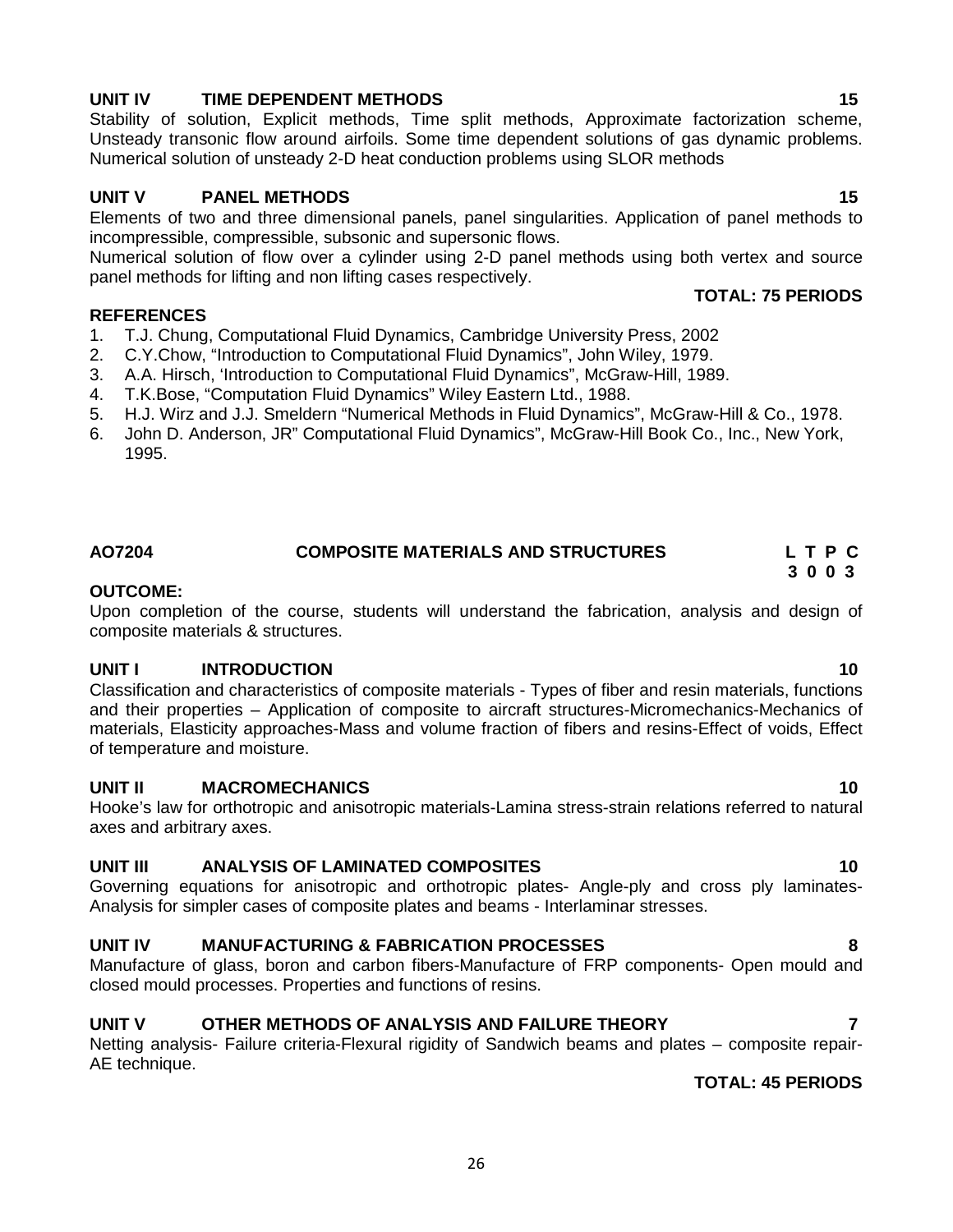## **REFERENCES**

- 1. R.M. Jones, "Mechanics of Composite Materials", 2<sup>nd</sup> Edition, Taylor & Francis, 1999
- 2. L.R. Calcote, "Analysis of laminated structures", Van Nostrand Reinhold Co.,1989.
- 3 Autar K. Kaw, Mechanics of Composite Materials, CRC Press LLC, 1997
- 4. G.Lubin, "Hand Book on Fibre glass and advanced plastic composites", Van Nostrand Co., New York, 1989.
- 5. B.D. Agarwal and L.J. Broutman, "Analysis and Performance of fiber composites", John-Wiley and Sons, 1990.

## **AO7016 ADVANCED PROPULSION SYSTEMS L T P C**

## **OUTCOME:**

Upon completion of the course, students will learn in detail about gas turbines, ramjet, fundamentals of rocket propulsion and chemical rockets.

## **UNIT I THERMODYNAMIC CYCLE ANALYSIS OF AIR-BREATHING PROPULSION SYSTEMS 8**

Air breathing propulsion systems like Turbojet, turboprop, ducted fan, Ramjet and Air augmented rockets – Thermodynamic cycles – Pulse propulsion – Combustion process in pulse jet engines – inlet charging process – Subcritical, Critical and Supercritical charging.

## **UNIT II RAMJETS AND AIR AUGMENTED ROCKETS 8**

Preliminary performance calculations – Diffuser design with and without spike, Supersonic inlets – combustor and nozzle design – integral Ram rocket.

## **UNIT III SCRAMJET PROPULSION SYSTEM 12**

Fundamental considerations of hypersonic air breathing vehicles – Preliminary concepts in engine airframe integration – calculation of propulsion flow path – flowpath integration – Various types of supersonic combustors – fundamental requirements of supersonic combustors – Mixing of fuel jets in supersonic cross flow – performance estimation of supersonic combustors.

## **UNIT IV NUCLEAR PROPULSION 9**

Nuclear rocket engine design and performance – nuclear rocket reactors – nuclear rocket nozzles – nuclear rocket engine control – radioisotope propulsion – basic thruster configurations – thruster technology – heat source development – nozzle development – nozzle performance of radiosotope propulsion systems.

## **UNIT V ELECTRIC AND ION PROPULSION 8**

Basic concepts in electric propulsion – power requirements and rocket efficiency – classification of thrusters – electrostatic thrusters – plasma thruster of the art and future trends – Fundamentals of ion propulsion – performance analysis – ion rocket engine.

## **TOTAL: 45 PERIODS**

## **REFERENCES**

- 1. G.P. Sutton, "Rocket Propulsion Elements", John Wiley & Sons Inc., New York,1998.
- 2. William H. Heiser and David T. Pratt, Hypersonic Airbreathing propulsion, AIAA Education Series, 2001.
- 3. Fortescue and Stark, Spacecraft Systems Engineering, 1999.
- 4. Cumpsty, Jet propulsion, Cambridge University Press, 2003.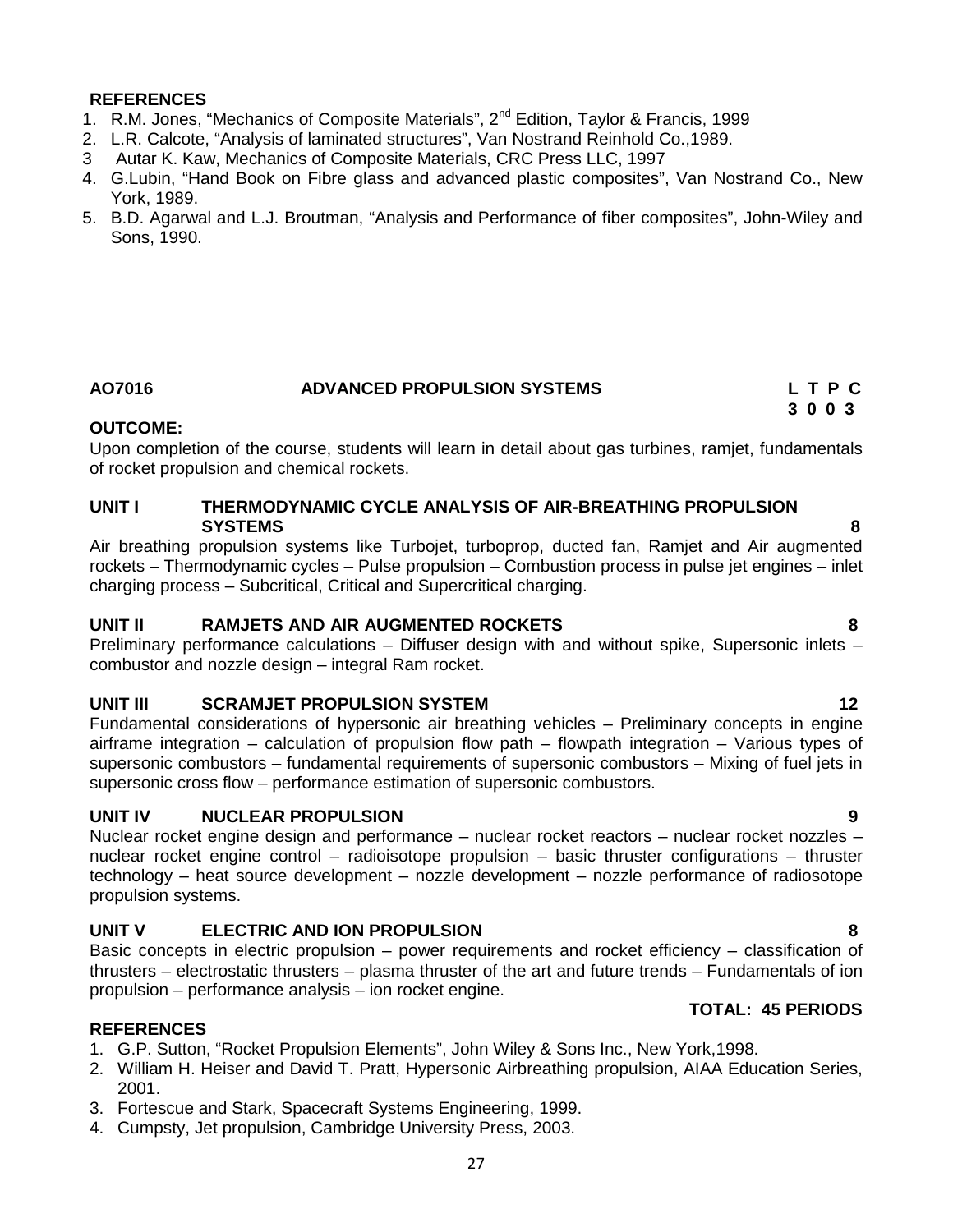## 28

## **AO7015 COMPUTATIONAL HEAT TRANSFER L T P C**

## **OUTCOME:**

Upon completion of the course, students will learn the concepts of computation applicable to heat transfer for practical applications.

## **UNIT I INTRODUCTION 9**

Finite Difference Method-Introduction-Taylor's series expansion - Discretisation Methods Forward, backward and central differencing scheme for  $I<sup>st</sup>$  order and second order Derivatives – Types of partial differential equations-Types of errors. Solution to algebraic equation-Direct Method and Indirect Method-Types of boundary condition.

FDM - FEM - FVM.

## **UNIT II CONDUCTIVE HEAT TRANSFER 9**

General 3D-heat conduction equation in Cartesian, cylindrical and spherical coordinates.

Computation(FDM) of One –dimensional steady state heat conduction –with Heat generation- without Heat generation- 2D-heat conduction problem with different boundary conditions- Numerical treatment for extended surfaces. Numerical treatment for 3D- Heat conduction.

Numerical treatment to 1D-steady heat conduction using FEM.

## **UNIT III TRANSIENT HEAT CONDUCTION 9**

Introduction to Implicit, explicit Schemes and crank-Nicolson Schemes Computation(FDM) of One – dimensional un-steady heat conduction –with heat Generation-without Heat generation - 2D- transient heat conduction problem with different boundary conditions using Implicit, explicit Schemes. Importance of Courant number.

Analysis for I-D,2-D transient heat Conduction problems.

## **UNIT IV CONVECTIVE HEAT TRANSFER 9**

Convection- Numerical treatment(FDM) of steady and unsteady 1-D and 2-d heat convection-diffusion steady-unsteady problems- Computation of thermal and Velocity boundary layer flows. Upwind scheme. Stream function-vorticity approach-Creeping flow.

## **UNIT V RADIATIVE HEAT TRANSFER 9**

Radiation fundamentals-Shape factor calculation-Radiosity method- Absorption Method-Montacalro method-Introduction to Finite Volume Method- Numerical treatment of radiation enclosures using finite Volume method.

Developing a numerical code for 1D, 2D heat transfer problems.

## **REFERENCES**

- 1. Pletcher and Tennahils " Computational Heat Trasnfer"…..
- 2. Yunus A. Cengel, Heat Transfer A Practical Approach Tata McGraw Hill Edition, 2003.
- 3. S.C. Sachdeva, "Fundamentals of Engineering Heat & Mass Transfer", Wiley Eastern Ltd., New Delhi, 1981.
- 3. John H. Lienhard, "A Heat Transfer Text Book", Prentice Hall Inc., 1981.
- 4. J.P. Holman, "Heat Transfer", McGraw-Hill Book Co., Inc., New York, 6<sup>th</sup> Edition. 1991.
- 5. John D. Anderson, JR" Computational Fluid Dynamics", McGraw-Hill Book Co., Inc., New York, 1995.
- 6. T.J. Chung, Computational Fluid Dynamics, Cambridge University Press, 2002
- 7. C.Y.Chow, "Introduction to Computational Fluid Dynamics", John Wiley, 1979.

**3 0 0 3**

## **TOTAL: 45 PERIODS**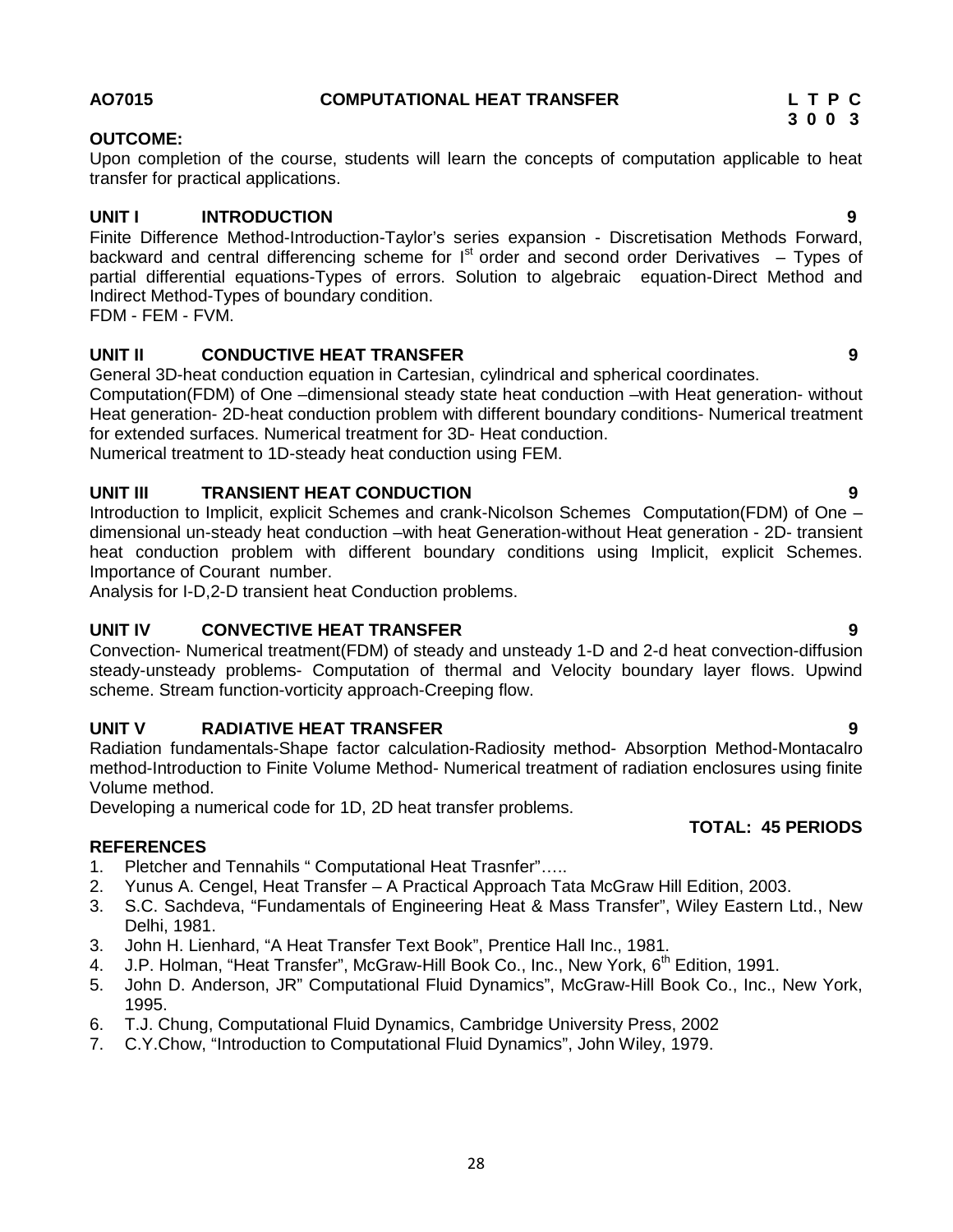## **AO7009 FATIGUE AND FRACTURE MECHANICS L T P C**

## **OUTCOME:**

Upon completion of the course, students will learn about fracture behaviour, fatigue design and testing of structures.

## **UNIT I FATIGUE OF STRUCTURES 10**

S.N. curves – Endurance limit – Effect of mean stress – Goodman, Gerber and Soderberg relations and diagrams – Notches and stress concentrations – Neuber's stress concentration factors – plastic stress concentration factors – Notched S-N curves.

## **UNIT II STATISTICAL ASPECTS OF FATIGUE BEHAVIOUR 8**

Low cycle and high cycle fatigue – Coffin-Manson's relation – Transition life – Cyclic Strain hardening and softening – Analysis of load histories – Cycle counting techniques – Cumulative damage – Miner's theory – other theories.

## **UNIT III PHYSICAL ASPECTS OF FATIGUE 5**

Phase in fatigue life – Crack initiation – Crack growth – Final fracture – Dislocations – Fatigue fracture surfaces.

## **UNIT IV FRACTURE MECHANICS 15**

Strength of cracked bodies – potential energy and surface energy – Griffith's theory – Irwin – Orwin extension of Griffith's theory to ductile materials – Stress analysis of cracked bodies – Effect of thickness on fracture toughness – Stress intensity factors for typical geometries.

## **UNIT V FATIGUE DESIGN AND TESTING 7**

Safe life and fail safe design philosophies – Importance of Fracture Mechanics in aerospace structure – Application to composite materials and structures.

## **REFERENCES**

- 1. D.Brock, "Elementary Engineering Fracture Mechanics", Noordhoff International Publishing Co., London, 1994.
- 2. J.F.Knott, "Fundamentals of Fracture Mechanics", Butterworth & Co., (Publishers) Ltd., London, 1983.
- 3. W.Barrois and L.Ripley, "Fatigue of Aircraft Structures", Pergamon Press, Oxford, 1983.
- 4. C.G.Sih, "Mechanics of Fracture", Vol.1 Sijthoff and Noordhoff International Publishing Co., Netherland, 1989.

## **AO7011 HYPERSONIC AERODYNAMICS L T P C 3 0 0 3**

## **OUTCOME:**

Upon completion of the course, students will learn basics of hypersonic flow, shock wave - boundary layer interaction and hypersonic aerodynamic heating.

## **UNIT I BASICS OF HYPERSONIC AERODYNAMICS 8**

Thin shock layers – entropy layers – low density and high density flows – hypersonic flight paths hypersonic flight similarity parameters – shock wave and expansion wave relations of inviscid hypersonic flows.

## **TOTAL: 45 PERIODS**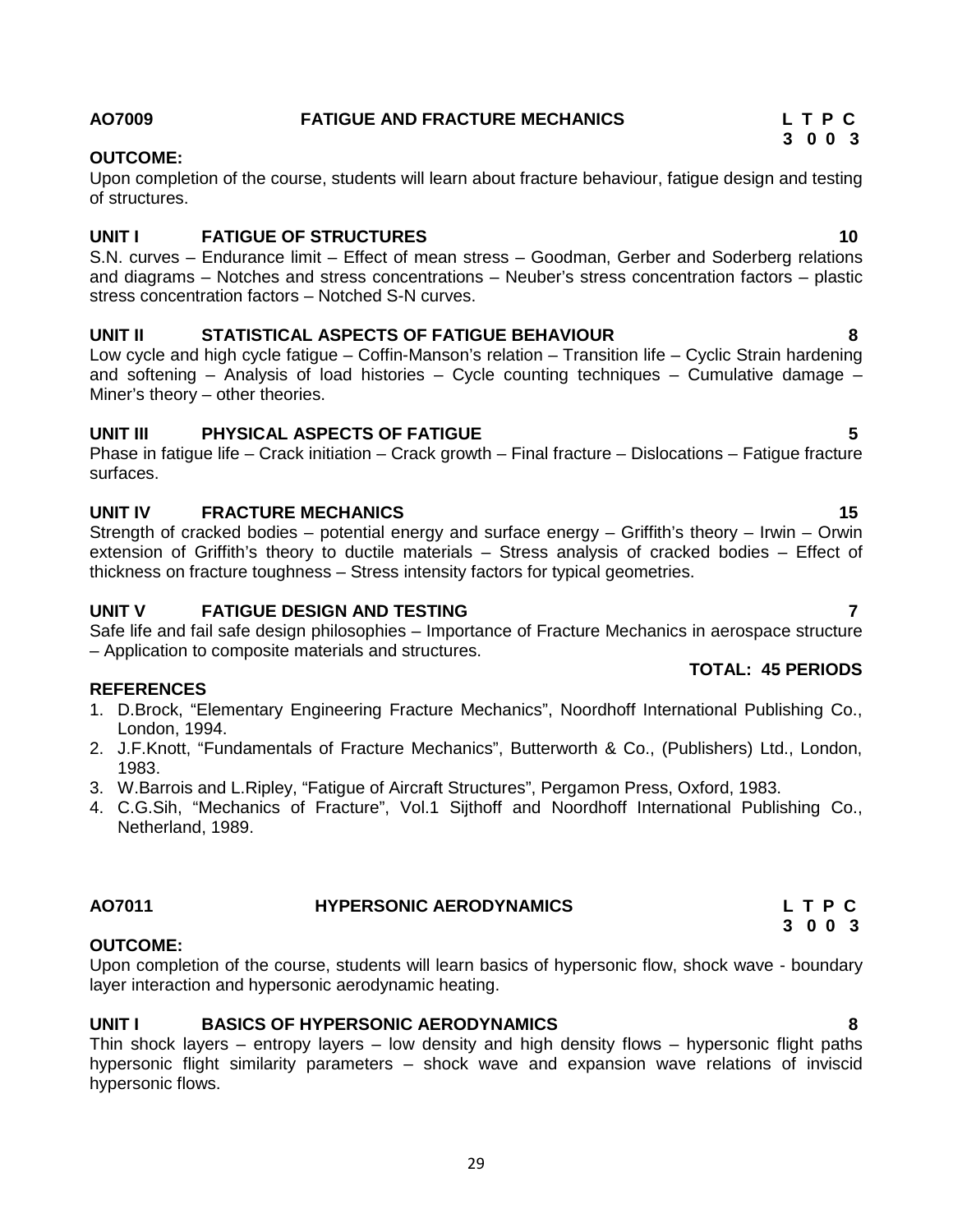## **UNIT II SURFACE INCLINATION METHODS FOR HYPERSONIC INVISCID FLOWS 9**

Local surface inclination methods – modified Newtonian Law – Newtonian theory – tangent wedge or tangent cone and shock expansion methods – Calculation of surface flow properties

## **UNIT III APPROXIMATE METHODS FOR INVISCID HYPERSONIC FLOWS` 9**

Approximate methods hypersonic small disturbance equation and theory – thin shock layer theory – blast wave theory - entropy effects - rotational method of characteristics - hypersonic shock wave shapes and correlations.

## **UNIT IV VISCOUS HYPERSONIC FLOW THEORY 10**

Navier–Stokes equations – boundary layer equations for hypersonic flow – hypersonic boundary layer – hypersonic boundary layer theory and non similar hypersonic boundary layers – hypersonic aerodynamic heating and entropy layers effects on aerodynamic heating – heat flux estimation.

## **UNIT V VISCOUS INTERACTIONS IN HYPERSONIC FLOWS 9**

Strong and weak viscous interactions – hypersonic shockwaves and boundary layer interactions – Estimation of hypersonic boundary layer transition- Role of similarity parameter for laminar viscous interactions in hypersonic viscous flow.

## **REFERENCES**

- 1. John D. Anderson, Jr, Hypersonic and High Temperature Gas Dynamics, McGraw-Hill Series, New York, 1996.
- 2. John.D.Anderson, Jr., Modern Compressible Flow with Historical perspective Hypersonic Series.
- 3. William H. Heiser and David T. Pratt, Hypersonic Air Breathing propulsion, AIAA Education Series.
- 4. John T. Bertin, Hypersonic Aerothermodynamics, 1994 AIAA Inc., Washington D.

## **AO7005 STRUCTURAL DYNAMICS L T P C**

## **OUTCOME:**

Upon completion of the course, students will learn how to use the approximate methods for dynamic response of continuous systems.

## **UNIT I FORCE-DEFLECTION PROPERTIES OF STRUCTURES 10**

Constraints and Generalized coordinates – Virtual work and generalized forces – Force – Deflection influence functions – stiffness and flexibility methods.

## **UNIT II PRINCIPLES OF DYNAMICS 10**

Free, Damped and forced vibrations of systems with finite degrees of freedom. D"Alembert's principle – Hamilton's principle – Lagrange's equations of motion and its applications.

## **UNIT III NATURAL MODES OF VIBRATION 10**

Equations of motion for free vibrations. Solution of Eigen value problems – Normal coordinates and orthogonality conditions of eigen vectors.

## **UNIT IV ENERGY METHODS 8**

Rayleigh's principle and Rayleigh – Ritz method. Coupled natural modes. Effect of rotary inertia and shear on lateral vibrations of beams.

## **TOTAL: 45 PERIODS**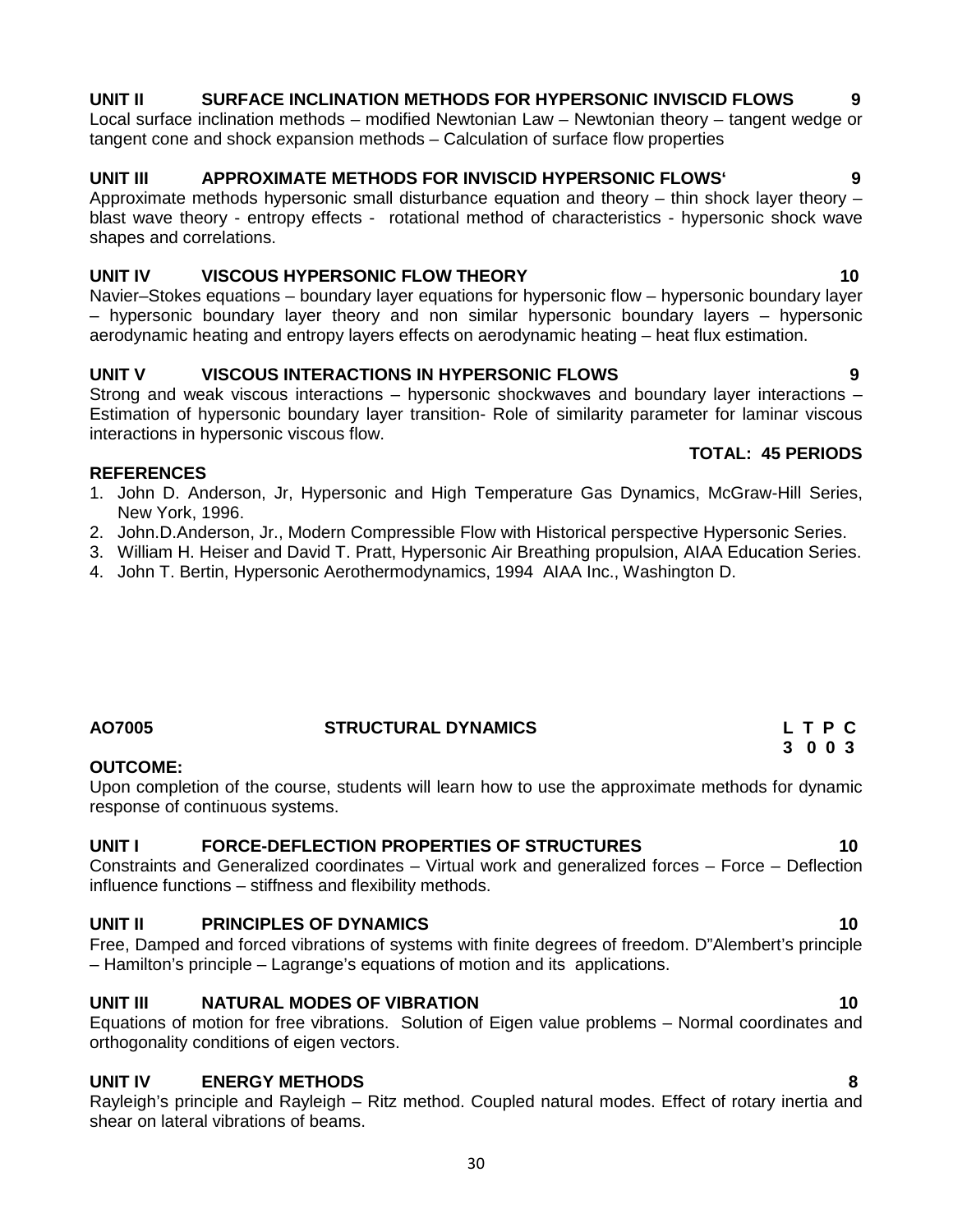## **UNIT V APPROXIMATE METHODS 7**

Approximate methods of evaluating the eigen values and the dynamic response of continuous systems. Application of Matrix methods for dynamic analysis.

## **REFERENCES**

- 1. W.C. Hurty and M.F. Rubinstein, "Dynamics of Structures", Prentice Hall of India Pvt., Ltd., New Delhi, 1987.
- 2. F.S.Tse, I.E. Morse and H.T. Hinkle, "Mechanical Vibration", Prentice Hall of India Pvt., Ltd., New Delhi, 1988.
- 3. R.K. Vierck, "Vibration Analysis", 2nd Edition, Thomas Y. Crowell & Co., Harper & Row Publishers, New York, U.S.A., 1989.
- 4. S.P. Timoshenko and D.H. Young, "Vibration Problems in Engineering", John Willey & Sons Inc., 1984.
- 5. Von. Karman and A.Biot, "Mathematical Methods in Engineering", McGraw-Hill Book Co., New York, 1985.

## **LIST OF ELECTIVES FOR SATELLITE TECHNOLOGY STREAM**

## **AS7001 AEROSPACE MATERIALS L T P C**

## **OUTCOME:**

Upon completion of this course, students will understand the advanced concepts of aerospace materials to the engineers and to provide the necessary mathematical knowledge that are needed in understanding their significance and operation. The students will have an exposure on various topics such elements of aerospace materials,mechanical behavior of materials,ceramics and composites and will be able to deploy these skills effectively in the understanding of aerospace materials.

## **UNIT I ELEMENTS OF AEROSPACE MATERIALS 9**

Structure of solid materials – Atomic structure of materials – Crystal structure – Miller indices – Density – Packing factor – Space lattices – X-ray diffraction – Imperfection in crystals – general requirements of materials for aerospace applications

## **UNIT II MECHANICAL BEHAVIOUR OF MATERIALS 9**

Linear and non linear elastic properties – Yielding, strain hardening, fracture, Bauchinger's effect – Notch effect testing and flaw detection of materials and components – Comparative study of metals, ceramics plastics and composites.

## **UNIT III CORROSION & HEAT TREATMENT OF METALS AND ALLOYS 10**

Types of corrosion – Effect of corrosion on mechanical properties – Stress corrosion cracking – Corrosion resistance materials used for space vehicles

Heat treatment of carbon steels – aluminium alloys, magnesium alloys and titanium alloys – Effect of alloying treatment, heat resistance alloys – tool and die steels, magnetic alloys, powder metallurgy.

## **UNIT IV CERAMICS AND COMPOSITES 9**

Introduction – physical metallurgy – modern ceramic materials – cermets - cutting tools – glass ceramic –production of semi fabricated forms - Plastics and rubber – Carbon/Carbon composites, Fabrication processes involved in metal matrix composites - shape memory alloys – applications in aerospace vehicle design

**TOTAL: 45 PERIODS**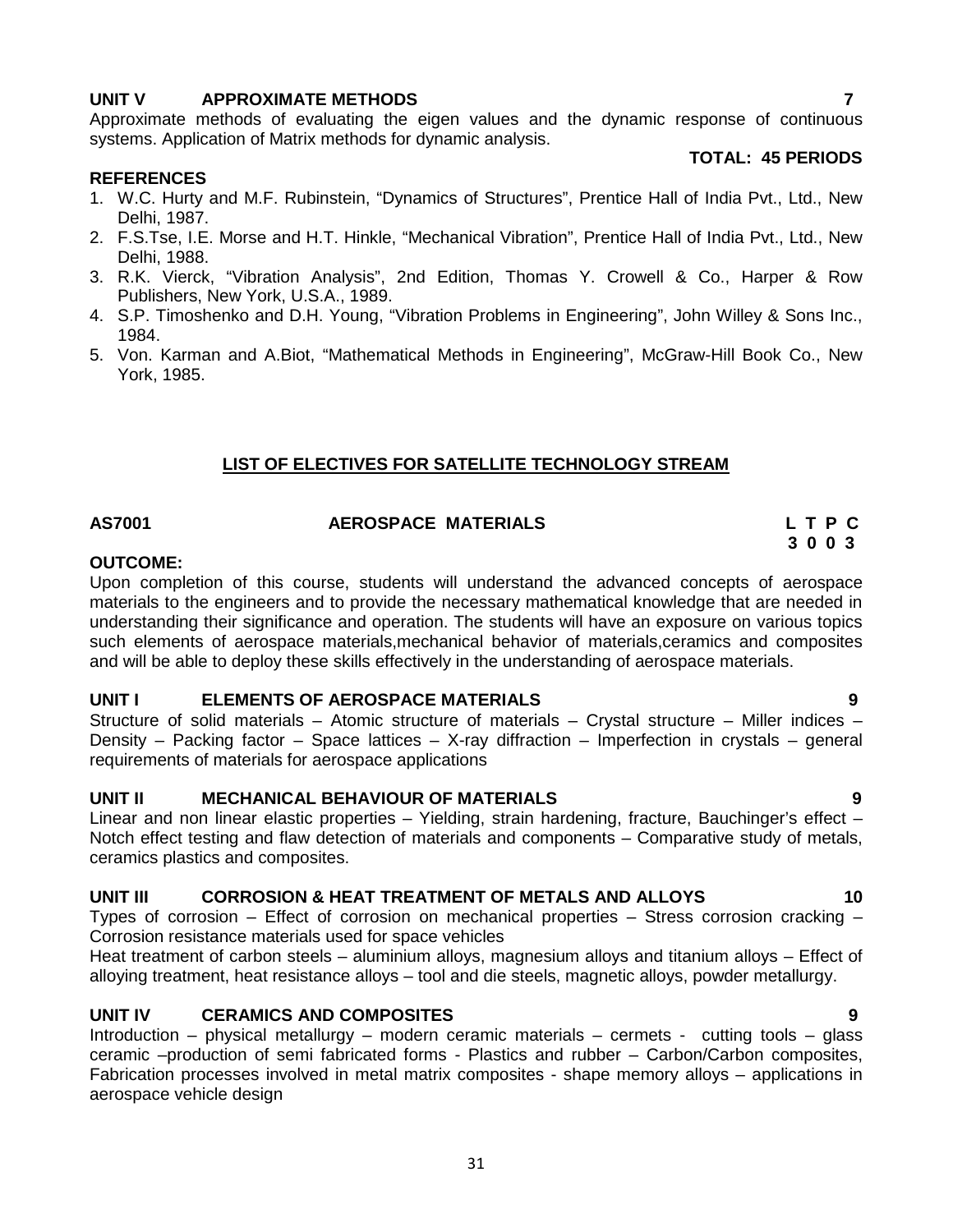**L : 45, TOTAL: 45 PERIODS**

## **UNIT V HIGH TEMPERATURE MATERIALS CHARACTERIZATION 8**

## Classification, production and characteristics – Methods and testing – Determination of mechanical and thermal properties of materials at elevated temperatures – Application of these materials in Thermal protection systems of Aerospace vehicles – super alloys – High temperature material characterization.

## **REFERENCES**

- 1. Titterton.G., Aircraft Materials and Processes, V Edition, Pitman Publishing Co., 1995.
- 2. Martin, J.W., Engineering Materials, Their properties and Applications, Wykedham Publications (London) Ltd., 1987.
- 3. Van Vlack.L.H., Materials Science for Engineers, Addison Wesley, 1985.
- 4. Raghavan.V., Materials Science and Engineering, Prentice Hall of India, New Delhi, 1993.

## **AS7002 RELIABILITY AND QUALITY ASSURANCE L T P C**

## **OUTCOME:**

Upon completion of this course, students will understand the advanced concepts of reliability and quality assurance manned space missions to the engineers and to provide the necessary mathematical knowledge that are needed in understanding their significance and operation. The students will have an exposure on various topics such as missile space stations, space vs earth environment, life support systems, mission logistics and planning and will be able to deploy these skills effectively in the understanding of reliability and quality assurance.

## **UNIT I STATISTICAL QUALITY CONTROL 9**

Methods and Philosophy of statistical process control – Control charts for variables Attributes – Cumulative sum and Exponentially weighted moving average control charts – Other SPC Techniques – Process – Capability analysis.

## **UNIT II ACCEPTANCE SAMPLING 9**

Acceptance sampling problem – Single sampling plans for attributes – double multiple and sequential sampling – Military standards – The Dodge Roaming sampling plans.

## **UNIT III INTRODUCTION TO TQM 9**

Need for quality – Definition of quality – Continuous process improvement – Contributions of Deming, Juran and Crosby - Basic concepts of TQM – Six Sigma: concepts, methodology, application to manufacturing

## **UNIT IV FAILURE DATA ANALYSIS RELIABILITY PREDICTION 9**

Repair time distributions – Exponential, normal, log normal, gamma and Weibull – reliability data requirements – Graphical evaluation - Failure rate estimates – Effect of environment and stress – Series and Parallel systems – RDB analysis – Standby systems – Complex systems – Reliability demonstration testing – Reliability growth testing – Duane curve – Risk assessment – FMEA, Fault tree.

## **UNIT V QUALITY SYSTEMS 9**

Need for ISO 9000, ISO 9000-2000 Quality system – Elements, Documentation, Quality auditing – QS 9000 – ISO 14000 – Concepts, Requirements and Benefits – Case studies of TQM implementation in manufacturing and service sectors including IT.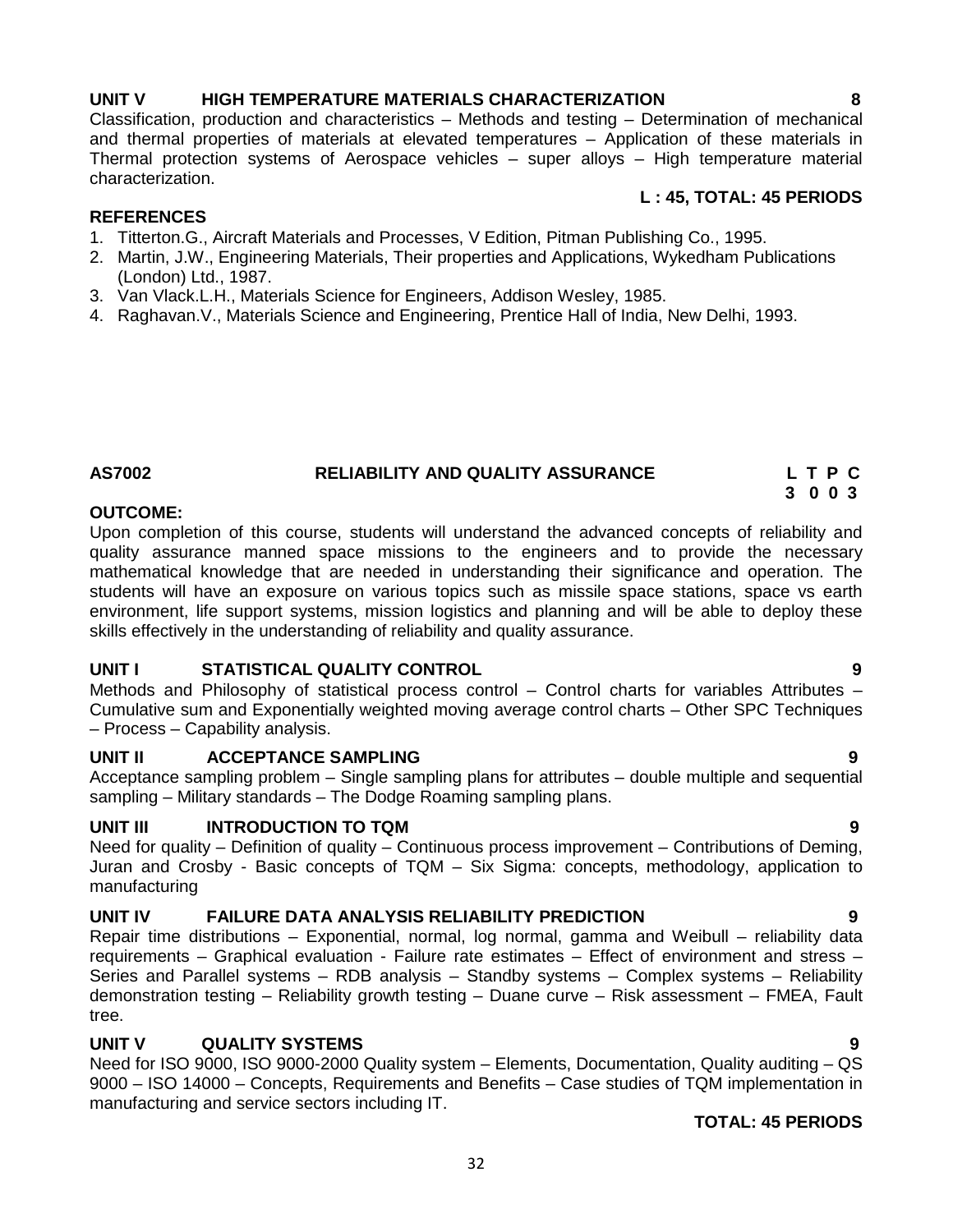## **REFERENCES**

- 1. John Bank, The Essence of Total Quality Management, Prentice Hall of India Pvt ltd., 1995
- 2. Mohamed Zairi, Total Quality Management for Engineers, Woodhead Publishing Ltd., 1991
- 3. Harvid Noori and Russel, Production and Operations Management Total Quality and Responsiveness, McGraw Hill Inc., 1995
- 4. Suresh Dalela and Saurabh, ISO 900, A manual for Total Quality Management, S. Chand and Company Ltd., 1997.

## **AS7003 SYSTEMS ENGINEERING L T P C**

## **OUTCOME:**

Upon completion of this course, students will understand to impart the the advanced concepts of systems engineering to the engineers and to provide the necessary mathematical knowledge that are needed in understanding their significance and operation. The students will have an exposure on various topics such as conceptual system design,sytem design and development,design for operational feasibility,systems engineering management and will be able to deploy these skills effectively in the understanding of systems engineering.

## **UNIT I INTRODUCTION TO SYSTEM ENGINEERING 9**

Overview, Systems definition and concepts, Conceptual system design, Systems thinking and Systems Engineering.

## **UNIT II DESIGN AND DEVELOPMENT 9**

Detail Design Requirements, The Evolution of Detail Design, Design Data, Information, and Integration, Various phases in product life cycle, Systems verification & Integration

## **UNIT III DESIGN FOR OPERATIONAL FEASIBILITY 9**

Design for Reliability, Maintainability, Usability, Sustainability and Affordability - Definition and Explanation, Measures, System Life Cycle cost, Analysis Methods, Practical considerations.

## **UNIT IV SYSTEMS ENGINEERING MANAGEMENT 9**

Systems Engineering Planning and Organization, Systems Engineering Management Plan (SEMP), Program Leadership and Direction, Risk Management, Evaluation and Feedback.

## **UNIT V CASE STUDIES 9**

Systems Integration -Aircraft Systems, Missile Systems, Satellite Systems-Launch Vehicle Systems and Radar, Design Drivers in the Project, Product, Operating Environment-Interfaces with the Subsystems.

## **REFERENCES:**

- 1. Systems Engineering and Analysis by Benjamin S. Blanchard / Wolter J.Fabrycky, Prentice Hall, International Version 2010
- 2. Gandoff, M.,(1990). Systems Analysis and Design.
- 3. Systems Engineering by Erik Aslaksen and Rod Belcher.
- 4. Design and Development of an Aircraft Systems by Ian Moir and Allan Seabridge.
- 5. Introduction to Systems Engineering by Andrew P.Sage and James .Armstrong.

**TOTAL: 45 PERIODS**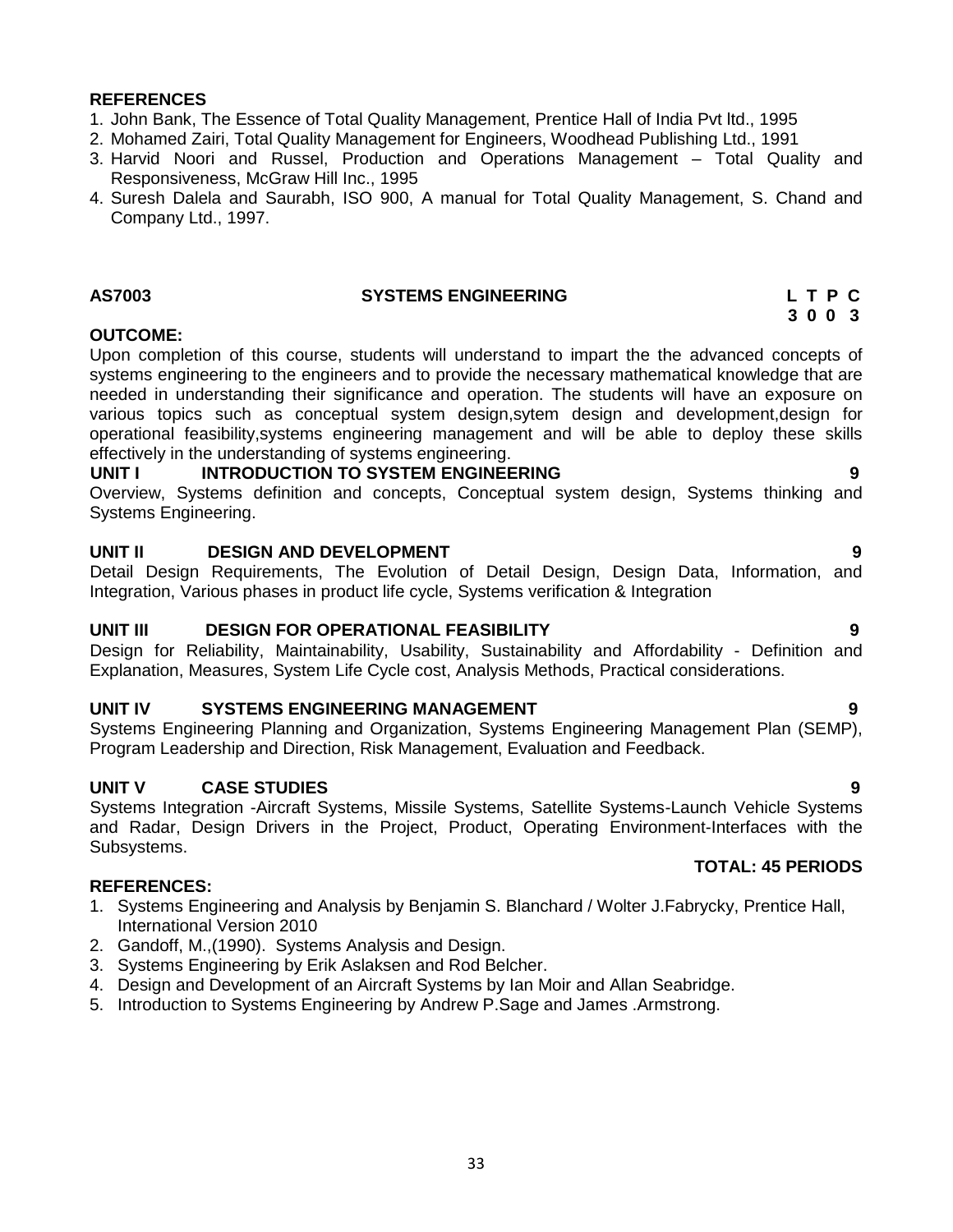# 34

## **AS7004 TESTING AND INSTRUMENTATION OF AEROSPACE SYSTEMS L T P C**

## **OUTCOME:**

Upon completion of this course, students will understand the advanced concepts of testing and instrumentation of aerospace systems to the engineers and to provide the necessary mathematical knowledge that are needed in understanding their significance and operation. The students will have an exposure on various topics such as motion sensors, signal conditioning and fault diagnosis, telemetry systems and will be able to deploy these skills effectively in the understanding of instrumentation of aerospace systems.

## **UNIT I INTRODUCTION 6**

Introduction - Basic concepts and principles of motion sensors and transducers-selection - testing procedures

## **UNIT II SIGNAL CONDITIONING AND FAULT DIAGNOSIS 9**

Basics of measurements, amplifiers, filters, modulators and demodulators, bridge circuits, analog digital conversion. System error analysis, fault diagnostics analysis for aerospace vehicles including case study

## **UNIT III TELEMETRY SYSTEM 10**

System block diagram, Frequency and Time Division Multiplexing , Frequency Modulation - Pulse amplitude modulation - Pulse code modulation, Radio Link - Airborne and ground antennas, Link parameters - Design and analysis.

## **UNIT IV INSTRUMENTS TESTING 12**

Autonomous instruments checkout and calibration built in test- ground test, In flight test, core tests for sensors and actuators, environmental effects, performance evaluation

## **UNIT V DAMAGE ASSESSMENT 8**

Introduction, Damage assessment of aerospace instruments by various analyses. Case study – Sensors in Attitude measurements **TOTAL: 45 PERIODS**

## **REFERENCES**

- 1. Vibration Monitoring, Testing, and Instrumentation (Mechanical and Aerospace Engineering Series) "Clarence W. de Silva
- 2. HarryL.Stilz, "Aerospace Telemetry", Vol I to IV, Prentice-Hall Space Technology Series.
- 3. Rangan, C.S. Sharma, G.R. Mani, V.S.V., 'Instrumentation Devices and Systems', McGraw-Hill, 1986.

## **AS7007 DIGITAL IMAGE PROCESSING FOR AEROSPACE APPLICATIONS L T P C 3 0 0 3**

## **OUTCOME:**

Upon completion of this course, students will understand the advanced concepts of Image processing for aerospace applications to the engineers and to provide the necessary mathematical knowledge that are needed in modeling physical processes.The students will have an exposure on various topics such as Image enhancement, Wavelet transforms, multi-resolution analysis and vision based navigation and control and will be able to deploy these skills effectively in the solution of problems in avionics engineering.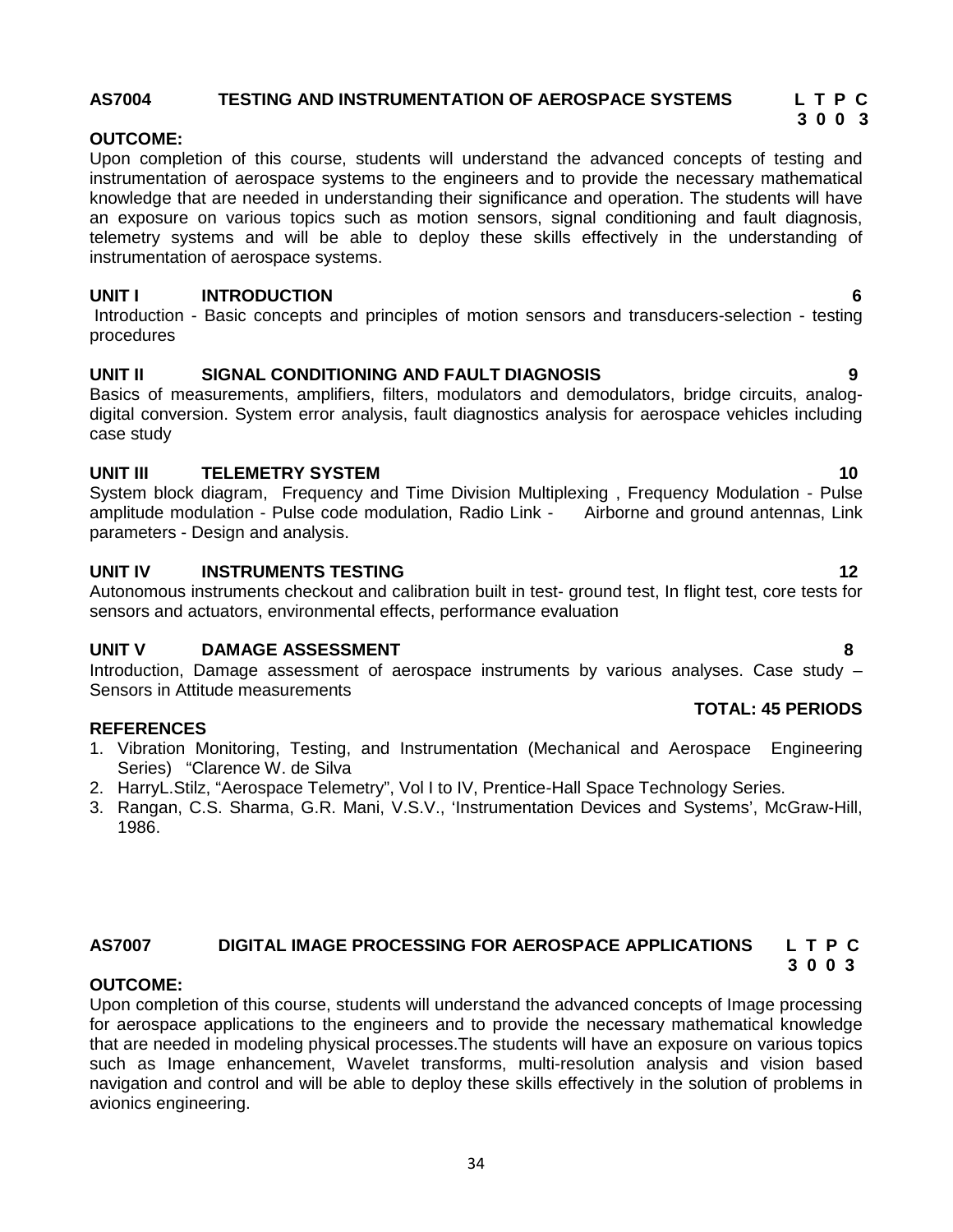## **UNIT I FUNDAMENTALS OF IMAGE PROCESSING 9**

Introduction – Elements of visual perception, Steps in Image Processing Systems – Image Acquisition – Sampling and Quantization – Pixel Relationships – Colour Fundamentals and Models, File Formats Introduction to the Mathematical tools

## **UNIT II IMAGE ENHANCEMENT 9**

Spatial Domain Gray level Transformations Histogram Processing Spatial Filtering – Smoothing and Sharpening. Frequency Domain: Filtering in Frequency Domain – DFT, FFT, DCT, Smoothing and Sharpening filters – Homomorphic Filtering.

## **UNIT III IMAGE SEGMENTATION AND FEATURE ANALYSIS 9**

Detection of Discontinuities – Edge Operators – Edge Linking and Boundary Detection – Thresholding – Region Based Segmentation – Motion Segmentation, Feature Analysis and Extraction.

## **UNIT IV MULTI RESOLUTION ANALYSIS 9**

Multi Resolution Analysis: Image Pyramids – Multi resolution expansion – Wavelet Transforms, Fast Wavelet transforms, Wavelet Packets.

## **UNIT V AEROSPACE APPLICATIONS 9**

Principles of digital aerial photography- Sensors for aerial photography - Aerial Image Exploration - Photo-interpretation, objective analysis and image quality - Image Recognition - Image Classification – Image Fusion – Colour Image Processing - Video Motion Analysis – Case studies – vision based navigation and control.

## **REFERENCES:**

- 1. Rafael C.Gonzalez and Richard E.Woods, "Digital Image Processing", Third Edition, Pearson Education, 2008.
- 2. Milan Sonka, Vaclav Hlavac and Roger Boyle, "Image Processing, Analysis and Machine Vision", Third Edition, Third Edition, Brooks Cole, 2008.
- 3. Anil K.Jain, "Fundamentals of Digital Image Processing", Prentice-Hall India, 2007.
- 4. Madhuri A. Joshi, 'Digital Image Processing: An Algorithmic Approach", Prentice-Hall India, 2006.
- 5. Rafael C.Gonzalez , Richard E.Woods and Steven L. Eddins, "Digital Image Processing Using MATLAB", First Edition, Pearson Education, 2004.
- 6. Ron Graham, Alexander Koh,"Digital Aerial Survey: Theory and Practice", Whittles Publishing; First edition,2002

## **AS7008 MANNED SPACE MISSIONS L T P C**

## **OUTCOME:**

Upon completion of this course, students will understand the advanced concepts of manned space missions to the engineers and to provide the necessary mathematical knowledge that are needed in understanding their significance and operation. The students will have an exposure on various topics such as missile space stations, space vs earth environment, life support systems, mission logistics and planning and will be able to deploy these skills effectively in the understanding of manned space missions.

## **UNIT I INTRODUCTION 8**

The physics of space - Current missions: space station, Moon mission,and Mars missions - Engineering challenges on Manned vs. unmanned missions - Scientific and technological gains from space programs - Salient features of Apollo and Space station missions – space shuttle mission –

**TOTAL: 45 PERIODS**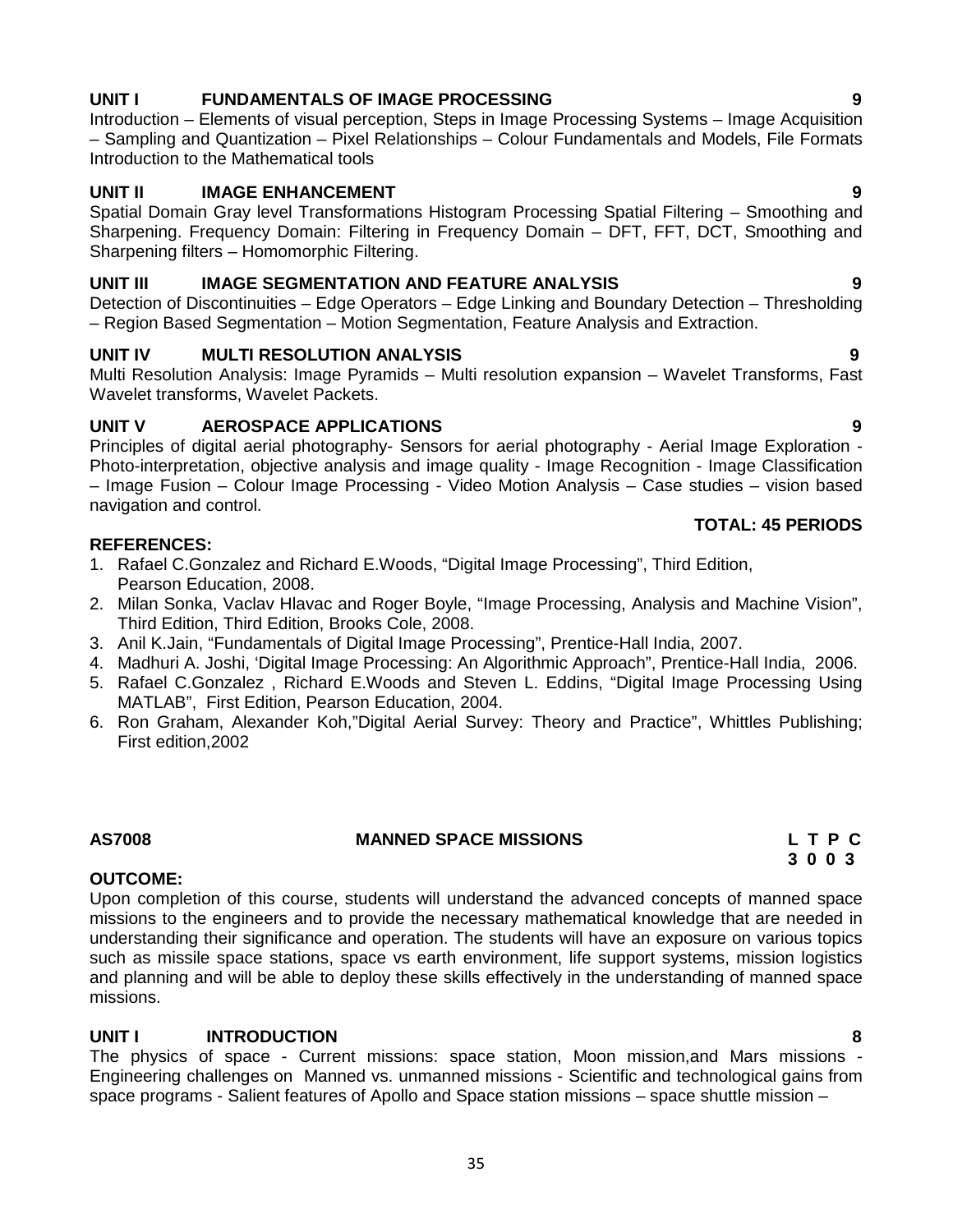## **UNIT II SPACE VS EARTH ENVIRONMENT 10**

Atmosphere: Structure and Composition - - Atmosphere: Air Pressure, Temperature, and Density - Atmosphere: Meteoroid, Orbital Debris & Radiation Protection - Human Factors of Crewed Spaceflight, . Saftey of Crewed Spaceflight - Magnetosphere - Radiation Environment: Galactic Cosmic Radiation (GCR) , Solar Particle Events (SPE) - Radiation and the Human Body – Impact of microgravity and g forces on humans – space adaptation syndrome

## **UNIT III LIFE SUPPORT SYSTEMS AND COUNTERMEASURES 8**

Life Support Systems and Space Survival Overview - - Environment Controlled Life Support Systems (ECLSS) - Human / Machine Interaction - - Human Factors in Control Design - Crew Accommodations

## **UNIT IV MISSION LOGISTICS AND PLANNING 10**

Group Dynamics: Ground Communication and Support - Space Resources and Mission Planning - Space Mission Design: Rockets and Launch Vehicles - Orbital Selection and Astrodynamics , Entry, Descent, Landing, and Ascent, Designing and Sizing Space elements, Transfer, Entry, Landing, and Ascent Vehicles, Designing, Sizing, and Integrating a Surface Base, Planetary Surface Vehicles

## **UNIT V ALLIED TOPICS 9**

Spacecraft Subsystems: Space Operations - Space Architecture, Attitude Determination and Control - Designing Power Systems - Extravehicular Activity (EVA) Systems - Space Robotics - Mission Operations for Crewed Spaceflight - Command, Control, and Communications Architecture

## **REFERENCES**

- 1. Larson, W. J. and Pranke, L. K., **Human Spaceflight: Mission Analysis and Design**, McGraw- Hill Higher Education, Washington, DC , 1999
- 2. McNamara, Bernard. 2000. **Into the Final Frontier: The Human Exploration of Space.** (Brooks Cole Publishing.)
- 3. Connors, M.M., Harrison, A.A., and Akins, F.R. 2005. **Living Aloft: Human Requirements for Extended Spaceflight,** University Press of the Pacific,Honolulu, Hawaii: ISBN: 1-4102-1983-6
- 4. Eckart, P. 1996. **Spaceflight Life Support and Biospherics**

## **OUTCOME:**

Upon completion of this course, students will understand the advanced concepts of Mathematical Modeling and Simulation to the engineers and to provide the necessary mathematical knowledge that are needed in modeling physical processes. The students will have an exposure on various topics such as System Models, probability concepts in simulation and flight simulators and will be able to deploy these skills effectively in the understanding the concepts and working of a flight simulator.

## **UNIT I SYSTEM MODELS AND SIMULATION 7**

Continuous and discrete systems, System modeling, Static models, Dynamic models, Principles used in modeling the techniques of simulation, Numerical computation techniques for models, Distributed lag models, Cobweb models.

**TOTAL: 45 PERIODS**

**AS7009 MATHEMATICAL MODELING AND SIMULATION L T P C 3 0 0 3**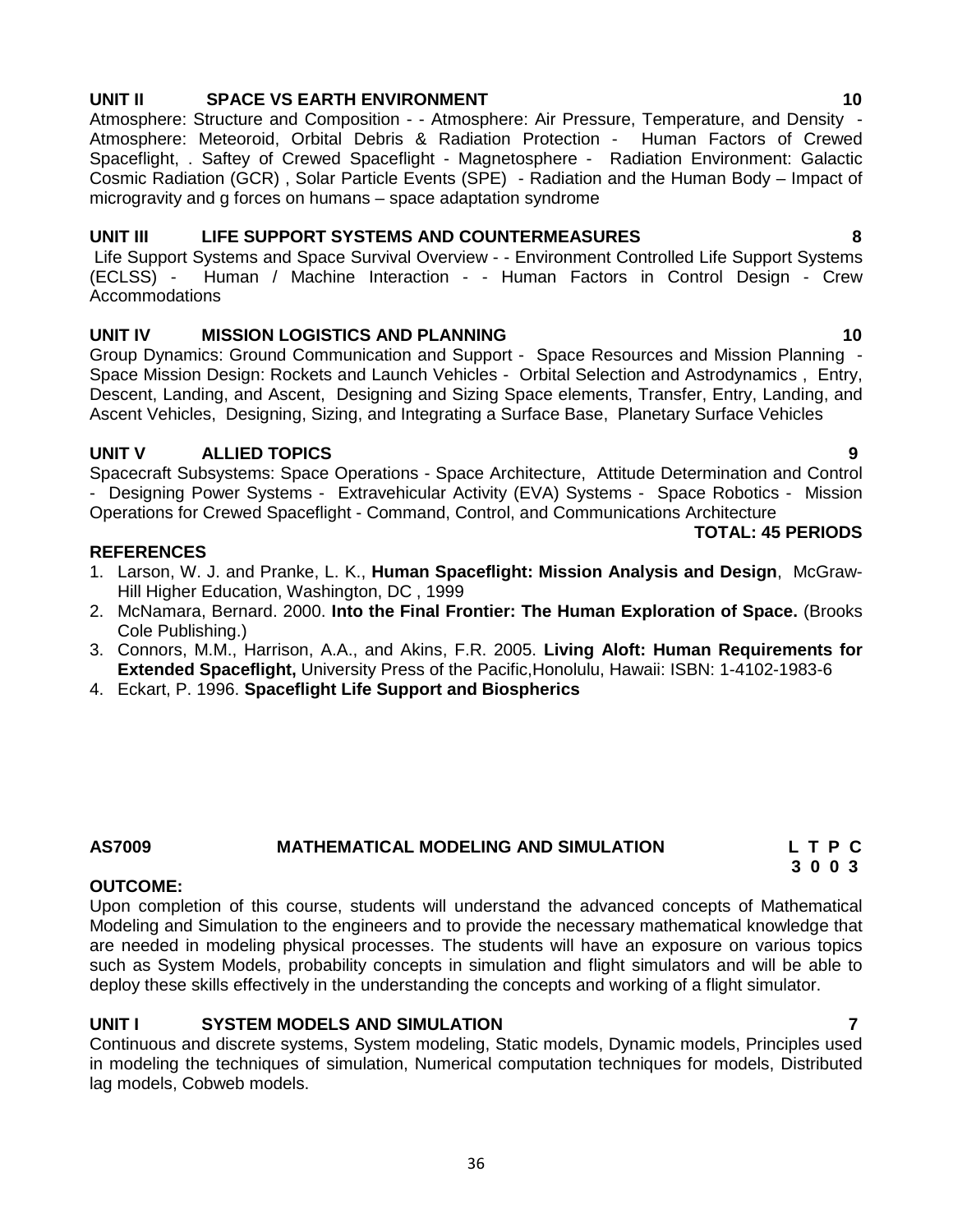## **UNIT II PROBABILITY, CONCEPTS IN SIMULATION 8**

Stochastic Variables, Discrete probability functions, continuous probability function, Measure of probability functions, Continuous uniformly distributed random number, Congestion in systems, Arrival patterns, Various types of distribution.

## **UNIT III SYSTEM SIMULATION 10**

Discrete events, Representation of time, Generation of arrival patterns, Simulation programming tasks, Gathering statistics, Counters and summary statistics, Simulation language. Continuous System models, Differential equation, Analog methods, digital analog simulators, Continuous system simulation language (CSSLs), Hybrid simulation, Simulation of an autopilot, Interactive systems.

## **UNIT IV SYSTEM DYNAMICS AND MATHEMATICAL MODELS FOR FLIGHT SIMULATION 12**

Historical background growth and decay models, System dynamics diagrams, Multi – segment models, Representation of time delays, The Dynamo Language Elements of Mathematical models, Equation of motion, Representation of aerodynamics data, Aircraft systems, Structure and cockpit systems, Motion system, Visual system, Instructor's facilities.

**UNIT V FLIGHT SIMULATOR AS A TRAINING DEVICE AND RESEARCH TOOL 8** Introduction, advantage of simulator, the effectiveness of Simulator, The user's role, Simulator Certification, Data sources, Validation, in- flight simulators

## **REFERENCES:**

- 1. Gordon. G., "System Simulation" , Prentice Hall Inc., 1992.
- 2. Stables, K.J. and Rolfe, J.M. "Flight Simulation", Cambridge University Press, 1986.

## **AS7201 MISSILE GUIDANCE AND CONTROL L T P C**

## **OUTCOME:**

Upon completion of this course, students will understand the advanced concepts of missile guidance and control to the engineers and to provide the necessary mathematical knowledge that are needed in understanding the physical processes. The students will have an exposure on various topics such as missile systems, missile airframes, autopilots, guidance laws and will be able to deploy these skills effectively in the understanding of missile guidance and control.

## **UNIT I MISSILE SYSTEMS INTRODUCTION 8**

History of guided missile for defence applications- Classification of missiles– The Generalized Missile Equations of Motion- Coordinate Systems- Lagrange's Equations for Rotating Coordinate Systems- Rigid-Body Equations of Motion-missile system elements, missile ground systems.

## **UNIT II MISSILE AIRFRAMES, AUTOPILOTS AND CONTROL 9**

Missile aerodynamics- Force Equations, Moment Equations, Phases of missile flight. Missile control configurations. Missile Mathematical Model. Autopilots — Definitions, Types of Autopilots, Example Applications. Open-loop autopilots. Inertial instruments and feedback. Autopilot response, stability, and agility- Pitch Autopilot Design, Pitch-Yaw-Roll Autopilot Design.

**3 0 0 3**

**TOTAL: 45 PERIODS**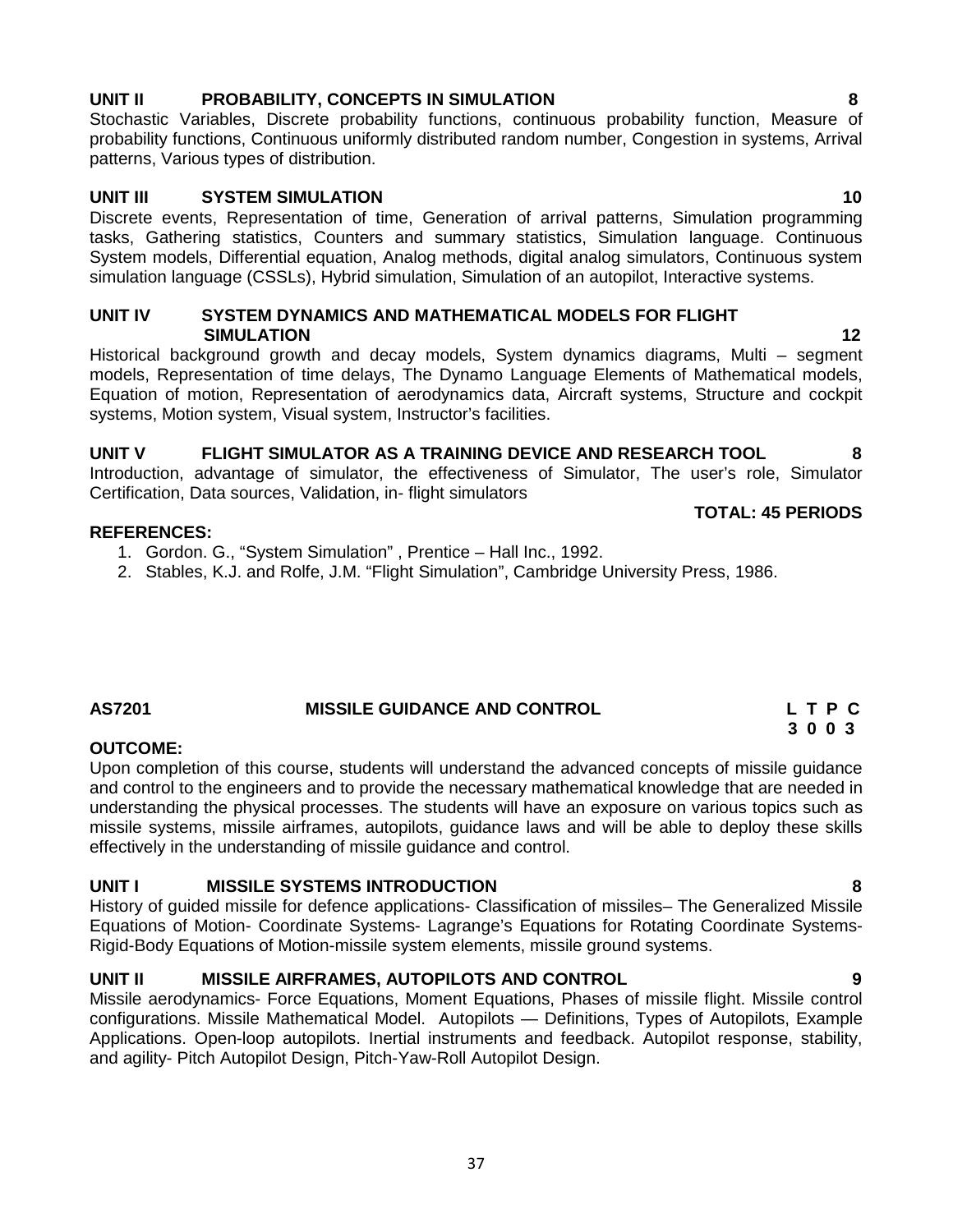## **UNIT III MISSILE GUIDANCE LAWS 10**

Tactical Guidance Intercept Techniques, Derivation of the Fundamental Guidance Equations, explicit, Proportional Navigation, Augmented Proportional Navigation, beam riding, bank to turn missile guidance, Three-Dimensional Proportional Navigation, comparison of guidance system performance, Application of Optimal Control of Linear Feedback Systems.

## **UNIT IV STRATEGIC MISSILES 10**

Introduction, The Two-Body Problem, Lambert's Theorem, First-Order Motion of a Ballistic Missile, Correlated Velocity and Velocity-to-Be-Gained Concepts, Derivation of the Force Equation for Ballistic Missiles, Atmospheric Reentry, Ballistic Missile Intercept, Missile Tracking Equations of Motion, Introduction to Cruise Missiles , The Terrain-Contour Matching (TERCOM) Concept.

## **UNIT V WEAPON DELIVERY SYSTEMS 8**

Weapon Delivery Requirements, Factors Influencing Weapon Delivery Accuracy, Unguided Weapons, The Bombing Problem, Guided Weapons, Integrated Flight Control in Weapon Delivery, Missile Launch Envelope, Mathematical Considerations Pertaining to the Accuracy of Weapon Delivery Computations.

## **REFERENCES:**

- 1. Siouris, G.M. "Missile Guidance and control systems", Springer, 2003.
- 2. Blakelock, J. H.; Automatic Control of Aircraft and Missiles, 2nd Edition, John Wiley & Sons, 1990.
- 3. Fleeman, Eugene L.; Tactical Missile Design, First Edition, AIAA Education series, 2001.
- 4. Garnell, P., "Guided Weapon Control Systems", 2nd Edition, Pergamon Press, 1980.
- 5. Joseph Ben Asher and Isaac Yaesh "Advances in Missile Guidance Theory" AIAA Education series, 1998
- 6. Paul Zarchan "Tactical and Strategic Missile Guidance" AIAA Education series,2007

## **AS7010 DIGITAL FLY-BY-WIRE CONTROL L T P C**

## **OUTCOME:**

Upon completion of this course, students will understand the advanced concepts of Fly-by-wire to the engineers and to provide the necessary mathematical knowledge that are needed in understanding modern aircraft control strategies. The students will have an exposure on various topics such as evolution of FBW, Elements, architecture, design and design issues of DFBW and will be able to deploy these skills effectively in the analyzing and understanding modern control methods.

## **UNIT I INTRODUCTION TO FLY-BY-WIRE CONTROL 7**

Need for FBW systems, Historical perspectives in design Programs-Douglas Long Beach Programs, WPAFB B 47 In House Program, LTV IAP, Sperry Phoenix Programs, CAS and SAS, CCV and ACT concepts.

## **UNIT II ELEMENTS OF DFBW CONTROL 9**

Description of various elements of DFBW systems - Concept of redundancy and reliability, Fault coverage and redundant architecture

## **UNIT III DFBW ARCHITECTURES 9**

Need for redundant architecture, discussion on triplex vs. quadruplex architecture for DFBW system, Concept of cross-strapping, Actuator command voting and servo force voting etc.

## **TOTAL: 45 PERIODS**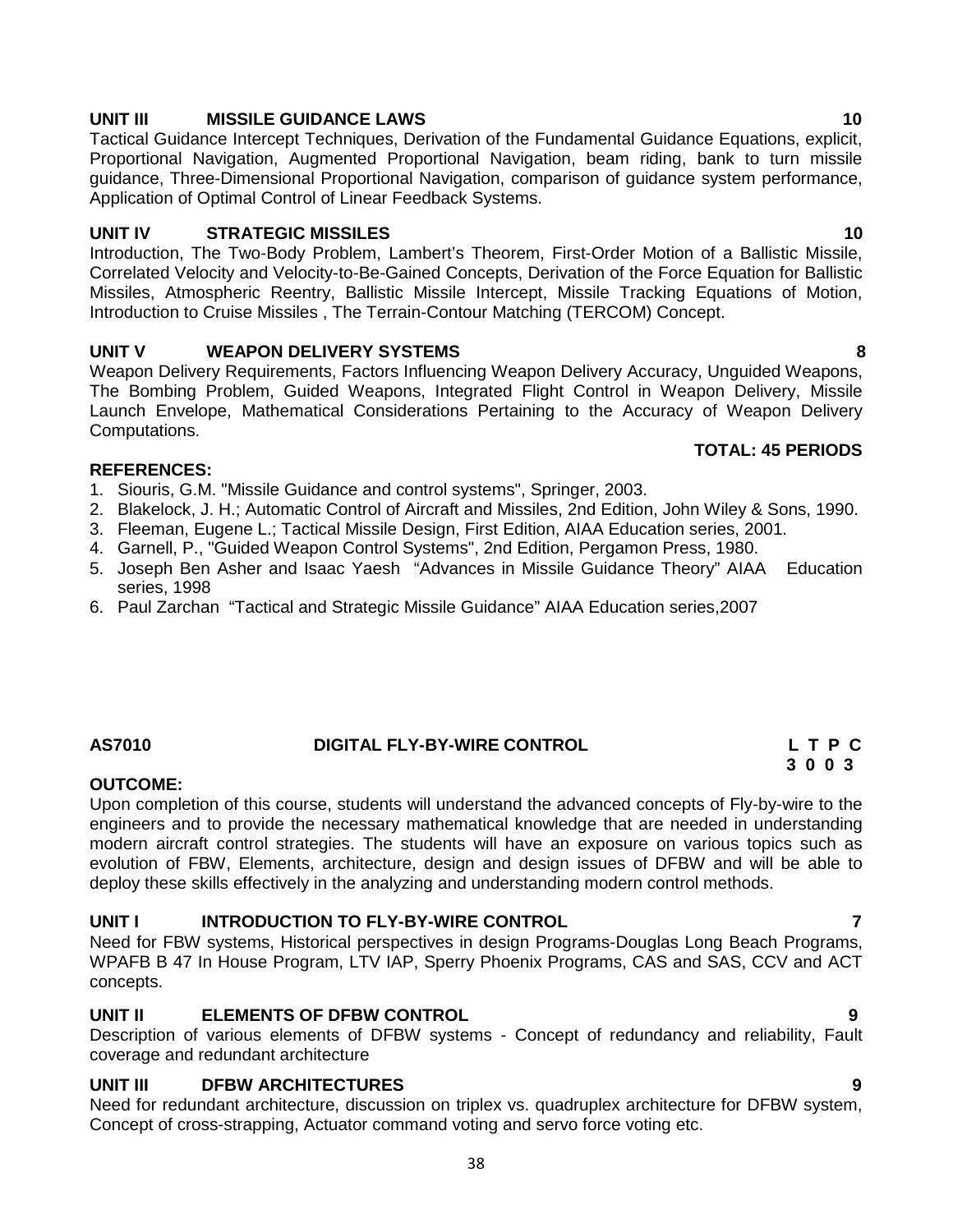## **UNIT IV SOME REQUIREMENTS FOR DFBW SYSTEM DESIGN 9**

Survivable Flight control System programs, ADP Phases-Simplex package Evaluation - FBW without Mechanical Backup-Survivable Stabilator Actuator package, Reliability requirements and their relevance to DFBW system design, redundant power supply requirements, Environmental and weight, volume constraints.

## **UNIT V DESIGN ISSUES IN DFBW SYSTEM DESIGN 11**

Thermal consideration, Built-in-test features, reliable software development, Redundancy management (voting, monitoring), Failure and maintenance philosophies, Implementation, Issues of digital control laws, Generic failures in Hardware and software. Advanced concepts in DFBW System Design

## **REFERENCES:**

- 1. Vernon R Schmitt, James W Morris and Gavin D Jenny, "Fly By Wire-A Historical Perspective", SAE International, 1998.
- 2. AGARD-CP-137, "Advances in Control systems", (Chap.10, 17,21, 22, 23, 24)
- 3. AGARD-CP-384, "Active Control Systems Review", Evaluations and Projections.
- 4. AGARD-CP-260, "Stability and Control" (Chap.15)
- 5. 'Modern Air Combat', Salamander Books Ltd , 2001.

## **OUTCOME:**

Upon completion of this course, students will understand the advanced concepts of Fault Tolerance to the engineers and to provide the necessary mathematical knowledge that are needed in understanding the necessary procedures involved. The students will have an exposure on various topics such as Redundancy, Fault Tolerant system architecture and design, error handling and recovery and will be able to deploy these skills effectively in the solution of problems in avionics engineering.

**AS7011 FAULT TOLERANT COMPUTING L T P C**

## **UNIT I FAULT TOLERANCE 10**

Principles of fault tolerance – redundancy – quantitative reliability – evaluation – exception handling. Application of fault tolerant systems in aircraft – reliability strategies – Fault Tolerant Processor – Hardware and software

## **UNIT II ERROR DETECTION 12**

Measure for error detection – Mechanisms for error detection – Measures for damage confinement and damage assessment – Protection mechanisms – Protection in multi-level systems

## **UNIT III ERROR RECOVERY 12**

Measures for error recovery – mechanisms for error recovery – check points and audit trials – the recovery cache – Concurrent processes – recovery for competing process – recovery for cooperating process – distributed systems – fault treatment – location and repair.

## **UNIT IV SOFTWARE FAULT TOLERANCE 4**

The recovery block scheme – Implementation of recovery block – Acceptance – tests – run-time overheads

**3 0 0 3**

**TOTAL: 45 PERIODS**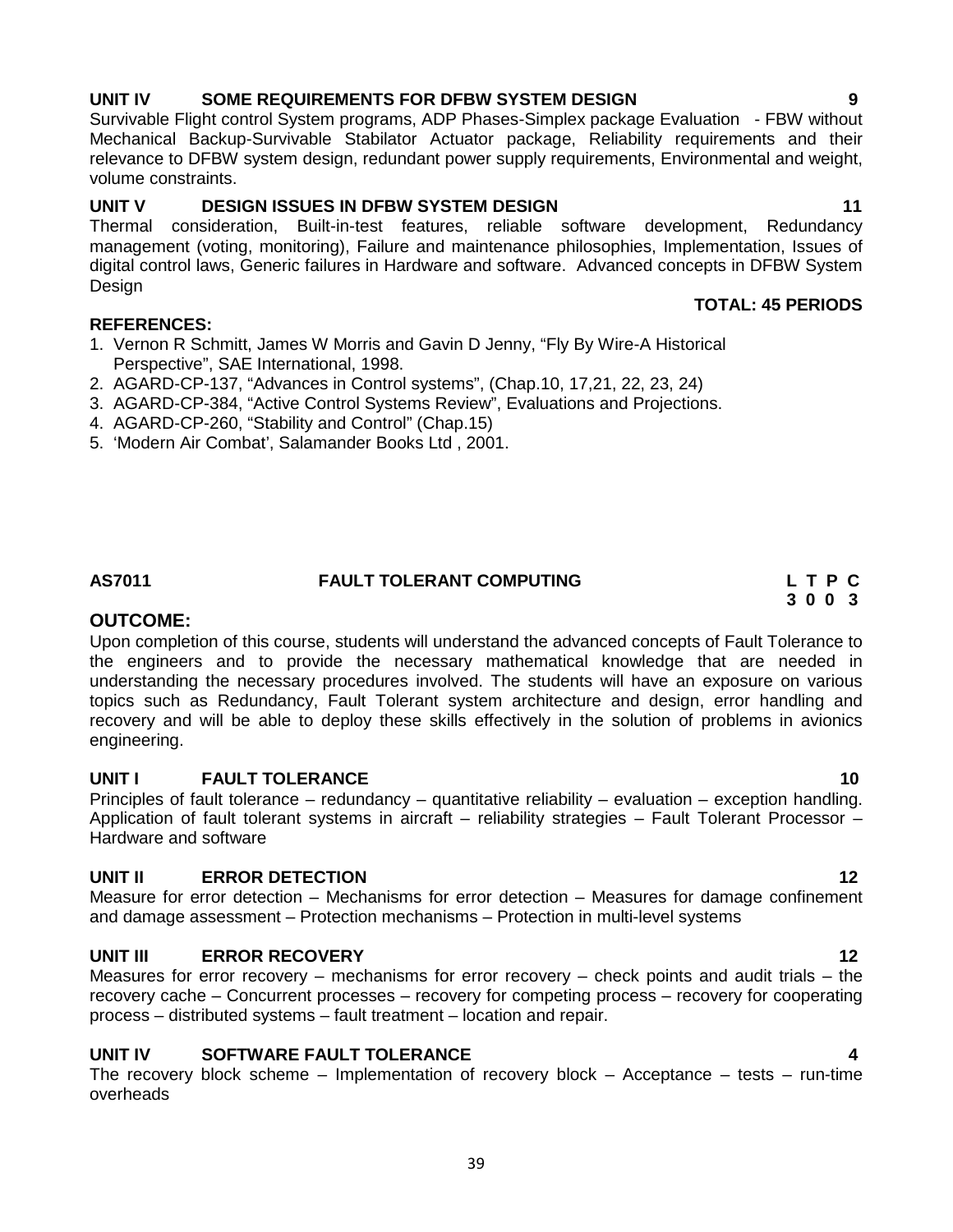## **UNIT V SYSTEMS STRUCTURE AND RELIABILITY 7**

System structure – systems model – Software / Hardware interaction and multi-level systems – atomic actions – systems reliability – systems specification - Erroneous transitions and states – component / design failure – errors and faults.

## **REFERENCES:**

- 1. Anderson and Lee, Fault tolerant principles and practice, Prentice Hall, 1981
- 2. Siewiorek, C.P. and Swartz, R.S Theory and practice of reliable system design, McGraw – Hill, 1983.
- 3. John D. Musa, Anthony Jannino, Kzuhira, Okunito, Software reliability measurement, prediction and application, McGraw – Hill, 1989.

## **AS7012 SOFT COMPUTING FOR AVIONICS ENGINEERS L T P C**

## **OUTCOME:**

Upon completion of this course, students will understand the advanced concepts of Soft-computing to the engineers and to provide the necessary mathematical knowledge that are needed in modeling the related processes.The students will have an exposure on various topics such as Neural Networks, Fuzzy logic and Neuro-fuzzy modeling and will be able to deploy these skills effectively in the solution of problems in avionics engineering.

## **UNIT I NEURAL NETWORKS 9**

Supervised Learning Neural Networks – Perceptrons – Adaline – Back propagation Multilayer Perceptron – Radial Basis Function Networks – Unsupervised Learning Neutral Networks – Competitive Learning Networks – Kohonen Self-Organizing Networks – Counter Propagation Networks- Advances In Neural Networks.

## **UNIT II FUZZY SET THEORY 9**

Fuzzy Sets – Basic Definition and Terminology – Set Theoretic Operations – Member Function Formulation and Parameterization – Fuzzy Rules And Reasoning – Extension Principle and Fuzzy Relations – Fuzzy IF-THEN Rules – Fuzzy Reasoning – Fuzzy Inference Systems – Mamdani Fuzzy Model – Sugeno Fuzzy Model – Tsukamoto Fuzzy Model – Input Space Partitioning and Fuzzy Modeling.

## **UNIT III OPTIMIZATION METHODS 9**

Derivative Based Optimization – Derivative free Optimization - Genetic Algorithm – Design Issues In Genetic Algorithm , Genetic Modeling – Optimization of Membership Function and Rule Base using GA – Fuzzy Logic Controlled GA.

## **UNIT IV NEURAL AND FUZZY CONTROL SCHEMES 9**

Direct and Indirect Neuro Control Schemes – Fuzzy Logic Controller – Familiarization of Neural Network and Fuzzy Logic Toolbox - Case Studies.

## **UNIT V NEURO FUZZY MODELLING 9**

Fuzzification and Rule Base using ANN – Fuzzy Neuron – Adaptive Neuro-fuzzy Inference System – Architecture – Hybrid Learning Algorithm – Learning Methods that Cross fertilize ANFIS and RBFN – Coactive Neuro Fuzzy Modeling.

**L : 45, TOTAL: 45 PERIODS**

**TOTAL: 45 PERIODS**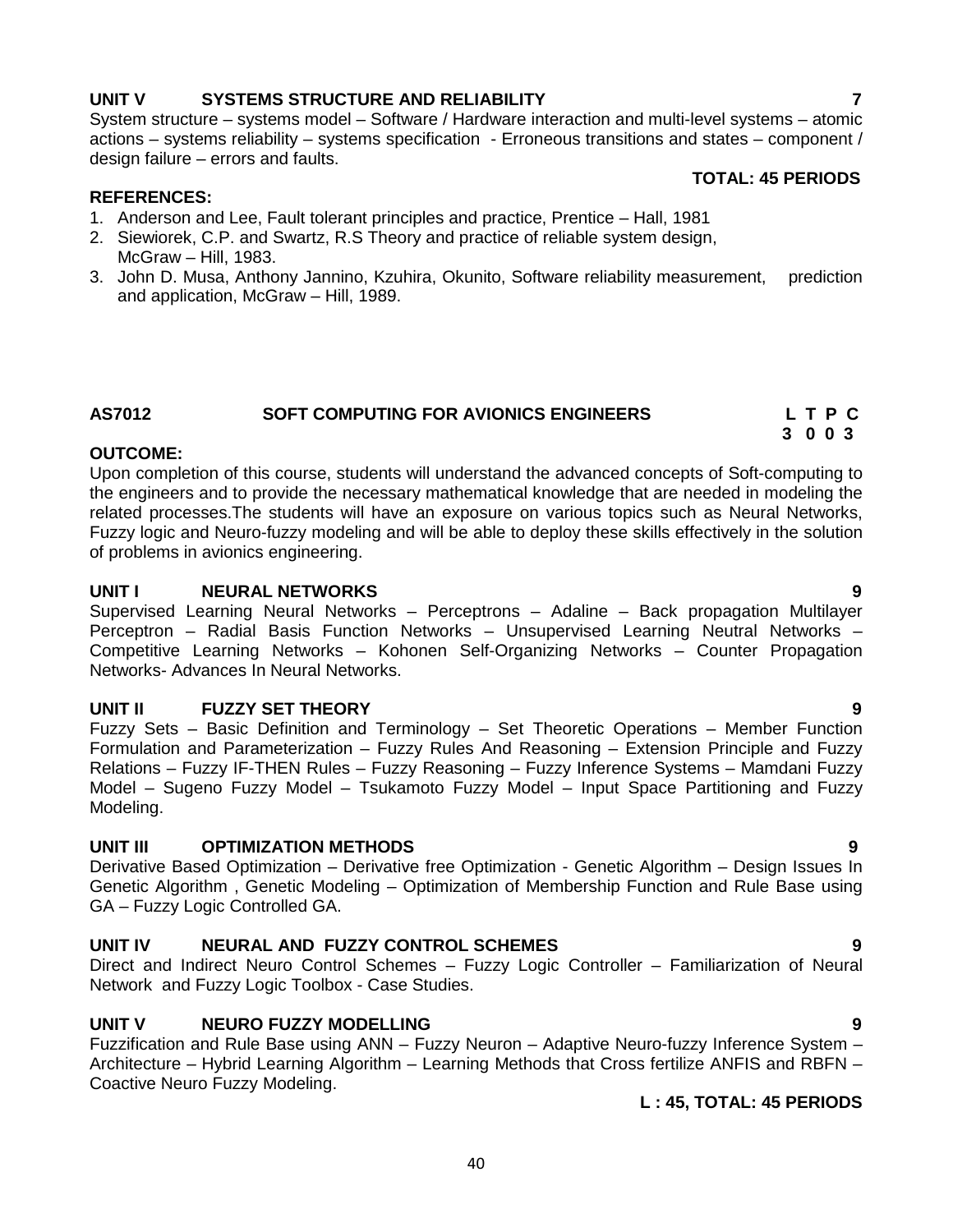## **REFERENCES**

- 1. "Neural Networks: Algorithms, Applications and Programming Techniques", Freeman J.A. &D.M. Skapura, Addison Wesley,2000.
- 2. J.S.R.Jang, C.T.Sun and E.Mizutani, "Neuro-Fuzzy and Soft Computing", PHI, 2004, Pearson Education 2004.
- 3. Anderson J.A "An Introduction to Neural Networks",PHI, 2001.
- 4. Timothy J.Ross, "Fuzzy Logic with Engineering Applications", McGraw-Hill, 1997.
- 5. Davis E.Goldberg, "Genetic Algorithms: Search, Optimization and Machine Learning", Addison Wesley, N.Y., 2000.
- 6. S. Rajasekaran and G.A.V.Pai, "Neural Networks, Fuzzy Logic and Genetic Algorithms", PHI, 2003.

## **AS7013 ELECTROMAGNETIC INTERFERENCE AND COMPATIBILITY L T P C 3 0 0 3**

## **OUTCOME:**

Upon completion of this course, students will understand the advanced concepts of Electromagnetic interference and compatibility to the engineers and to provide the necessary knowledge that are needed in understanding physical processes.The students will have an exposure on various topics such Electromagnetic environment, EMI coupling, standards and measurement, control techniques and EMC design of PCBs and will be able to deploy these skills effectively in the solution of problems in avionics engineering.

**UNIT I** EM ENVIRONMENT **1** EM ENVIRONMENT **1 1** EM ENVIRONMENT **1 1** EMI: Natural, Concepts of EMI: Natural, Concepts of EMI and EMC, Noise, Definitions, Practical concerns, Apparatus and Circuits, conducted and radiated EMI, Transient EMI, Effects of EMI on Airborne systems.

## **UNIT II EMI COUPLING PRINCIPLES 9**

Conducted, Radiated and Transient Coupling, Common Impedance, Ground Coupling, Radiated Common Mode and Ground Loop Coupling, Radiated Differential Mode Coupling, Near Field Cable to Cable Coupling, Power Mains and Power Supply Coupling.

## **UNIT III EMI STANDARDS AND MEASUREMENTS 9**

Units of specifications, Civilian standards, MIL461, 462, 704E,F standards, IEEE, ANSI, IEC standards. CE mark. EMI Test, Open Area Test Site, Precautions, Site imperfections and Errors, Measurement Antennas. Radiated interference measurements: EMI Shielded Chamber, Anechoic chamber, Reverberating chamber, TEM Cell. Conducted Interference measurements Common mode, Differential mode interferences Pulsed EMI Immunity, ESD, EFT tests, Surge testing.

## **UNIT IV EMI CONTROL TECHNIQUES 9**

Shielding, Grounding, Bonding, Isolation Transformer, Transient Suppressors, EMC connectors, Gaskets, optoisolators, EMI Filters, Power line filter design, Signal Control, Component Selection and Mounting issues.

## **UNIT V EMC DESIGN OF PCBS 9**

Digital Circuit radiation, Cross Talk in PCB traces, Impedance Control, Power Distribution Decoupling, Zoning, Propagation Delay Models, PCB Designs guidelines for reduced EMI.

**TOTAL: 45 PERIODS**